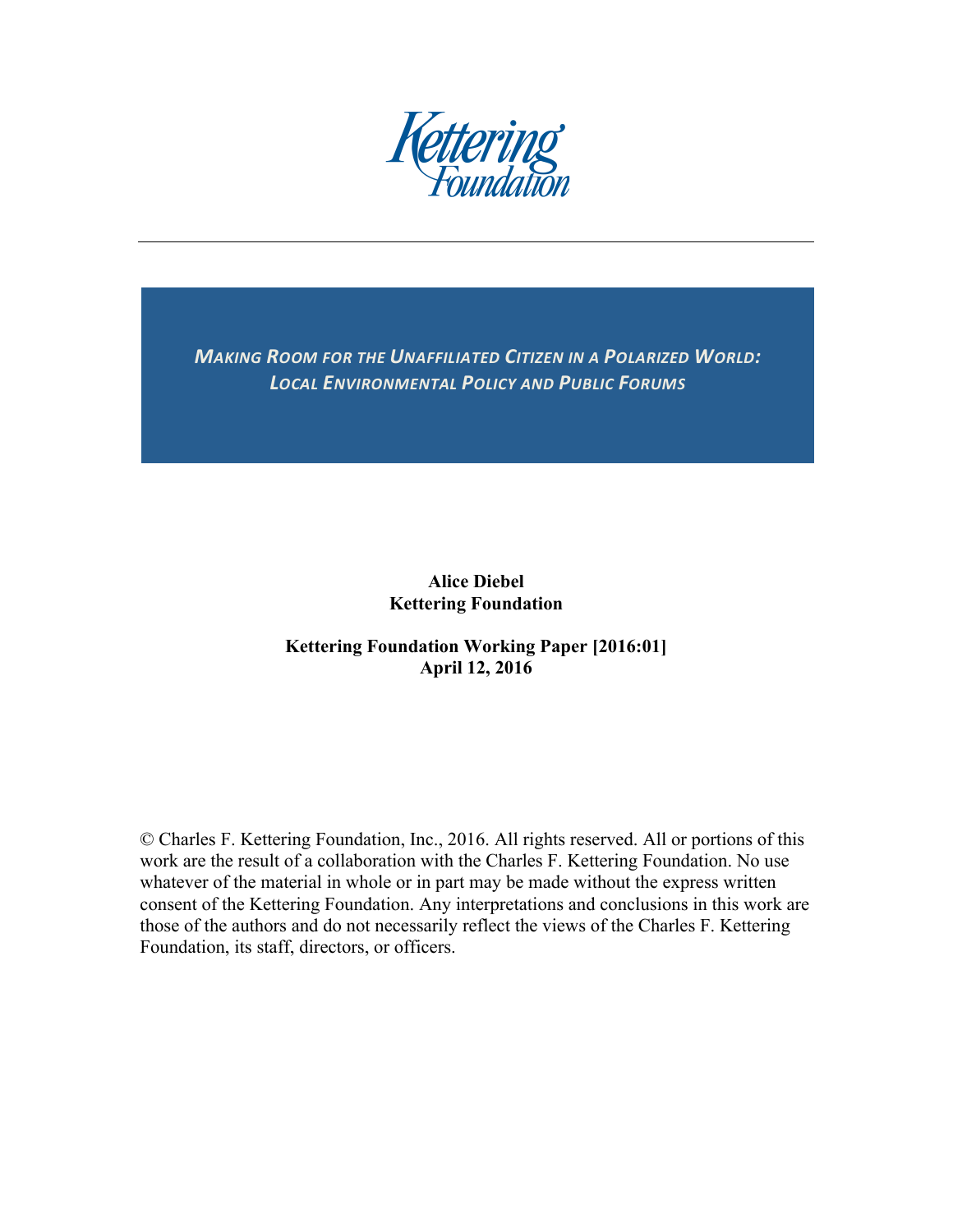## Preface

The Kettering Foundation makes the case that politics is more than just the behavior of traditional institutional actors. Rather, politics is the product of the interactions that take place between a wide array of actors, including citizens, in a political ecosystem.

One important interaction that takes place in this ecosystem is between citizens who gather together to publicly deliberate and make decisions about the common problems they face. Too often though, studies of public deliberation are divorced from the larger context in which political decisions take place.

In a real step forward, this study carefully sketches the political ecology in which public deliberation on a particular issue took place. At issue here is a highly contentious, highly polarized, environmental problem facing a community. The political ecology here includes business, local institutions, federal institutions, advocacy groups, and citizens, unaffiliated with any of the aforementioned groups, but concerned with the issue nonetheless. This study chronicles how, through public deliberation, these unaffiliated citizens might find a way to be meaningful participants in the decision making on this issue. Through public deliberation, these unaffiliated citizens are able to develop considered judgments on the complicated issue at hand. However, what becomes of sound public judgment in a political ecosystem where institutional actors and advocacy groups see little value in a deliberative public voice?

This study provides further evidence in support of the notion that public deliberation can be a powerful and transformative experience for those who participate. Most important though, this study furthers our understanding of where public deliberation fits within the larger political ecosystem and how this ecosystem might help or hinder the cultivation of a deliberative public voice.

Nick Felts Kettering Foundation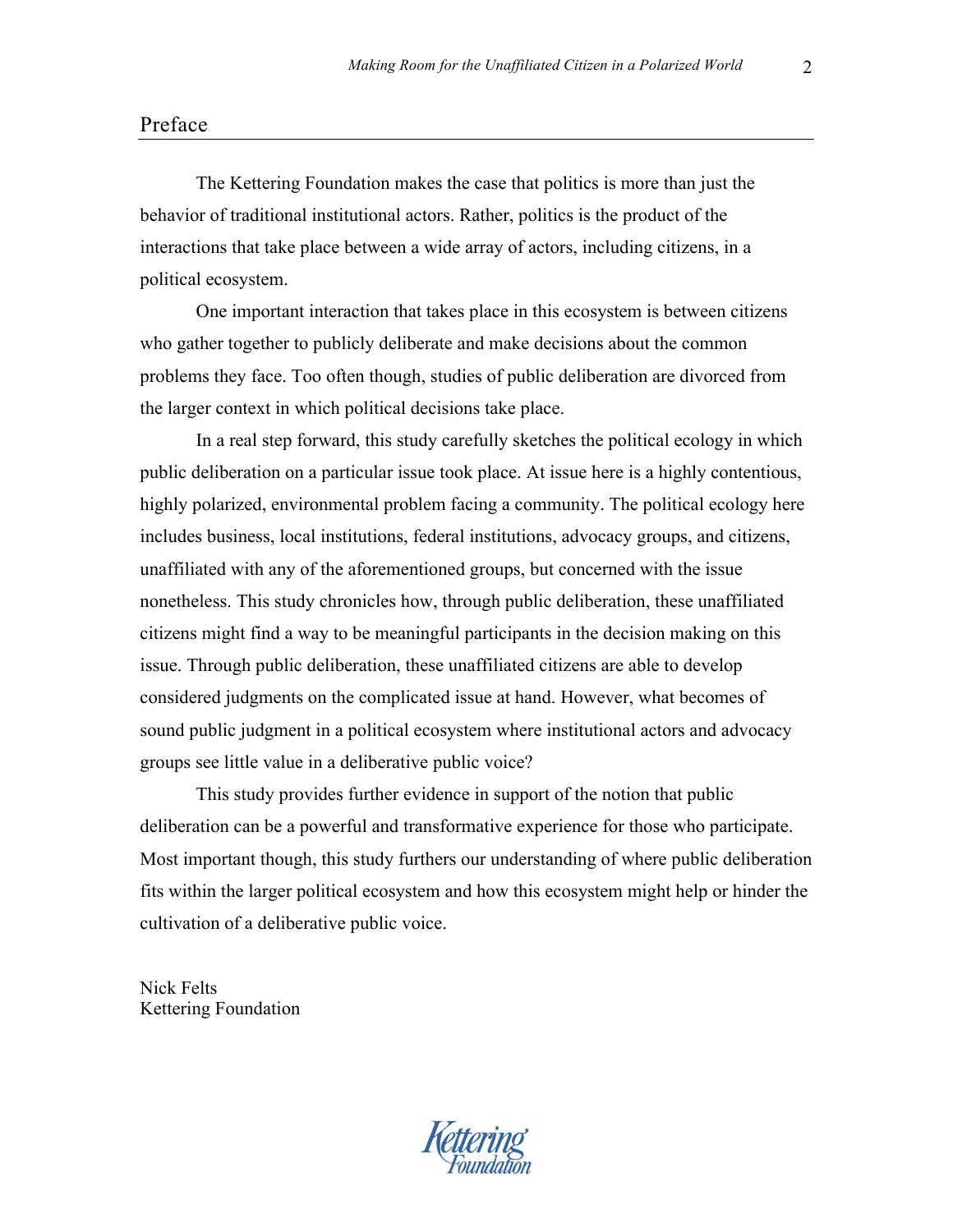## Introduction

For nearly 20 years, public policy experts and officials have called for the inclusion of public values in the development of public policy (Fiorino 1990; Jasanoff 1989). Understanding and including the values of nonexperts are considered especially important in policy decisions about issues that pose a risk to the public or the environment (Stern and Fineberg 1996). Despite this plea, public policy debates continue to be dominated by special interests. Ordinary citizens, unaffiliated with any special interest, comprise the majority of the public. Yet, this majority feels disenfranchised from the decision-making process and believe their values are not reflected in public policies (Mathews 1999; Yankelovich 1991).

Too often, the input of the unaffiliated public is limited to public opinion polls or public hearings in which citizen views are based on media sound bites from polarized sources (Crenson and Ginsberg 2004). Such approaches have frustrated and disenfranchised citizens unaffiliated with a "side," reducing them to "spectator" status as highly polarized battles between interests play out in the media.

Decision makers are also unsatisfied. They lament what they view as a lack of interest on the part of most ordinary citizens to participate in their public involvement programs. They are disappointed by the superficial quality of the citizen input they receive despite considerable investment of resources.

Advocates of deliberative democracy, such as Daniel Yankelovich, argue that decision makers should facilitate the kind of public participation that leads to development of informed "public judgment" rather than invest resources in collecting uninformed public opinions. Such public judgments exhibit "(1) more thoughtfulness, more weighing of alternatives, more genuine engagement with the issue, more taking into account a wide variety of factors than ordinary public opinion as measured in opinion polls, and (2) more emphasis on the normative, valuing, ethical side of the questions than on the factual, informational side" (1991, 5).

Many public engagement approaches do not provide the unaffiliated citizen with an appropriate space to move toward an informed public judgment. An "appropriate" space would afford citizens the opportunity to work together through the tensions and

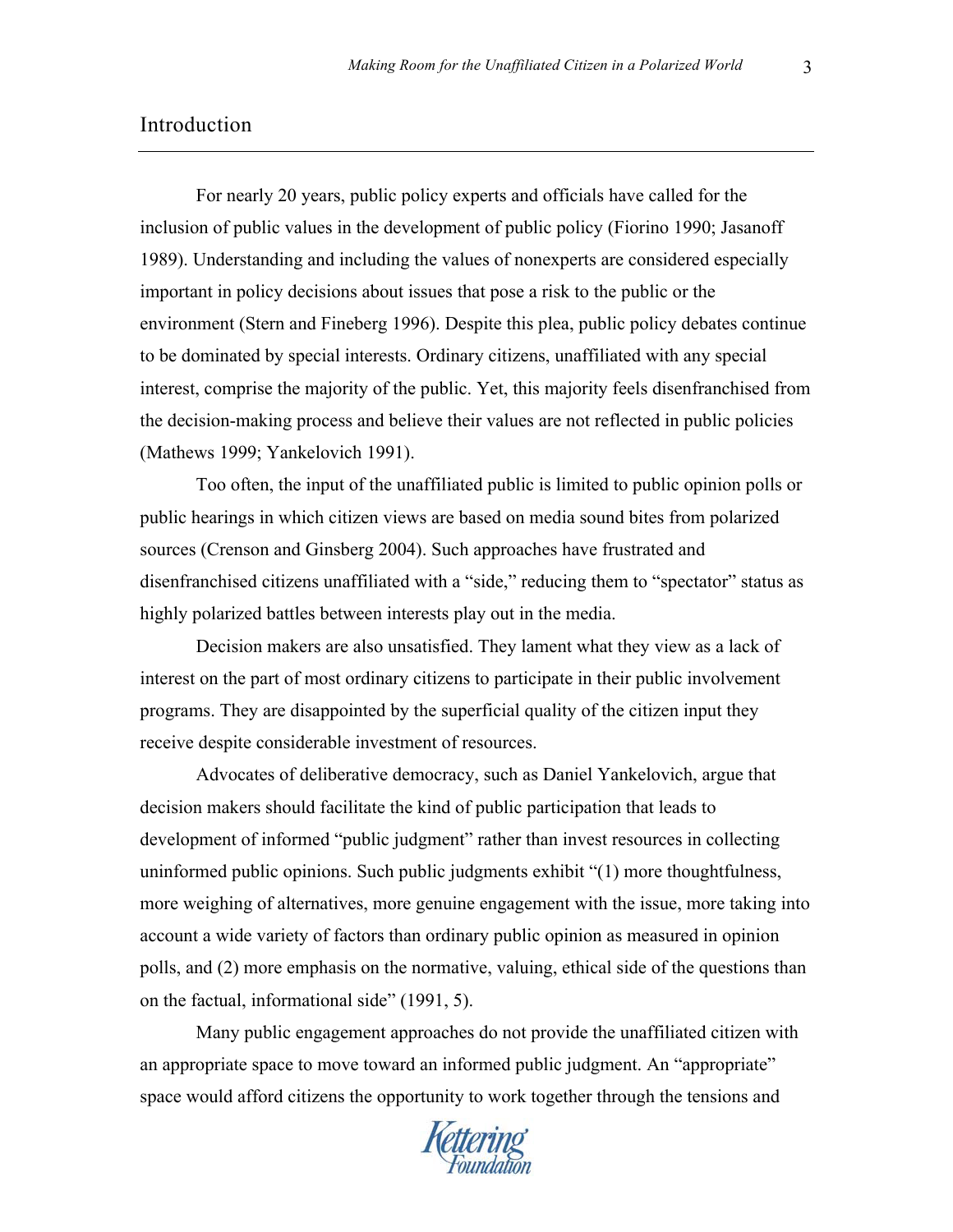trade-offs inherent in policy alternatives and examine how their values come into play (Yankelovich 1991). It would also encourage them to consider the impact policy alternative has on themselves and others.

Deliberative discourse practices, such as National Issues Forums (NIF), facilitate citizens coming together to collectively explore the impacts of a series of policy alternatives. By working together, people learn how and why others think differently than they do. By accepting the impact of the alternative on someone else, one's values are clearer and conscience is invoked allowing the citizen to move beyond self-interest.

This article presents an empirical study of the forces that prevent citizen engagement, and the power that citizens—unaffiliated with special interests—can offer to public policy decision making. The cleanup of dioxin-contaminated soils along the Tittabawassee River in Michigan provides the public policy decision-making context.

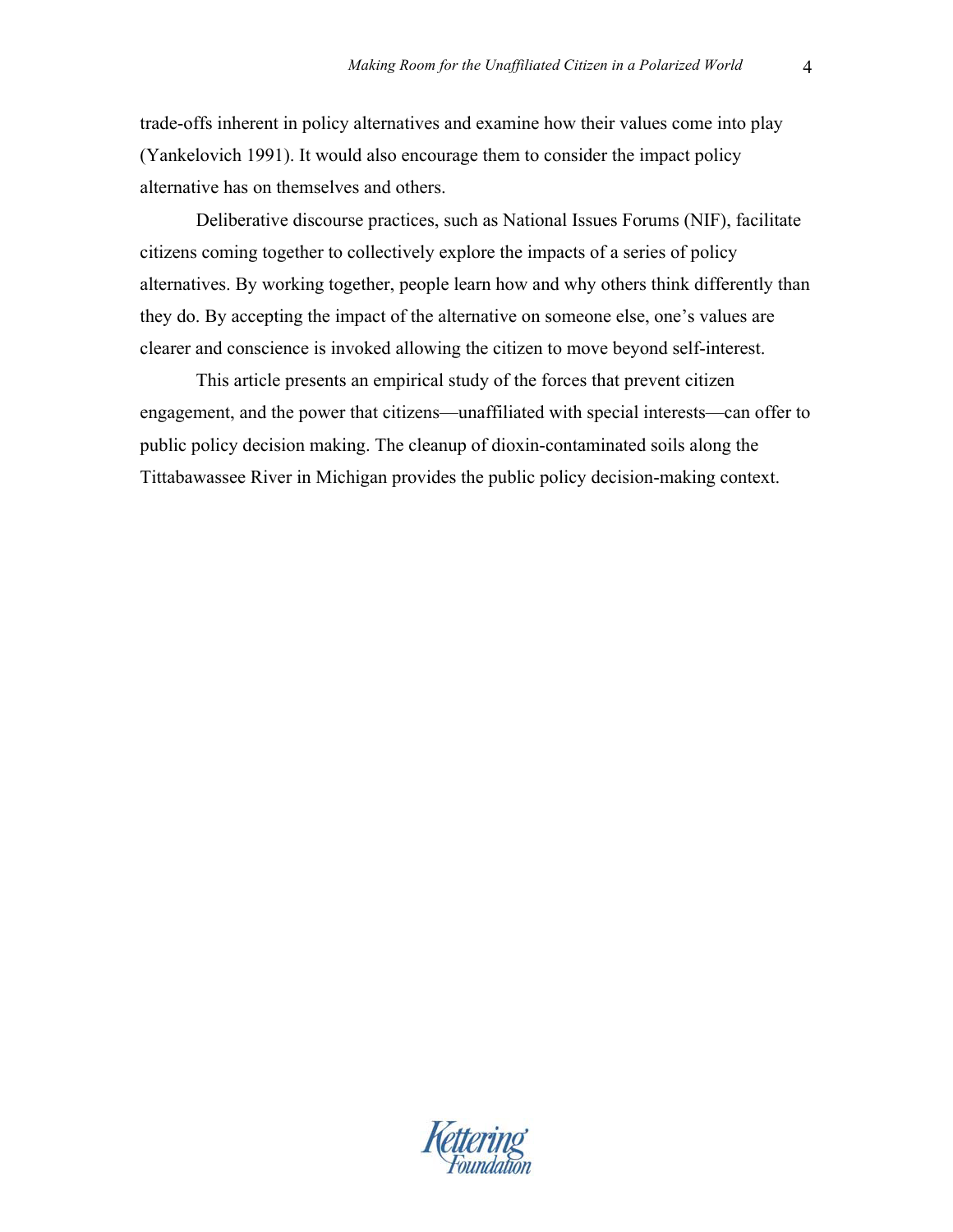### Method

The authors received research funding from the US Environmental Protection Agency (EPA) to test the effectiveness of public issue forums as a mechanism for empowering local citizens in addressing contaminated sediment cleanups (Diebel 2005; Michigan State University 2005). The remediation case chosen for the research was the dioxin contamination of sediments and floodplain soils of the Tittabawassee River in central Michigan. One component of the study examined the perceptions of the various actors regarding the role of citizens in public decision-making processes in cases such as the Tittabawassee cleanup.

**Data Collection and Analysis**. Fifty-three unaffiliated local residents from middle and lower socioeconomic neighborhoods in the vicinity of the floodplain participated in the study. Participants were asked to read an issue guide that set forth the local dioxin issue and several possible courses of action. They then participated in facilitated small group discussions to further examine the issues and reach a public judgment. The effect of the method was evaluated through empirical and qualitative methods involving pre- and post-testing (Diebel 2005; Michigan State University 2005).

To examine perceptions of the role of unaffiliated citizens in cases such as the Tittabawassee cleanup, interviews were conducted with representatives of each of the key actors in the dioxin debate. Face-to-face in-depth interviews were conducted with representatives of federal (USEPA Region 5), state (Michigan Department of Environmental Quality [MDEQ] and Michigan Department of Community Health [MDCH]) and county (health departments) agencies, Dow Chemical, local governments in the study area, environmental organizations, and citizen groups formed specifically because of the dioxin issue (i.e., Tittabawassee Voice, Tittabawassee Watch). These stakeholders had some form of standing in the debate over the dioxin cleanup. In greater or lesser degrees, they were insiders to the decision-making process. In addition, 24 of the 53 citizens who participated in the issue forums agreed to a follow-up interview. Unaffiliated with any of the recognized actors in the decision-making process, the forum participants were outsiders to the decision-making process.

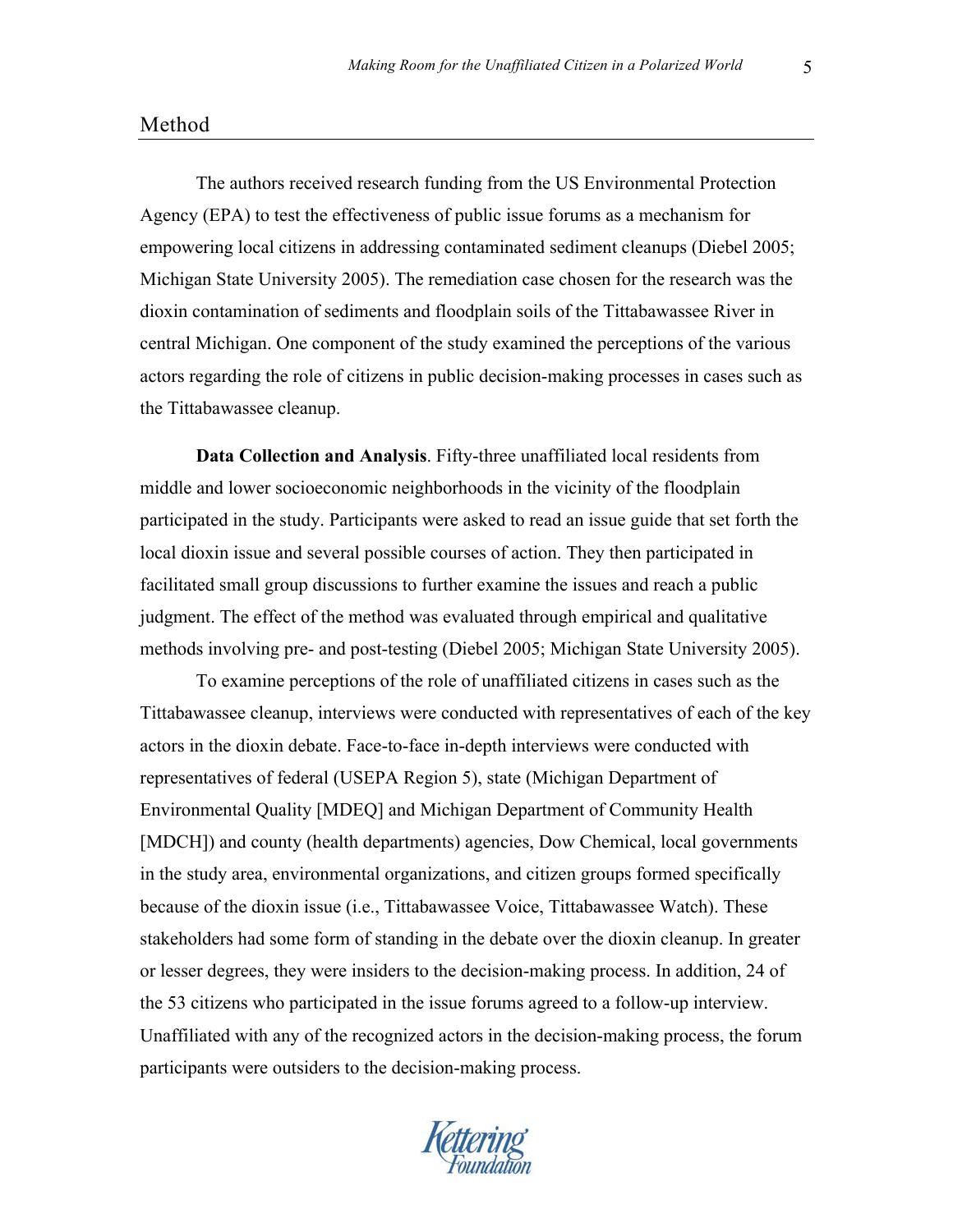In total, 63 individual interviews were conducted (see table). With the permission of the interviewees, the sessions were tape recorded and subsequently transcribed for analysis. Interview data were analyzed for themes in a style guided by Miles and Huberman (Miles and Huberman 1994).

| Category                |   | <b>Affiliation</b>                     | <b>Interviews</b> |
|-------------------------|---|----------------------------------------|-------------------|
| Government              |   | State regulatory agencies (MDEQ, MDCH) | 6                 |
|                         |   | County health departments              | 4                 |
|                         |   | Local government (township and city)   | 8                 |
|                         |   | Federal (EPA Region 5)                 | 4                 |
| Industry                |   | Dow                                    | 4                 |
| Environmental           |   | Local                                  | 3                 |
|                         |   | Regional                               | 4                 |
| Issue-specific citizen  | ٠ | Tittabawassee Voice                    | 2                 |
| groups                  |   | Tittabawassee Watch                    | 4                 |
| Issue forum participant |   | None                                   | 24                |
|                         |   | <b>Total</b>                           | 63                |

| <b>Table: Interviews by Affiliation</b> |  |  |
|-----------------------------------------|--|--|
|-----------------------------------------|--|--|

**Context**. The Tittabawassee River, a hazardous waste cleanup site near Midland Michigan, provided the public policy decision-making context. The city of Midland has the nickname "Dow town" as it is home to the global headquarters of the Dow Chemical Company (Dow), one of the world's largest chemical manufacturers. During the first part of the 20th century, prior to environmental regulations, the river was contaminated by dioxins<sup>1</sup> discharged from the Dow Chemical Company in Midland as a by-product of chemical manufacturing. Dioxins are classified by the International Agency for Research

 $1$  "Dioxin" is the name given to a group of more than 210 chlorine-based chemicals that are similar in how they form and behave. Dioxins tend to be very persistent, or long-lived, in the environment and many are toxic even in small amounts.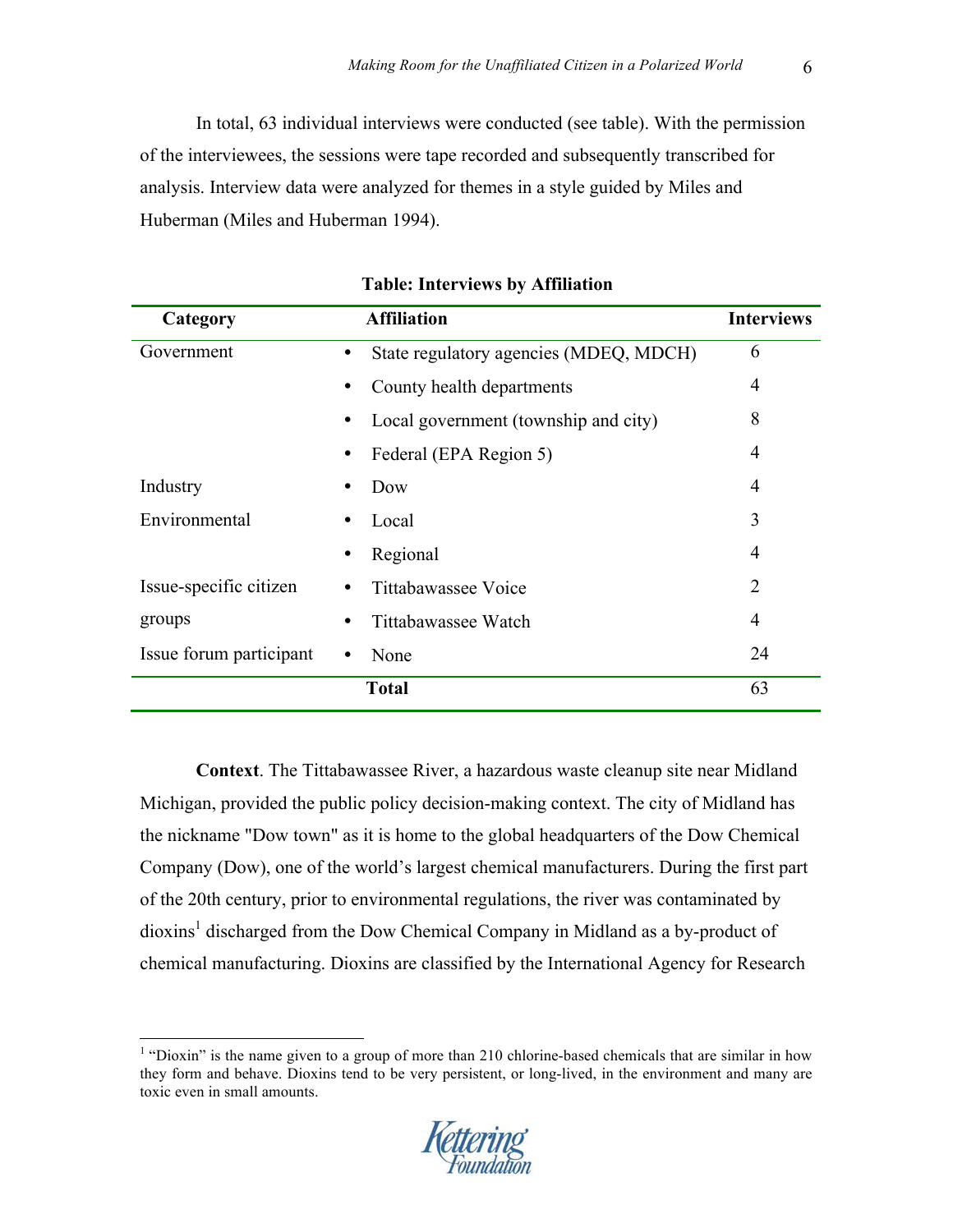on Cancer as probable carcinogens (International Agency for Research on Cancer 1997) and maintain their toxicity in very small quantities for decades.

In the case of the Tittabawassee River, seasonal flooding has exacerbated dioxin contamination. Floodwaters transport dioxin-contaminated sediments from the Tittabawassee onto floodplain properties. The spread of the dioxin is uneven with some locations on the floodplain showing relatively low readings while others are very high. Environmental managers declared the Tittabawassee River contaminated as long ago as the late 1960s and a fish consumption advisory for dioxins was in place by 1978 (Maltby 2003).

The Michigan Department of Environmental Quality has set 90 parts per trillion (ppt) as Michigan's standard for dioxins in those cases with potential for residents to be exposed to contaminated soils or sediments. Since 2000, several government testing efforts revealed high dioxin levels in sediments and soils on residential and agricultural properties along a 20-mile stretch of the Tittabawassee River and floodplain between the cities of Midland and Saginaw. MDEQ soil testing found dioxin levels as high as 7,300 ppt on a farm field near the confluence of the Tittabawassee and Saginaw Rivers (MDEQ 2003). Out of the 16 locations on the floodplain tested in 2002, 9 revealed dioxin readings above 90 ppt (MDEQ 2004).

In 2003, Dow's Midland Plant was issued a 10-year Resource Conservation and Recovery Act (RCRA) Operating License by the MDEQ. The license includes requirements for corrective action for dioxin contamination along the Tittabawassee River and floodplain. While the federal government (EPA) has oversight responsibility for the cleanup, the MDEQ was delegated legal authority to manage the cleanup work. At the time of our study, the MDEQ was in the process of reviewing Dow's proposed approach to the remediation process.

Not unlike many other contaminated sediment cases, the Tittabawassee dioxin issue has proven to be contentious. The main point of debate is the level of risk posed by the dioxin contaminated sediments and soils. The responsible party, Dow Chemical, argued that the MDEQ's 90 ppt dioxin standard is unreasonable and that there is no scientific evidence that people and wildlife are being hurt by the dioxin. Dow argued that if left undisturbed, the dioxin is not harmful because it adheres tightly to soil and will not

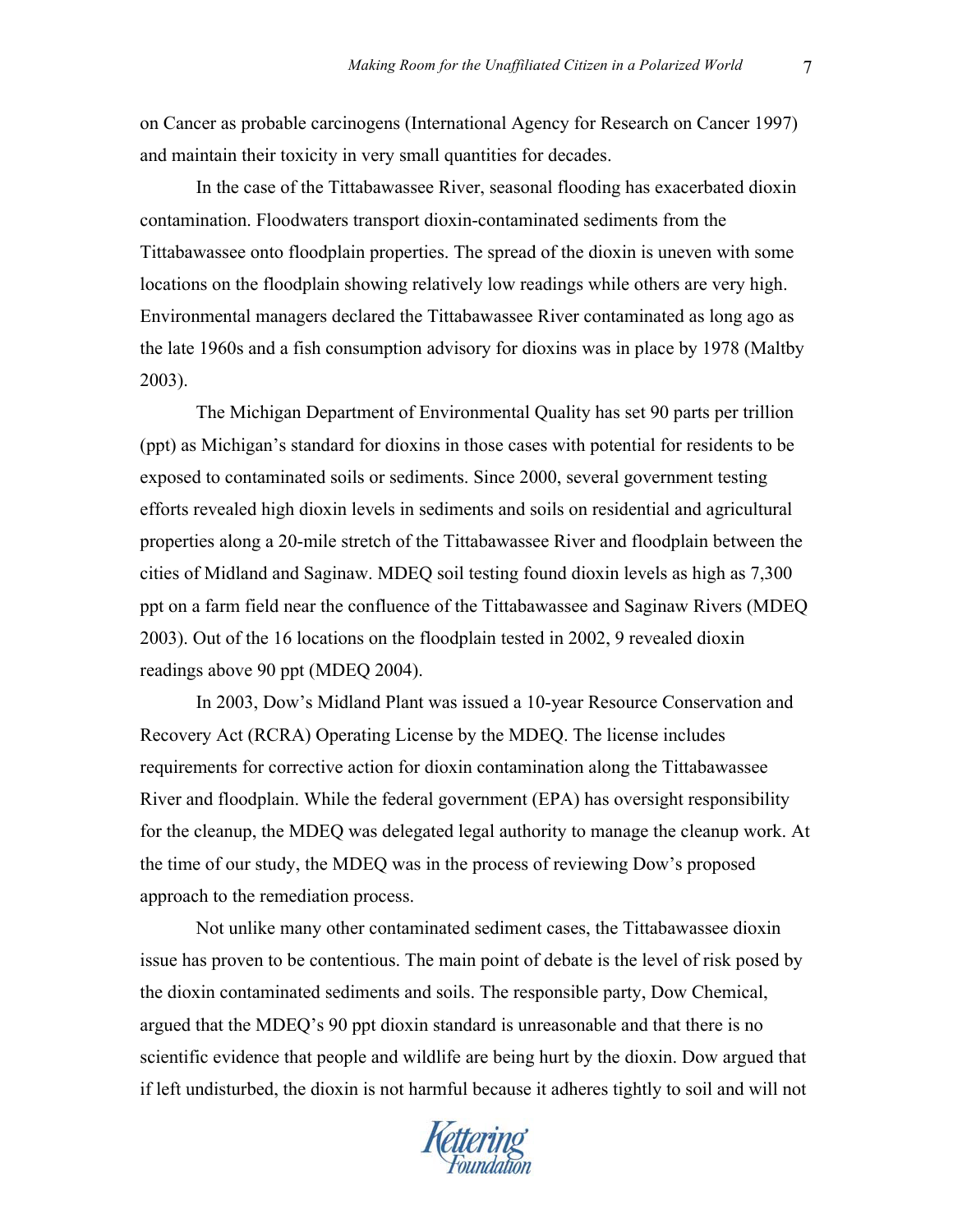be bioavailable. Thus, even though dioxin is present, it does not pose an unacceptable health risk. They proposed a monitoring program but no disturbance of the contaminated soils. The Lone Tree Council, a local environmental group, argued the risk of chronic exposure is too great given the chemical's toxicity and advocated dredging the river.

The MDEQ provided the local community with information regarding practical steps to reduce their risk of exposure to the dioxins. They also formed a local multistakeholder Citizen Advisory Panel (CAP) to help inform the negotiation process between Dow and MDEQ. The advisory committee initially consisted of state regulators, representatives of the Lone Tree Council, and local government officials. Two local citizen groups comprised of local landowners soon emerged and joined the advisory committee. Positions quickly became polarized, little progress occurred, and CAP disbanded after about a year. There has been extensive local media coverage of the protracted debate over the dioxin cleanup.

There were few opportunities for unaffiliated citizens to participate and grapple with the issue. The regulator, local governments or Dow sponsored a number of public meetings. These meetings focused on arguments between experts about the health risk the dioxins posed. The community largely relied on conflicting sound bite messages in the media that usually reported the most sensationalistic statements. From one side of the debate, the community heard that soil testing had found contamination levels 80 times the level considered safe. From the other side they were told the contaminated soils posed less of a health risk than eating a chargrilled hamburger (Carrington 2004).

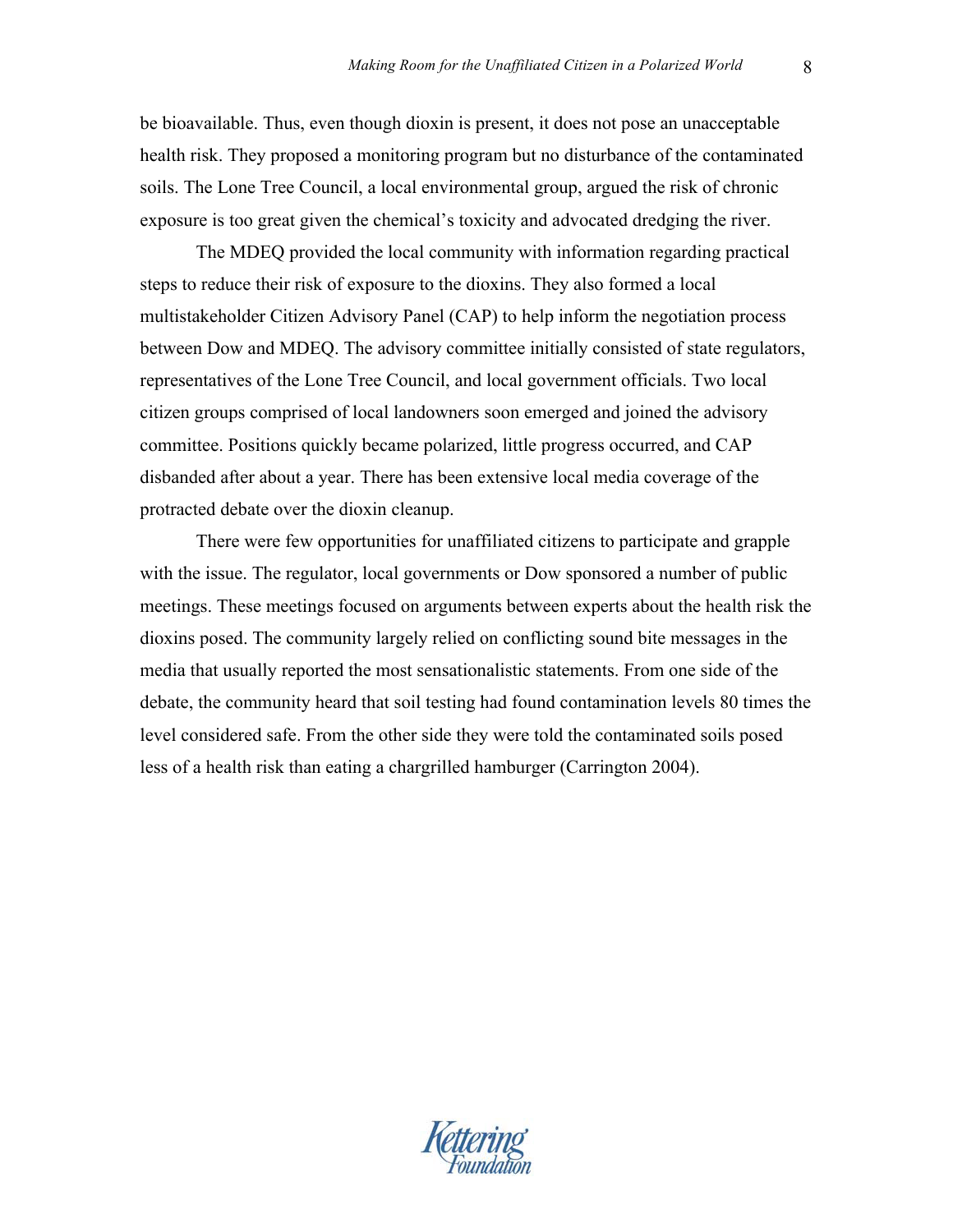## Stakeholder Perceptions: Views from the Inside

Early on in almost all interviews with the recognized actors in the decisionmaking process, there was an expression of support for the concept of public involvement and a citizen's right to be heard. Yet, beneath the veil of motherhood-and-apple-pie statements, there was little advocacy for the type of citizen involvement promoted by advocates of deliberative discourse.

**Public Officials**. While they view public involvement as a basic democratic right, public officials also see it as an administrative hurdle to be cleared and use the public hearing as the method of choice. Few believe it generates significant agency benefits when compared to the resources required. Overall, there were low expectations of the public's ability to make a meaningful contribution to the dioxin debate. Adjectives such as self-interested, short-sighted, obstructionist, emotional, and uninformed were used to describe the public.

The following is an excerpt from an interview with a federal administrator: *So often they [citizens] are just complaining. I think what drives me everyday is the belief that everybody has a stake in their community and a right to be involved and a right to know. It is a double-edged sword.*

*It is useful just to hear from citizens and get their perspective. Rarely do you get information from them that is useful. Sometimes [you do] though, like information from 40 years ago.*

*The guidelines will say that you have a better cleanup as a result of community involvement but I don't think it is.*

Some officials of regulatory agencies expressed frustration with the emotional response of the public at public meetings. The following individual advocated less citizen emotion and more rationality: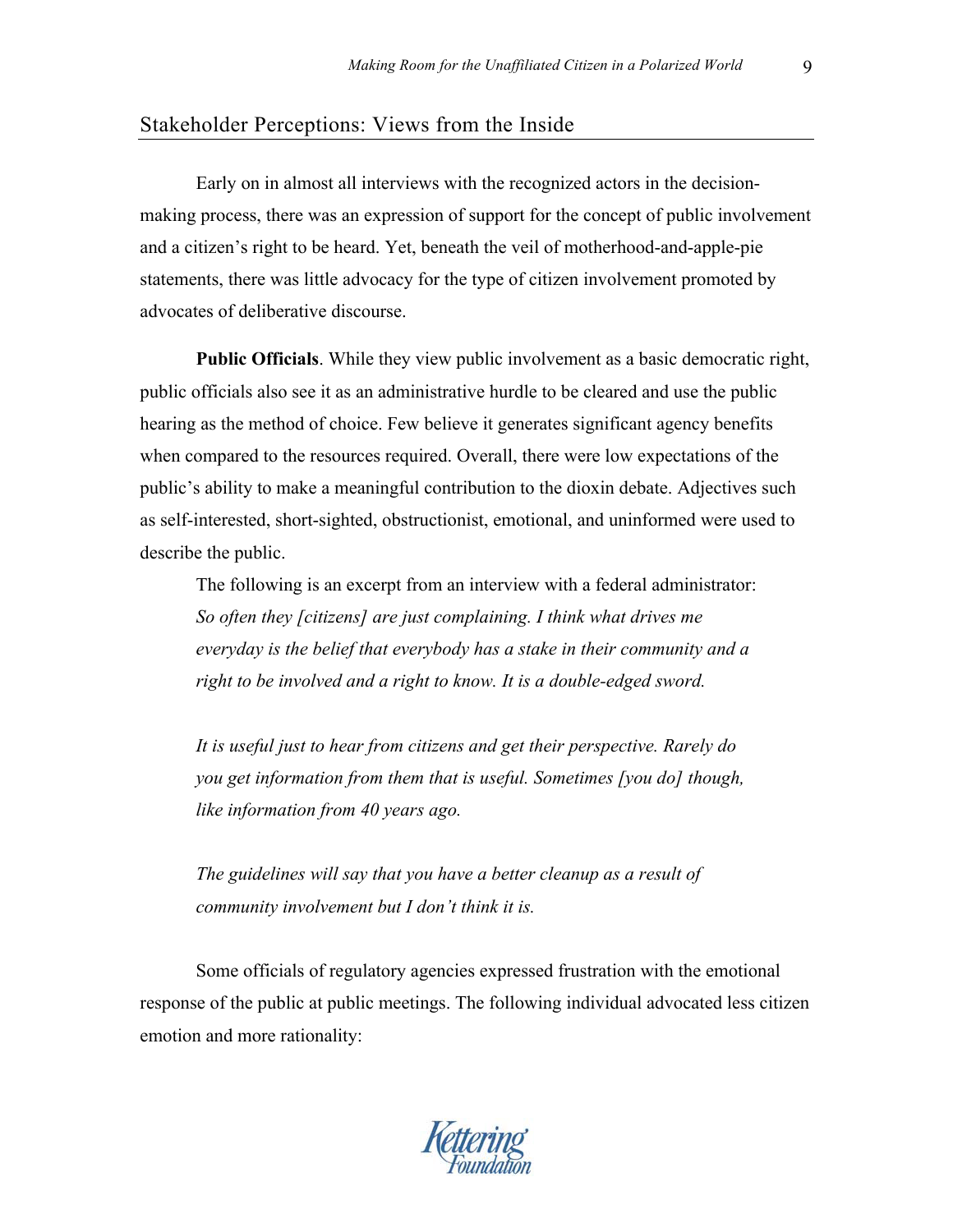*You have the people who have no idea what it is about and they're the ones doing the screaming. And you know the old saying, the squeaky wheel gets the grease. . . . And what we've got to do is be a little more rational.*

The following local government official shares the citizens' sense of frustration with the uncertainty and fear that drives the emotion:

*[The] average citizen talks emotionally, "What are you doing? Why aren't we doing something about it? How harmful is it? What can I do? What can't I do? Do I have to wear baggies on my shoes? Can I walk in the dirt and come back in the house?" You know, and the answer is, well, you know, "We'd recommend if you do walk in the dirt that you wear*  baggies and be totally covered. If you're out there for any amount of time *with direct contact, we would discourage." You know, it just goes on and on. There's no good answer.*

There were expressions of empathy for the circumstances citizens face but also frustration in what they view as citizen input of limited value and the emotional burden officials must carry in working with the public. From one official:

*So it's at the public meetings where you get much more the emotional responses. Why are you doing this? Either we don't want you here, go away, leave us alone. Or why are you allowing my child to be sick? So, you get a lot of those emotional statements being made. Less informed questions. People less interested in answers than in a forum to express their opinion. . . .*

*It's important that people have that forum. We try to look at them and see if there are things we can do; are there places we can insert ourselves here that will help? Is part of it education? Is part of it something we can actually do something about? And some of it is. Eventually, if people understand that we are working towards an actual remedy that will affect* 

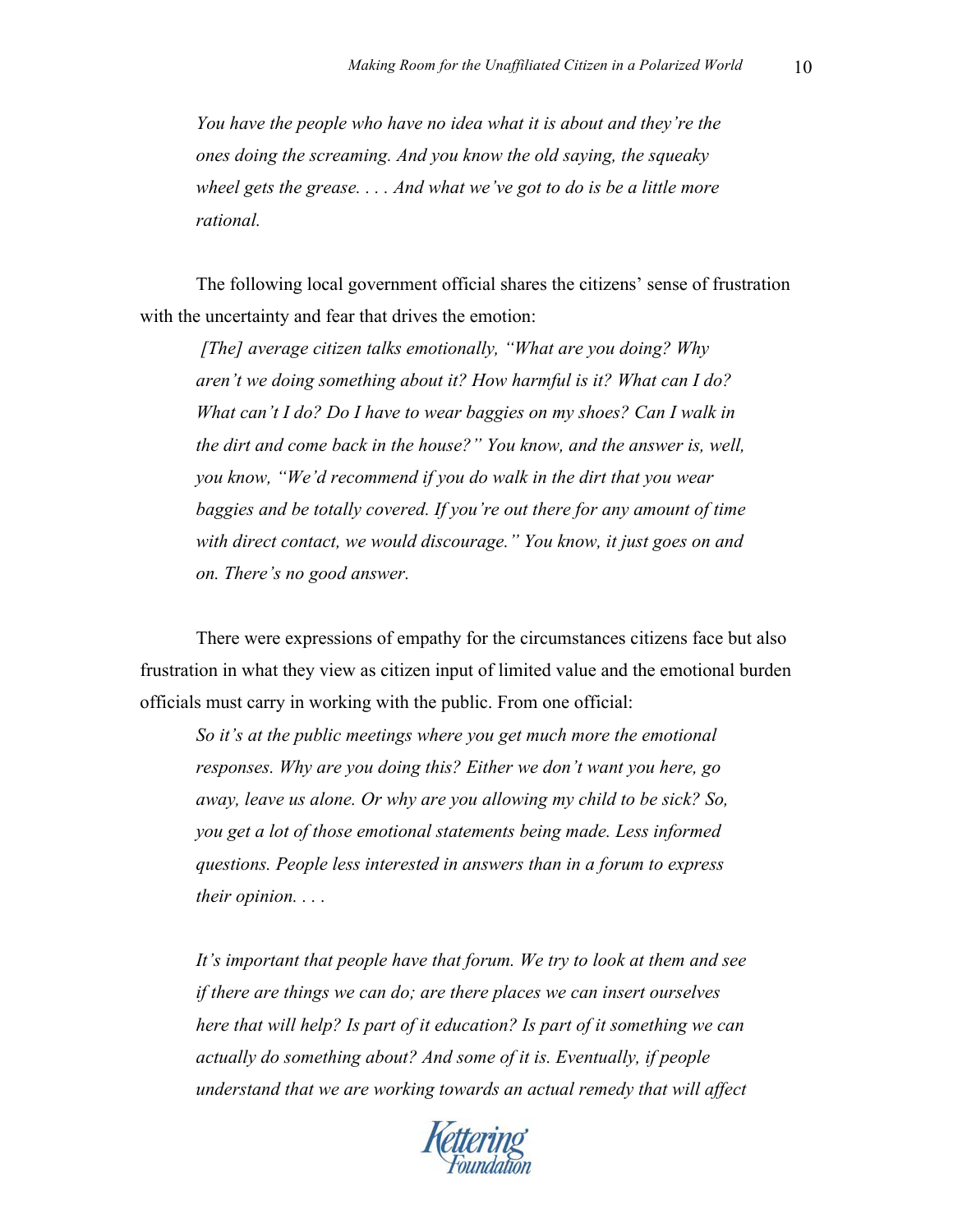*change, we can do that. If somebody doesn't want to hear us or listen, then you're not going to insert yourself there.* 

*I mean, you sympathize and you empathize with these people. If I was in their situation and had been living, especially along the floodplain, in a situation where your property is seriously contaminated. It's been so for years, for as long as anyone can remember and there's really no end in sight right now, that's very difficult. And so we're very sensitive to that. You know, that's one of those, "For the grace of God go I." It could be you standing there worried about your child, and I don't discount their worry. We don't know. So that is very difficult. But the other side of it is that this isn't going to happen overnight. We're doing our job; we're doing the best we can. We care, or we wouldn't be here. So to be accused of not caring—if it was just to get a paycheck, I sure wouldn't be here. I don't need that.*

Some, such as this local government official, felt their status as an expert was not respected by an uninformed public:

*The problem—you know how it is from my position—whenever I go talk to a resident about an issue, this may sound—you'll think I'm really cynical—they are the absolute expert. It's as if I know nothing about the issue, or nobody. They're telling me, and we know—and I know—how engrossed I have been in this dioxin issue. There's no way they . . . I had a farmer try telling me something the other night that was totally wrong. I'm not going to say anything, but no, I think they're very, very uneducated on the issue. Very, very uneducated; as we all are, on many issues that just aren't in our faces every day.*

Many state officials had a more generous view and saw public participation as an opportunity to gain local information to help a cleanup effort: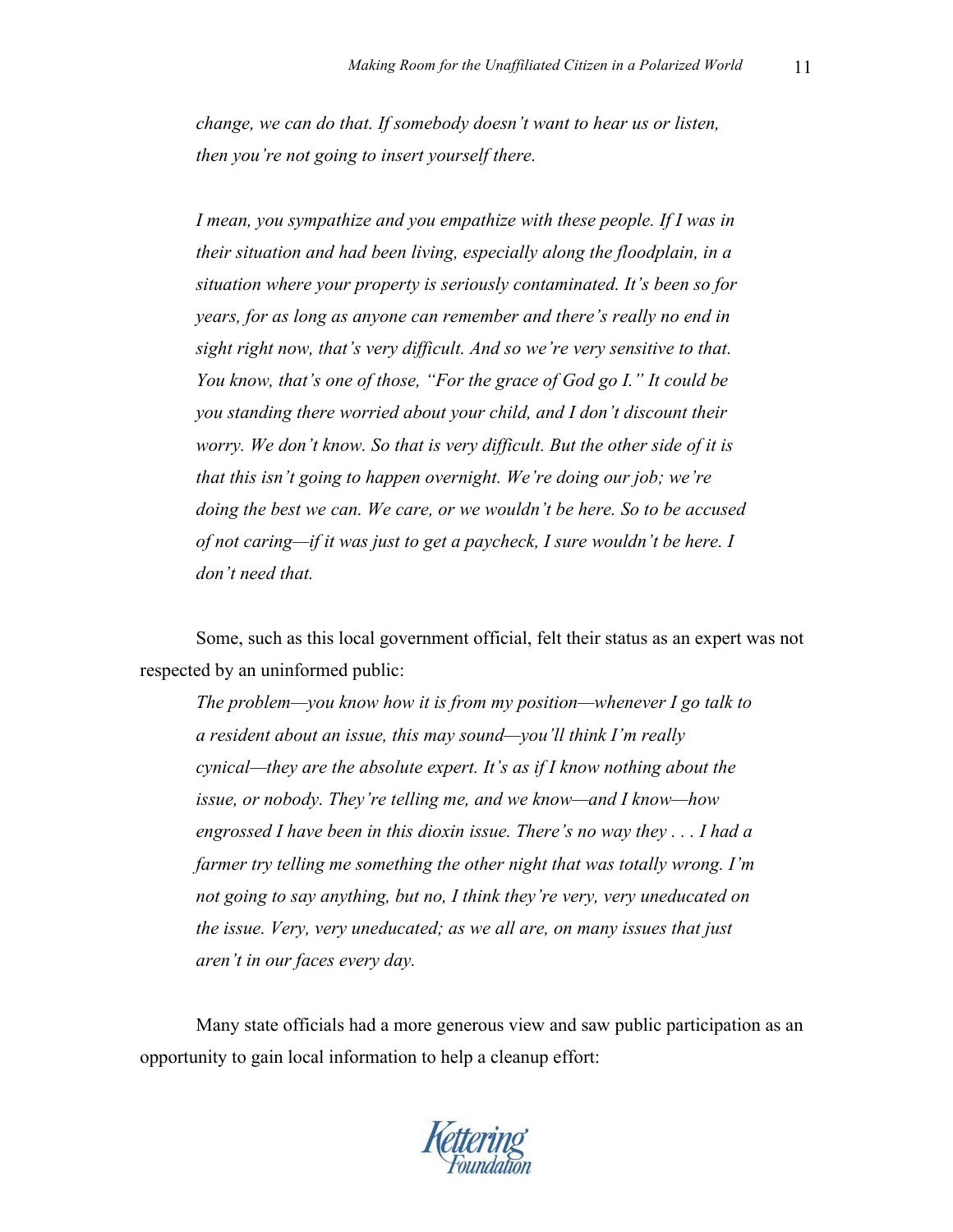*I think [the citizens], in a number of cases, have helped us to do a much better job. . . . There were things we found out about in terms of how people are being exposed, how the river's being used. . . . For example, there's a number of nonofficial public gathering areas along the river where kids get together to play in the river and drink beer and fish and things like that. And, you know, if you're sticking signs, "Do not eat the fish," basically in the parks or something like that you might be physically missing a whole population that may be significant.*

However, beyond contributing some local knowledge, there was little expectation of meaningful input to the decision-making process. The idea that unaffiliated citizens could arrive at an informed public judgment was foreign territory for most public officials. Most failed to see the public in a judgment role. As one public official explained:

*Because really, when you get down to it, the decision should be made on what's going to clean up the environment and bring the river back and be protective of these people. It's not like, well, "How many people want dredging?" [Holds up hand.] How many people want monitored natural attenuation? Okay, it's monitored natural attenuation, there we go. . . . I get really uncomfortable with, "we're going to let public opinion shape what remediation is going to occur," and at that point it becomes: who's better at manipulating public opinion. That may be okay if everyone is fully educated, balanced, seeing both sides of the issue, and everything, but that's probably not going to happen with something like this.*

One local administrator was an exception, offering a positive example of how their city administration had involved its citizens in charting a course of action to resolve budget problems. The administrator indicated that by citizens coming together to deliberate the issues they were able to recognize that multiple perspectives existed and gained a better appreciation of the challenges facing the administration: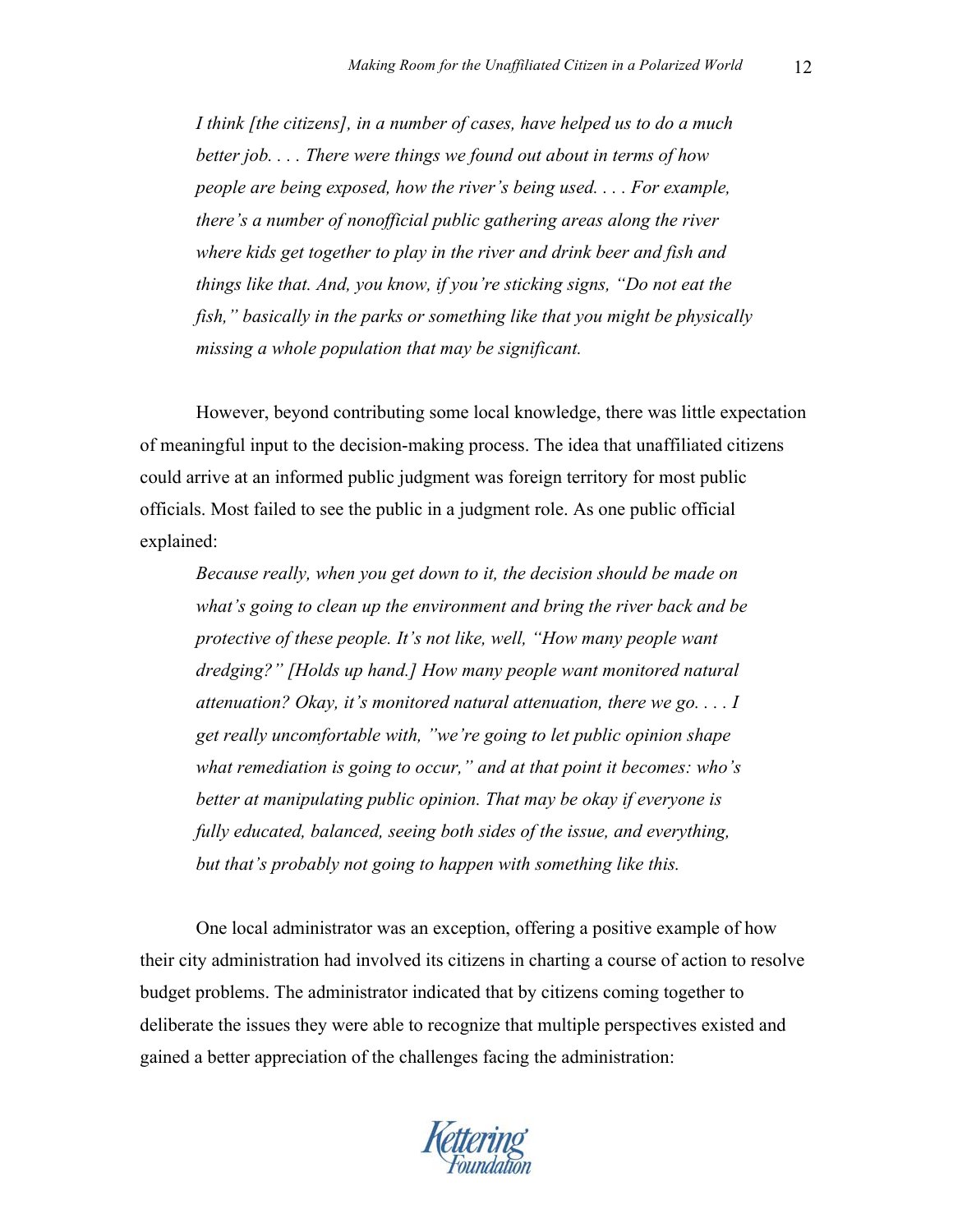*We had a very successful one about five or six years ago that we're going to replicate. We were facing some budget problem. . . . We were either going to have to increase property taxes 30 percent or cut services. So we set up 3 four-hour forums and invited [city] citizens to participate, and we had like 200 or 300 people show up, which is really good.* 

*We spent the first hour with the staff—kind of a Budget 101: here's how it all works. And then the facilitators took it from there and put the staff over in the corner and said you're not to say anything unless I ask you and let the citizens sit down and talk about the issue. It was really interesting—the dynamic of that was watching citizens inform each other about things, you know. Many citizens think that all other citizens share their view and they don't realize until they get into a larger group that there are other citizen viewpoints, and then once they see that there's a lot more sympathy for the council and what the council's trying to do and they become more cooperative in seeking a solution where I think the perception many times is that the public has a position and the council for whatever reason is just ignoring them instead of realizing there are multiple variables involved with the issue and the council members have to balance those. So that's worked really effectively.* 

Some of those interviewed believed a lack of information was a key reason that keeps local citizens from engaging in the dioxin debate:

*Johnny Q Citizen is not banging down the doors. Johnny Q Citizen is one of two things, fed up with them all, the sensationalism in the press. And two, they don't really have enough information to make a decision concrete information. And most people, believe it or not, don't make decisions until they've got some information. That's when you've got to watch it.* 

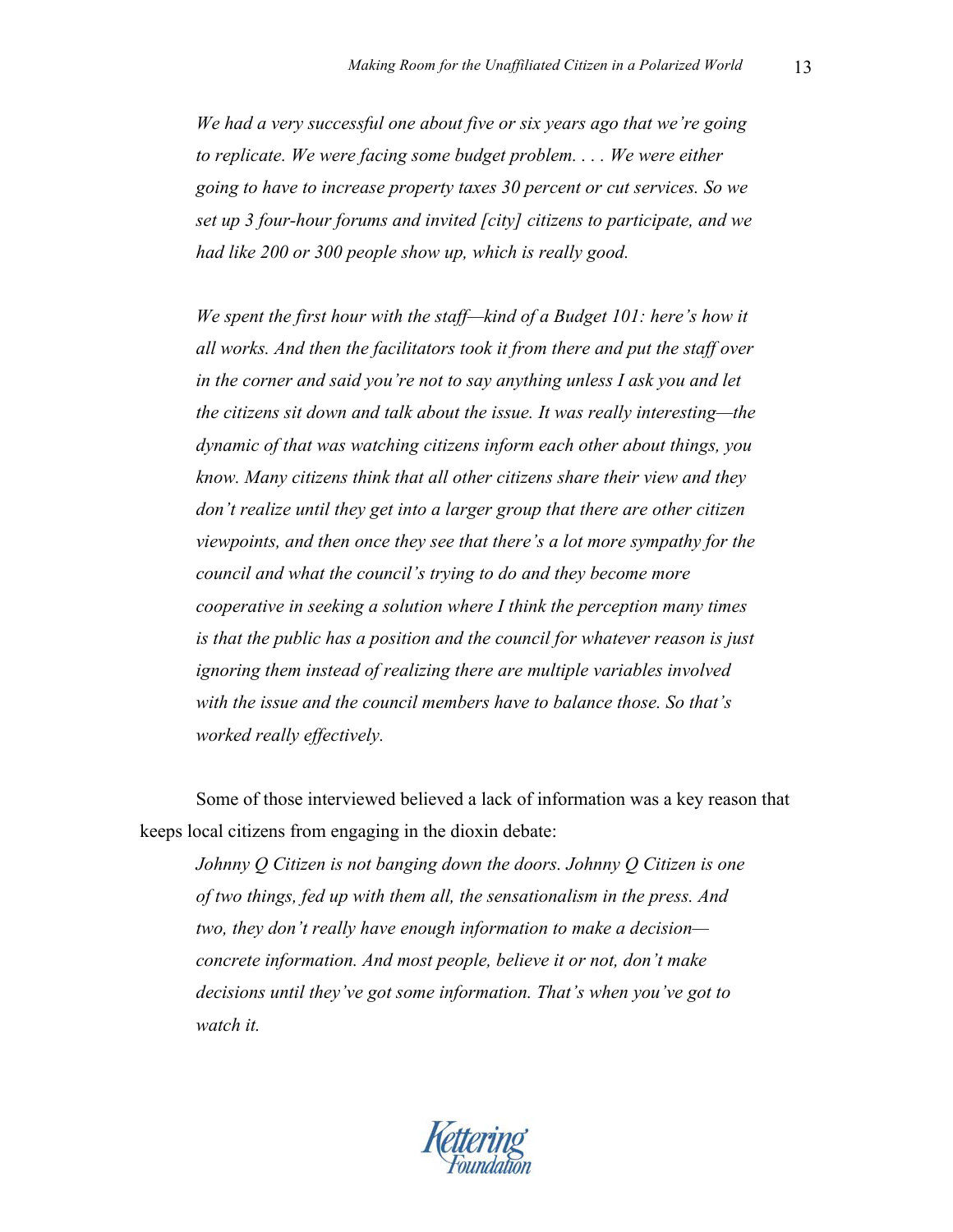Nor was it believed that citizens have any information of value to contribute to the discussion:

*No, I don't think they give any information that helps. . . . Nope. Now, and it's been a while since we've heard ordinary citizens, I mean. It's been, seriously, I think some of them are disenfranchised with the whole system, with the whole process.*

Interestingly, some local government officials saw themselves not as insiders to the process but as outsiders like other members of the community:

*Yeah, they have rules that require public hearings—big deal. I don't think that means anything. I think it's whatever Dow's—I mean, they are a big state government agency too. I mean, let's be honest. Us at the local level, we don't have many positive experiences with the DEQ. They may think that they try to and their customer service and all this. We do have some, obviously we have some, but most of the time it's not in the best of situations. We're always trying to work out an issue. They say they've got this law or rule or something they've got to go by. Okay. You know, there's no flexibility in negotiating a settlement it doesn't seem like, and I think that's a problem. But will the residents be heard? Will the average resident be heard in all this? No. I mean, I can't think of the forum where they would be heard.*

Some local government officials reflected feelings of powerlessness similar to their constituents:

*We've attended any number of hearings at . . . and some of the small groups offered by Dow and things like that. But we've tried to be careful with that because we have no authority, and we don't want to give the perception that we have authority or give people the thought that we might actually be able to have some ability to affect the outcome.*

**Activists**. Activist groups viewed public participation with caution. They would like more of it if it met their agenda. In this case, activist groups formed on both sides of

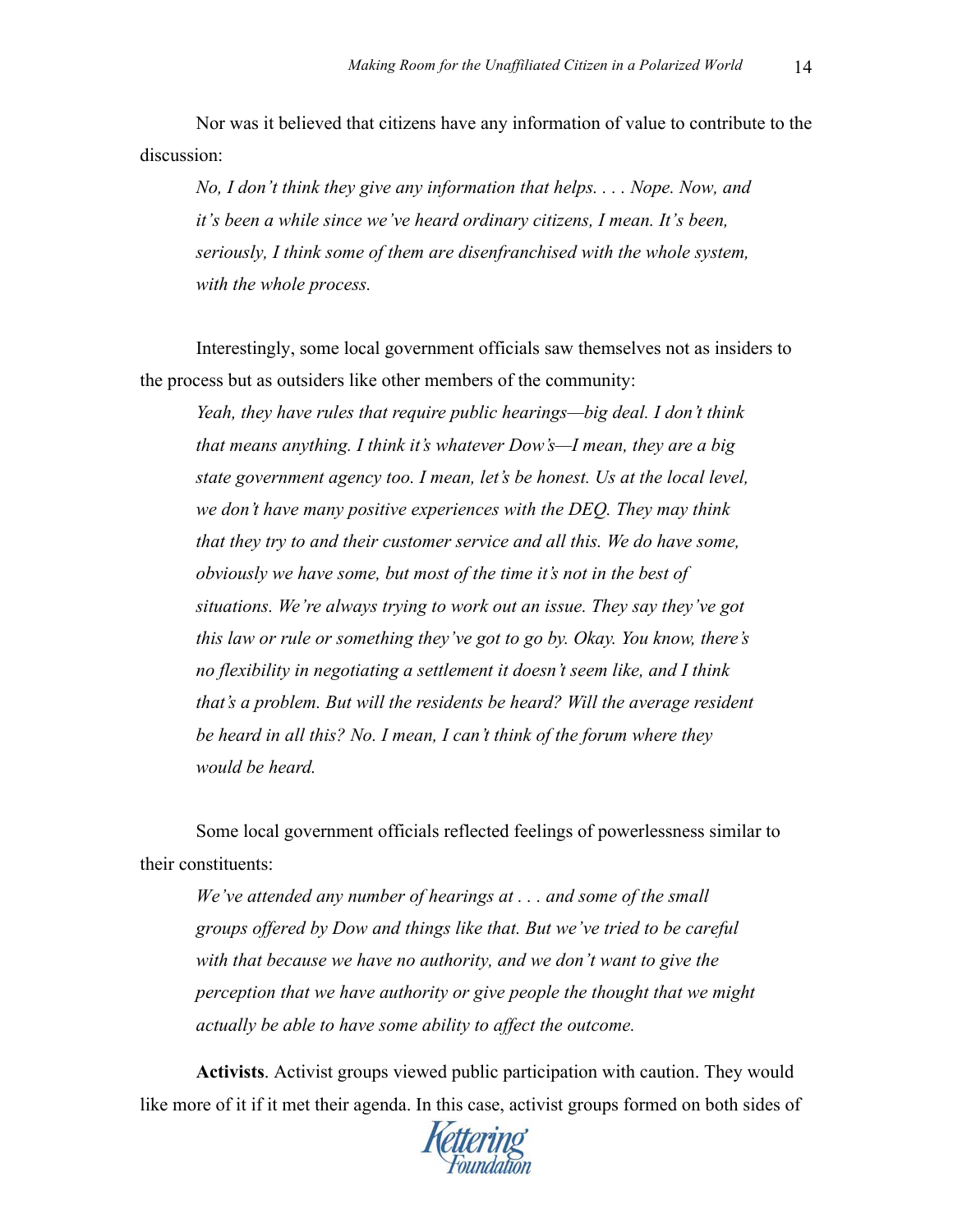the dioxin cleanup issue. They tended to use strong rhetoric and stereotyping to make their points and reinforce groupthink:

*She's been working on Dow issues since 1980. Has a phenomenal history. Was married to a Dow corporate pilot, was a typical Dow "Stepford Wife" as we like to call them. And now she's working a minimum wage job, she's divorced, and she committed her life to getting Dow to clean up their dioxin.* 

In public hearings activists on both sides used emotional comments to make their points. Activists made strident comments in public venues, too:

*Some people at public meetings equated the DEQ with Nazi Germany. These were pro Dow people. They were angry and frustrated. People don't think much about what they say. I do that too sometimes. I called the assistant director of the DEQ a white collar terrorist worse than Osama bin Laden.*

Unlike public officials, the activists found emotion to be a benefit. This activist reflected on the benefit of emotional discourse:

*Well, first and foremost, I think it's important for government to validate people's emotions. I mean, we're still operating in this—is it left brained?—idea that only rational analysis makes for good problem solving. You know, whether it's about the environment in particular or decisions affecting their life generally, people have rightful and important emotions. I mean, environmental protection to me begins with a gut feeling, not with a cost-benefit analysis. You get to the cost-benefit analysis later. So if people are upset because they have dioxin in their yard, that's okay. I mean, they should be allowed to be upset, and it should be taken into account by government. People should listen to that.*

*I've been surprised—not surprised—impressed by friends of mine for over 20 years by the fact that a lot of people start out with a very emotional* 

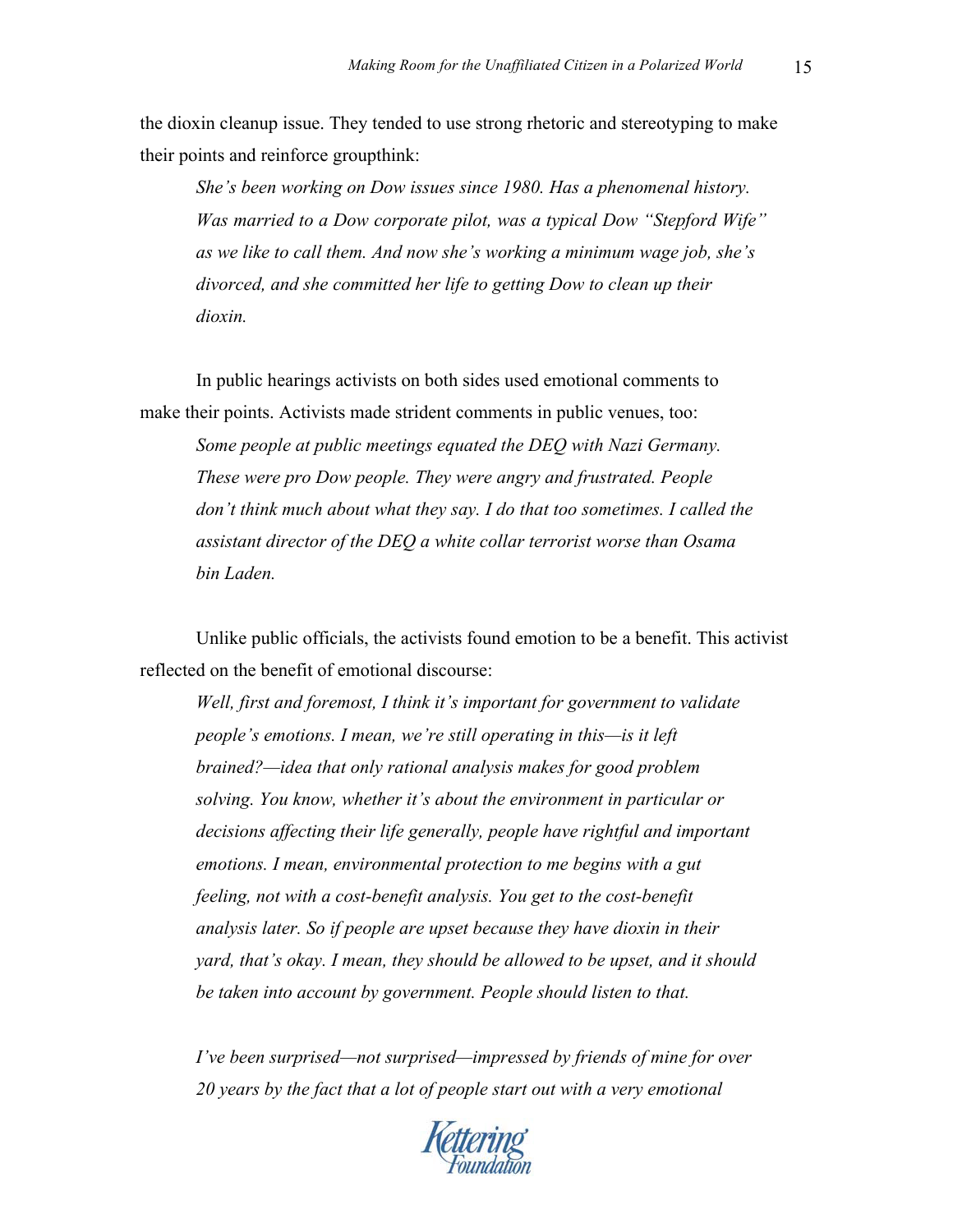*concern and they become very informed and articulate advocates. Not all, maybe not even the majority. Most people will go back to their lives once their concerns are addressed, but a lot of people become very competent at these processes. They may, understandably, get frustrated and pull out at some point. If you're emotional, you might say well this is leading nowhere just sitting around at meetings and so forth. But if you give people the feeling that their views are being taken into account and taken seriously, then they will participate.* 

However, some of these behaviors repelled others. An activist reported behavior from a public hearing:

*Oh, it was horrible. The people from the river watch just got up and screamed they were so emotional and they demanded an apology from [Dow's] Sue Carrington and she got to the mic and said I'm very sorry that you are so concerned and they screamed that's not the kind of an apology we want. And one of our friends got up and said I have always considered Dow a good neighbor and a good employer and I've lived on the river all my life and I'm sitting here. And someone yelled, I don't know what they yelled . . . something at him and he turned around and he says, "I'm 83 and I'm still alive." But they're very, very emotional, they do all . . . and then there's a woman whose husband works for Dow chemical company who said some horrible things. And they just feel you can't touch the site, you can't walk, you can't cut your grass, you can't play baseball, um, but they were just horrible to the people at Dow Chemical Company.*

The activists viewed themselves as quite apart from the average citizen. They saw themselves in an expert role and were willing to express their commitments, conclusions, and solutions strongly with emotion and conflict. Policy issues are portrayed in blackand-white terms rather than in shades of grey. Some activists viewed unaffiliated citizens as naïve, unaware of how public policy decisions are really made. For citizens to become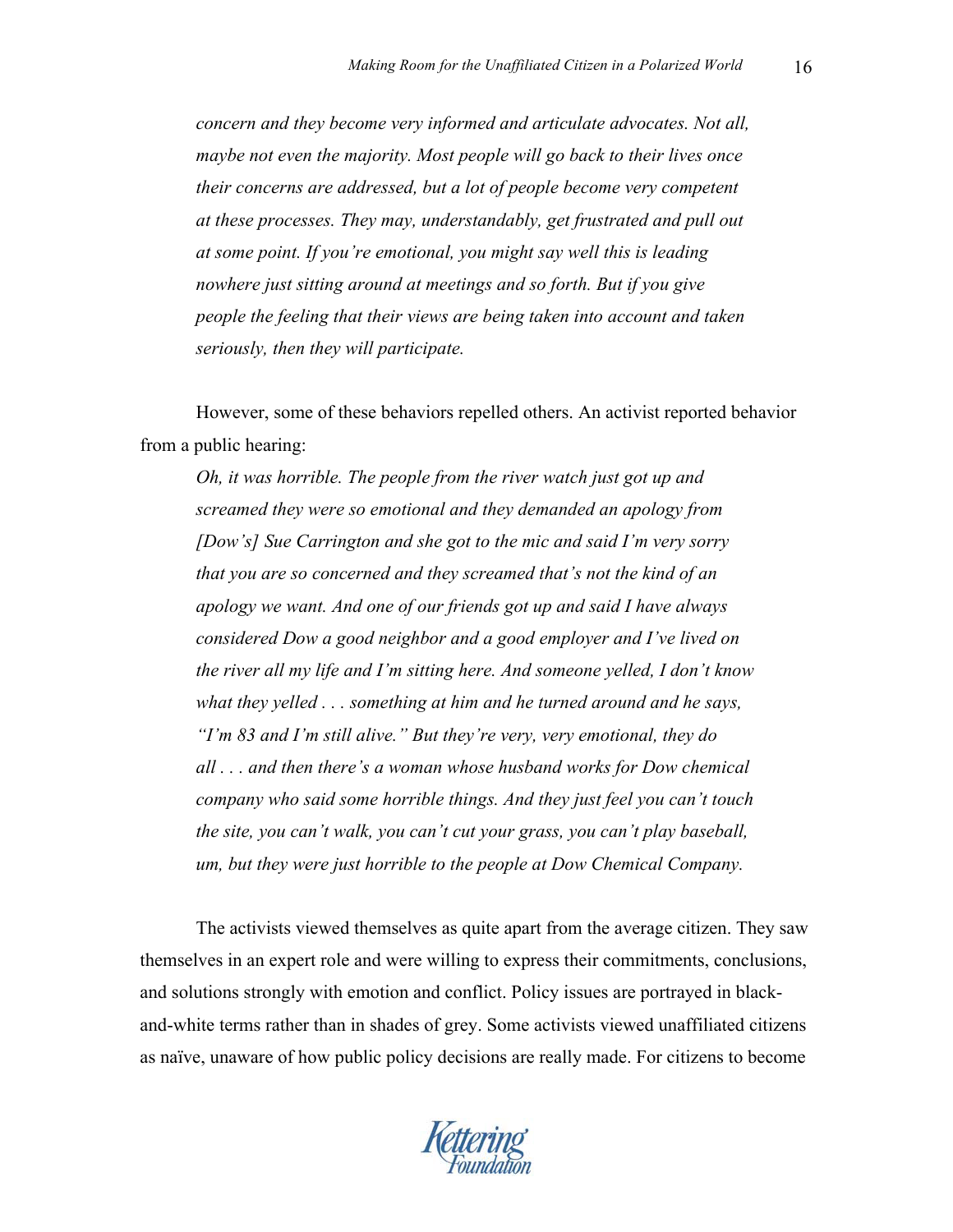competent participants in the decision-making process, citizens need to go through a "loss of innocence" and a process of consciousness raising.

The activists did not see much benefit from the involvement of ordinary citizens—except to further their own agendas. They did not seek large numbers of citizens to support their causes but preferred a small group of committed people to create an opposition force. As one activist explained:

*Everybody gets to the same point eventually, but they don't start out at the same point. But . . . in terms of their analysis of the problem I find that they generally arrive at the same place. But they're still unwilling to really be out there and be, you know, safe from things that could be considered conflict, causing conflict and making things emotional, but you don't. You know there are different theories of change. There is the Saul Alinsky make people choose sides in a fight, create sides and make them choose sides. It doesn't even matter how many people are on your side in many ways, it just needs to be clear to people that there are sides and that you have to choose them.*

Activists on one side of the issue felt they were more enlightened than those on the other side:

*But I think we get more in our food chain and things like that, that will do more harm to more people than the dioxin that's in that river. Besides we can't do anything about it. It's going down the river now, you know, if it can get a hold of us, distributing. But out here in like in the yard here it settles down. . . . And we understand it is not in the water it is in the soil and the sun kills what's on the surface. And so all these people that are so afraid of cutting grass and walking, we don't think that they are informed.*

**Industry**. Informants from industry felt they had the scientific information that people needed to arrive at the right decision. They believed citizens would be able to make up their own minds about the risk from dioxin if they were given information. The

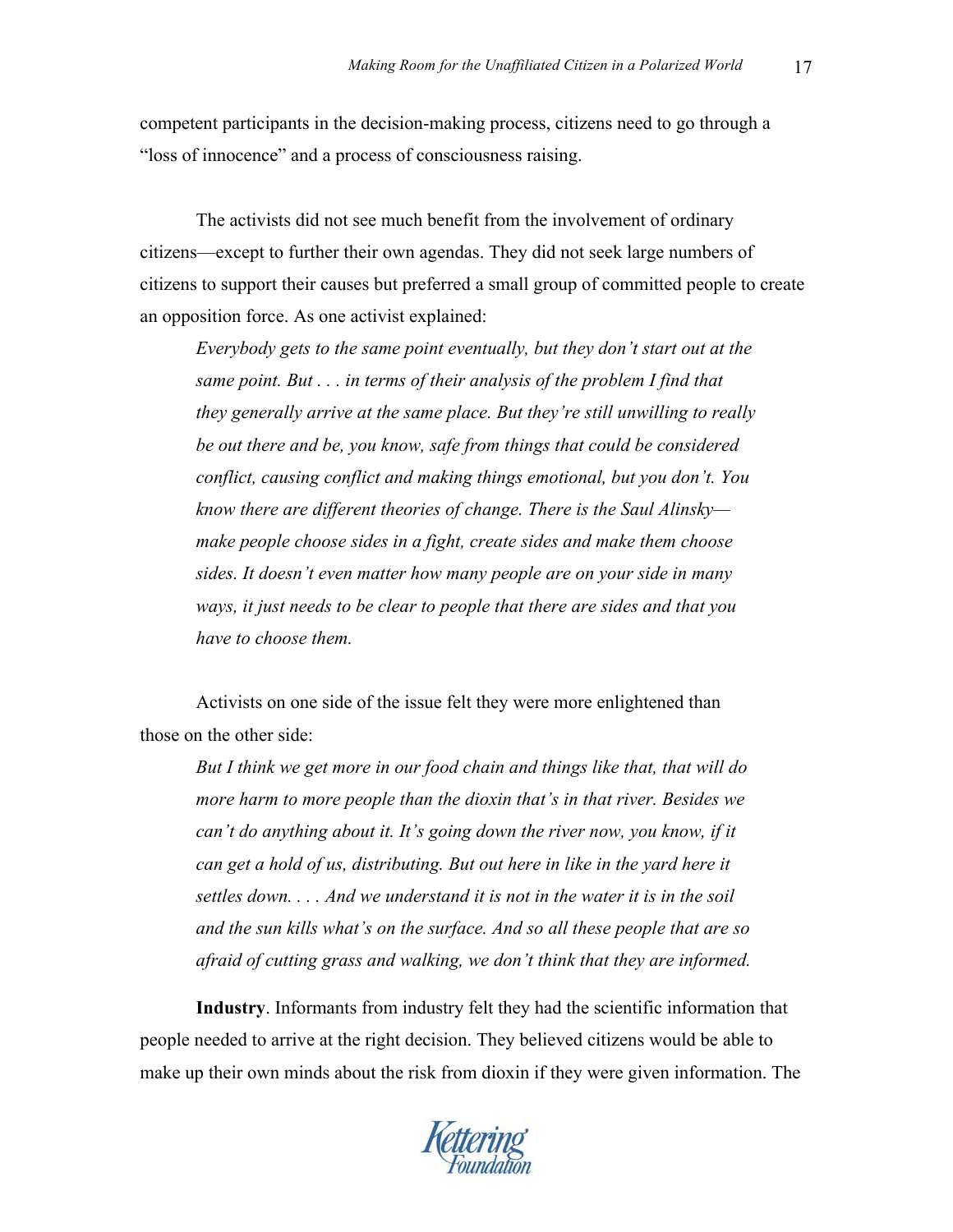paraphrased comments of one Dow informant who declined to be recorded reflected this sentiment:

*It's a small group of citizens that are angry. The majority of the community is like a deer in the headlights, that they just don't know what to do, which way to go, but the citizens ... living in a facility*<sup>2</sup> *has created quite a bit of anger, and some of that anger is directed toward the government.* 

Industry informants saw the benefit of meeting with the public as a way to build trust and convey accurate, scientifically sound information:

*I don't have a concern about dioxin per se. The concern I have is the lack of education. People I think don't understand how they get exposed to it, what it does. I think it's more than just a lack of knowledge is probably the biggest concern I have about the issue in general. It's just education of the people and we already struggle with what's good science, what's bad science. And everybody has opinions on that. And what you propose you may think is good science, someone else says is bad science. So it's really a dialogue to develop a trust that when you're talking about issues the credibility is there. And I think that's the biggest concern. With lack of credibility in the public from Dow and from the agency and from the public. They don't know who to trust, and everybody has their biases, and that's my concern about dioxin. It's an issue we have to address, but actually from a health and safety standpoint I've seen nothing that says I'm concerned about it personally from that aspect of it.*

Besides presenting information, Dow wanted to understand the affected citizens' concerns. Industry wanted to convey a less emotional message and they believed they could do so through small, private meetings. Thus Dow held meetings in private homes in the floodplain to listen to citizen concerns and share information:

 $2^{\circ}$  MDEQ, under RCRA regulation, declared all sites contaminated with dioxin from Dow were part of Dow's facility, and thus Dow's responsibility for cleanup.

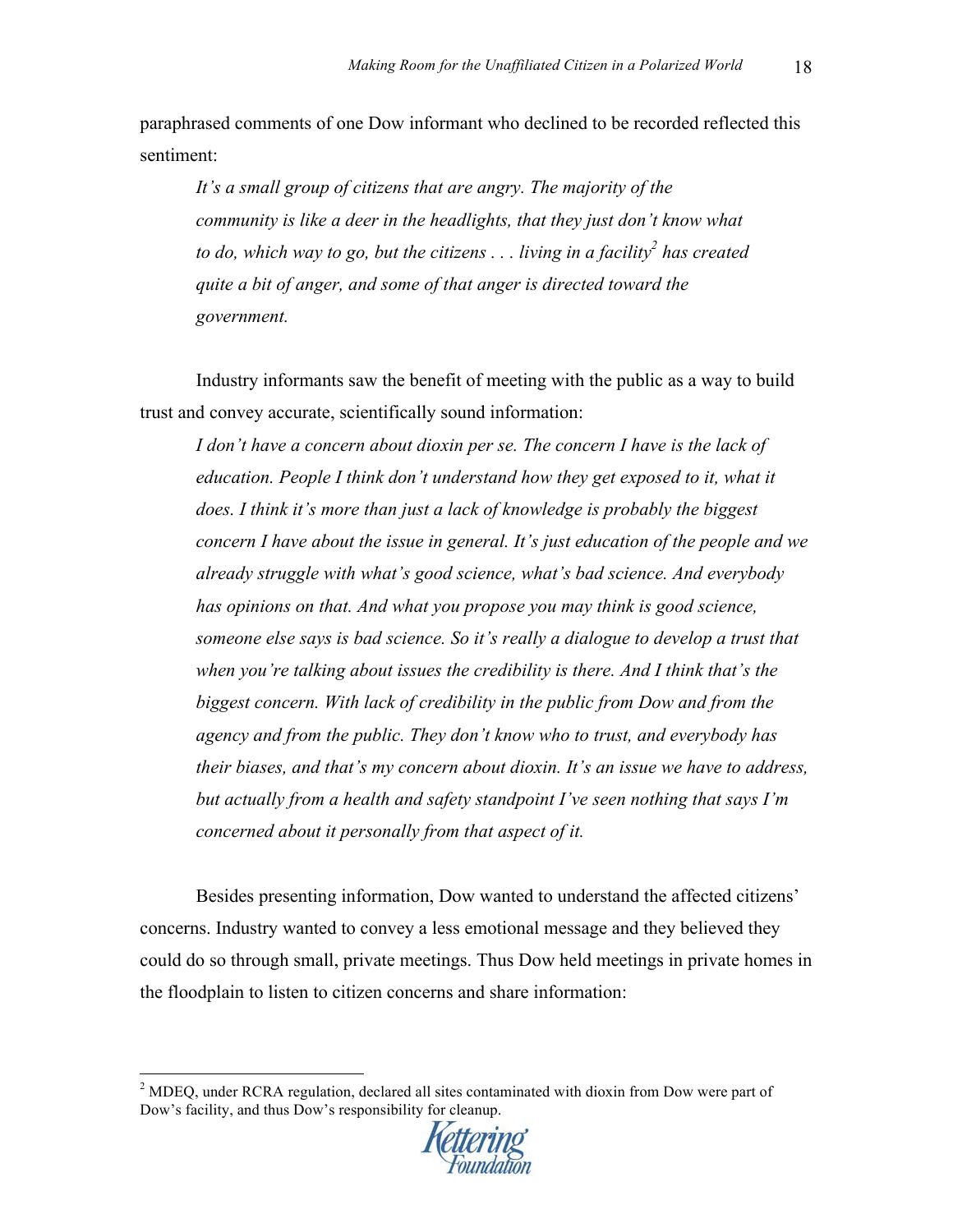*I mean, that's what you want to hear from. And what's your activity is to try to get the real people . . . a dialogue going with them. I think that's very important. That's what our intent was with these community meetings we had is to get the people who won't go to a public meeting to talk to us in a less confrontational setting so we can have a dialogue and hear what they're saying. Not try to sell you something, but hear you. And if we promise you something, get back to you, and I think it was fairly effective. It was poor attendance, but again people have other activities, it shows they're not concerned or else they don't want to be out in public talking to people and saying things they normally say in private. We're all the same way.*

Strong emotion did not work in industry's favor. Holding these meetings in private homes prevented a public display of emotion and avoided activist challenges to the information. One Dow informant said, "It's in the DEQ's interests to keep the citizens angry." Another Dow informant indicated a different purpose for the private meetings, indicating that citizens at these small meetings wanted to express their emotions, and this format provided an environment for them to do so safely:

*People want information, and a lot of people did not want to go to the big DEQ meetings because they felt intimidated. The activists tend to shout citizens down. People started to go to those, but then quit attending because of the activists. There's been an increasing percentage of DEQ and Dow people at these meetings and a smaller number of citizens participating. We held community meetings up and down the floodplain by invitation only. And what happened at these meetings was that people were able to vent their frustration and to ask questions. . . . The purpose of these meetings was to explain why the situation is confusing and to address uncertainty issues; and it was informational.*

For the industry representatives, the purpose of meeting with the public was to educate and allay concern: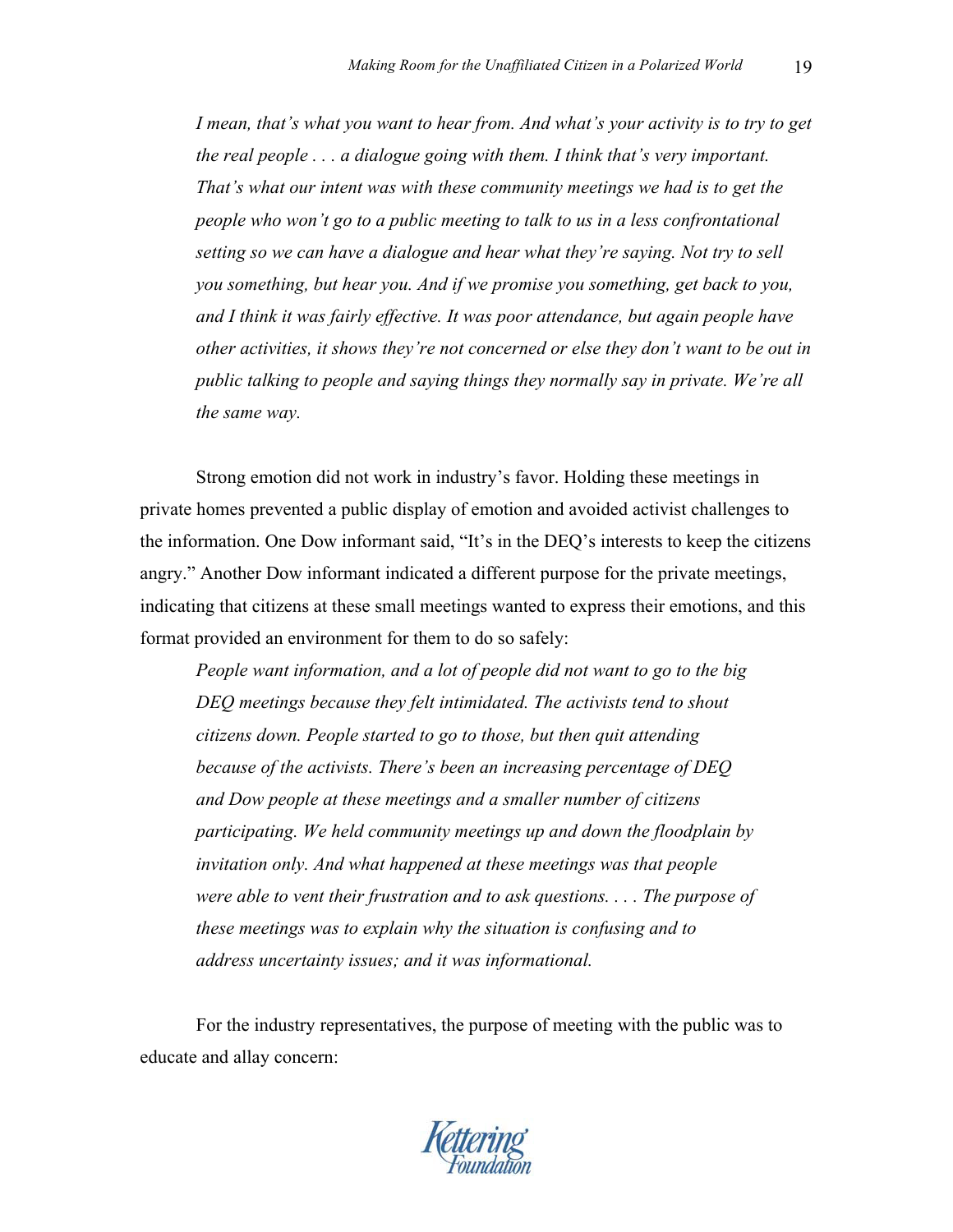*I think we get a better understanding of what their concerns are . . . but it's more just trying to understand what their concerns are and so if we go forward we can try to address from an educational standpoint, you know, try to alleviate their concerns that we are taking action, that we have things underway, we're trying to solve the problem. But it's more trying to understand what their issues are, what they need from us as we go forward, and we hear a lot about we need information, we don't understand what's going on. We don't understand: is there a risk to me and my family? and can I eat the deer? can I eat the turkey? So those are part of the things, you know, can we get information to put their mind at ease or identify, is there a problem or not?* 

Dow indicated it wanted to hear from the people who do not typically participate. They thought people did not participate because the meetings were skewed toward the regulators, and that the regulators benefited from vocal activists. However, the style of these public meetings worked against the unaffiliated citizen, as expressed here:

*People you want to talk to don't go. . . . And the people that go are the people you read about in the paper next day and the websites. So that's unfortunate.* 

*I: Mmhmm. So they become contentious? Have you found that to be the case?*

*I think they're . . . the contentious I think is all one sided. I think the environmental groups have got an agenda. I think the state's letting them. I think there's no balance . . . from what I'm seeing and reading, there's no balance in it. And that's why people along the river don't go because they get beat up. When I went to the one on the Scopes of Work back last October or so, those giving us support get yelled down and abused verbally by the activist groups. Now why would I come back for that? It's just . . . that's not the intent. So they see that, they hear that. I'm not going back. . . . It's just one sided. But people aren't going. The people who go really aren't going to speak up—aren't allowed to speak up. They had one that wanted to speak up and they wouldn't let her. The DEQ wouldn't let* 

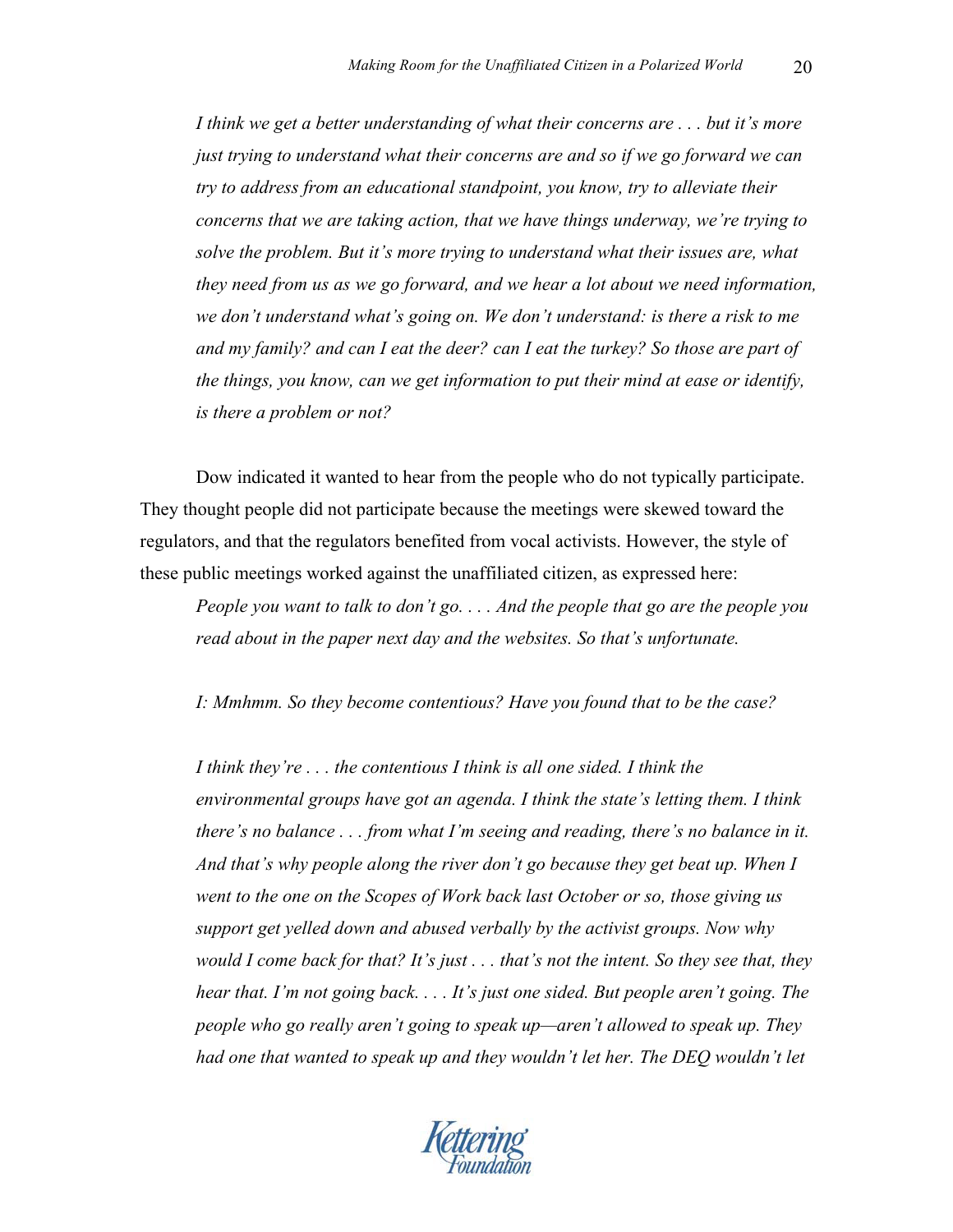*her—it was not a public meeting, it was the DEQ CAP, but the public can't speak. They were told that.* 

*I: Oh. At a CAP meeting?*

*Yeah. We had a guy that was going to speak there. He was not allowed to talk. So that sort of shapes your perception.* 

The informants from Dow wanted their industry to be seen as the voice of reason and science. Dow used consistent rhetoric to make its points by offering the same messages in public meetings, in interviews with informants, and in their own publications. The messages offered reassurance that dioxin in small quantities was not harmful: "You would get more dioxin from eating one cheeseburger every week than you could get from your soil. And if you lived on soil with 90 ppt of dioxin, you would get 20 times more dioxin from that same cheeseburger than you could from your soil" (Carrington 2004). Dow did not benefit from emotional expression and tried to keep potentially emotional conversations private.

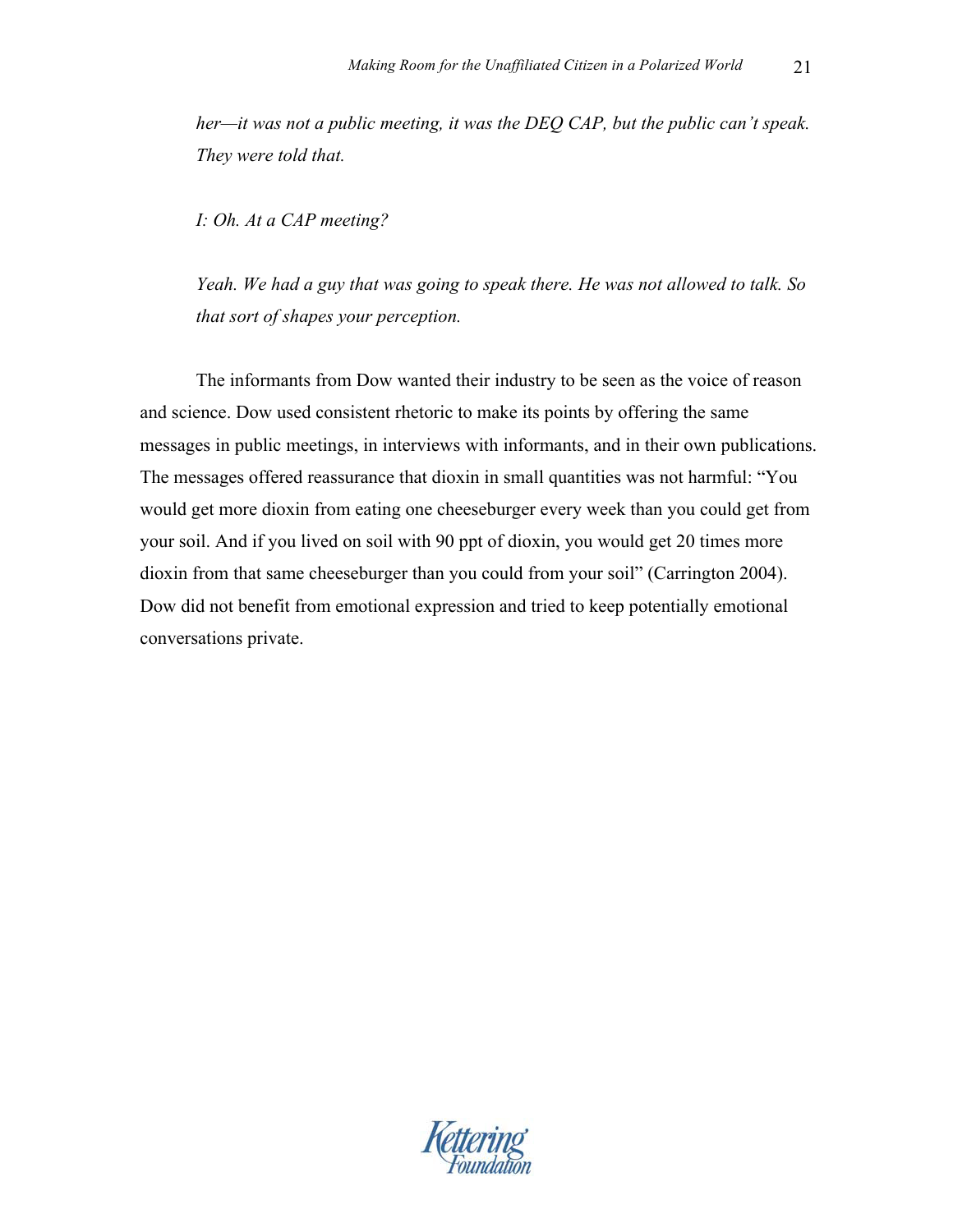# Views from the Outside: Unaffiliated Citizens

Most participants in the issue forums had never previously involved themselves actively in a community issue. They may have followed a debate in the media, talked with family and friends, but they had not participated in any organized event such as a public meeting or public hearing. Interviews with these unaffiliated citizens revealed a number of reasons why this was the case.

Moving toward public judgment is challenged by the self-fulfilling prophecy held by citizens, and reinforced by the insiders, that they can't make a difference. Interviews with forum participants revealed the nuance to the well-recited self-perception that "I can't make a difference." Power had a significant impact on this self-perception. The power of information, scale, and identity all influenced unaffiliated citizens' willingness to actively participate in civic life.

**Information**. If "knowledge is power," then participant interviews revealed that citizens felt hampered by a lack of information. Just as actors on the inside viewed citizens as largely uninformed, the unaffiliated citizens felt uninformed as well. Citizens reported getting most of their information about the dioxin issue from the media: newspapers and television, although they did not entirely trust the information they got from the media. They were also skeptical of information provided by the recognized actors in the dioxin debate:

*[I] get a little scared, you know, ignorance of something is always kinda scary and, you know, people have motives for giving one-sided information and the other-sided information and you wonder what's correct. Unless you really research it yourself.*

Even though federal regulations required that administrators inform the public through notices, repositories, and meetings, citizens reported not knowing when or where meetings were held, who convened meetings, or whether they were welcome:

*I'm not like a city chairman or something like that. I don't, and I don't know when they have these meetings . . . if the public's allowed to go, you know, but I didn't know if you have to be a certain person, like involved in* 

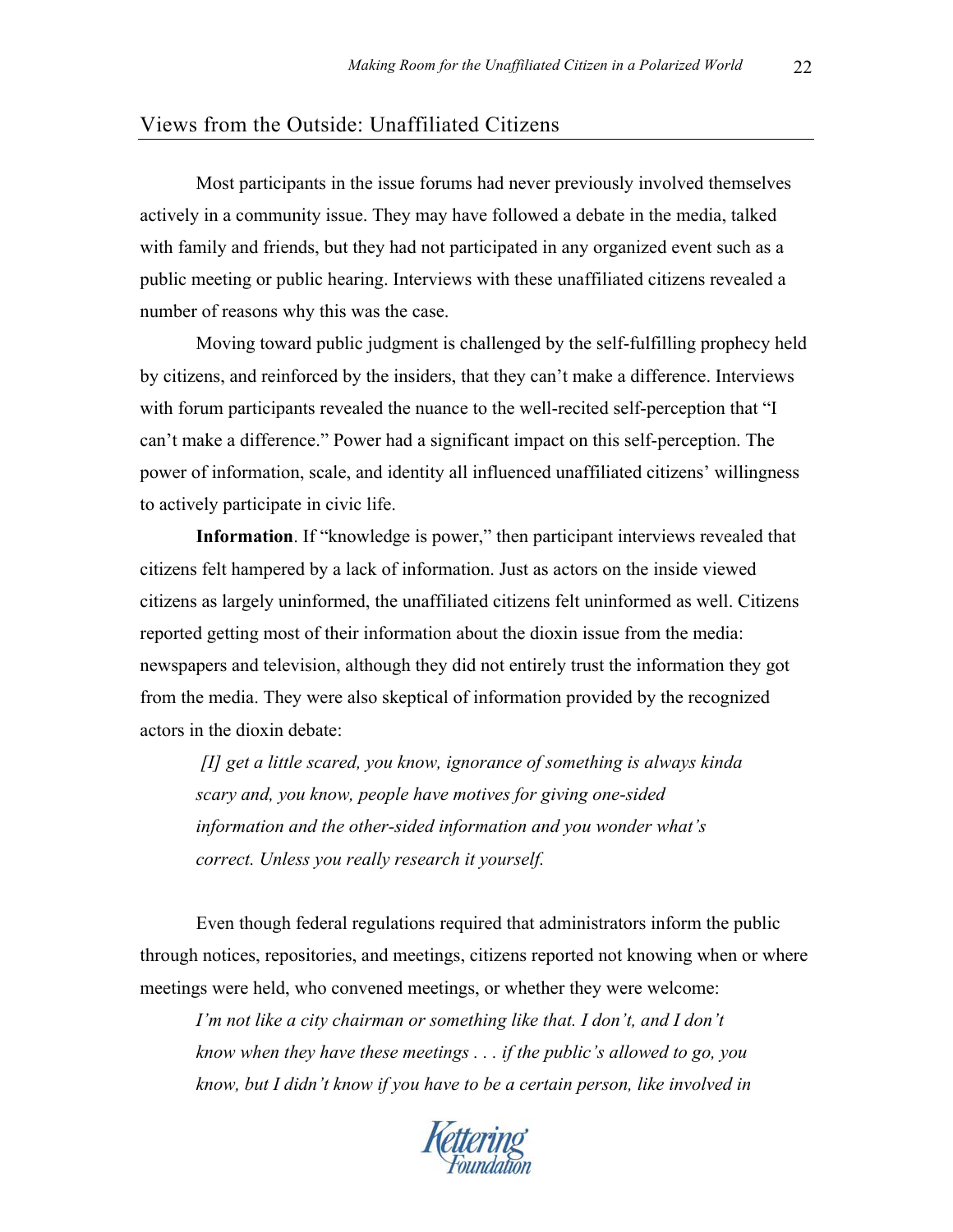*like the local schools, or you know some political thing. . . . Because you know they only have so much room. I don't know how many people that are allowed to go to those things.*

Most found government-distributed information too technical and difficult to understand. One forum participant explained how this limited his willingness to participate:

*Some of the stuff that I've gotten in the mail was so hard to decipher what it meant and, you know, from the EPA or whoever sent it. It was hard to read. It was very difficult unless you had your attorney next to you, you couldn't figure out what it meant, or what they are trying to say. And it's just so different what people believe. I think they make up their own minds before they can even, you know, read the data, or inform themselves enough to make a legitimate decision. And that's why I've been on the fence the whole time, you know. I'm not going to say to you, I'd rather, I'd rather you think I'm stupid than open my mouth and prove it. I'd rather just see what happens and if it comes out that it's a problem then I'll deal with it at that time.*

Other forum participants said that an emphasis on risk numbers, such as parts per trillion of dioxin, was difficult to comprehend and lacked real meaning. Citizens saw the certainty reflected in numeric arguments as invalid, as this informant expressed:

*Because what they say right now I'm thinking's been changed three times. So it makes you wonder on what's the level that's safe? What's the level that kills? What's the level that maims or injures a person, you know? I mean they tested rats for marijuana, or mice, and they did that on monkeys but the only problem with that was when they said, well see the monkey can't even stand up. That's when I'm saying yeah, but your test showed me that you made the monkey smoke its weight in marijuana. . . . Well you can always take a study which is good intentions but blow the study out of proportion so it favors one way or the other.*

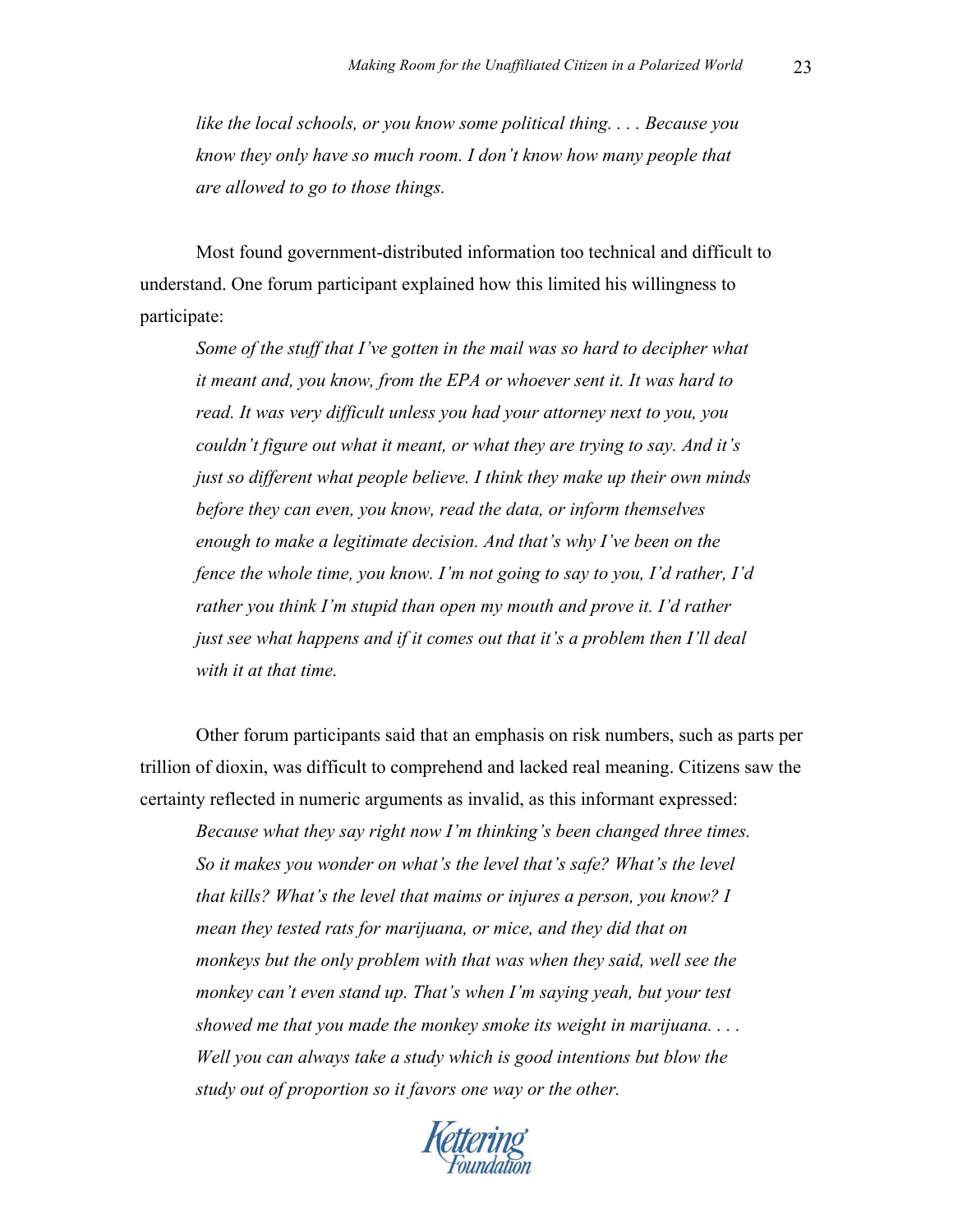Information from interest groups was approached with even greater caution. For example, information from Dow was not discounted entirely but was viewed with suspicion. Informants had little experience to judge the credibility of the science, so vetting the source became the most important criterion for evaluation:

*The woman who brought literature from Dow, how did you feel about the literature from Dow? How much credibility or weight do you give that?*

*Not really a whole lot, you know, it's like with everything else in life, you have to consider the source. If, um, well with this president thing, everything one guy says, you know, he says about the other guy badly, you know? So it's, you have to consider your source in every situation. So no, um, they're going to paint their picture a little rosier than it is, I'm sure.*

*But it still has some value?*

*Oh yeah. It was interesting to find out that they don't really think they have a problem, you know? It was interesting.*

Citizens resented the use of rhetoric over straight talk and efforts to manipulate them through information. One man complained:

*It's kind of like it solidifies my opinions of the corporation and, uh, and the governmental branches. The fact that they're bumping heads already and you can see the ones that are fighting not to do something and the ones that are fighting to do something. . . . And the, uh, you keep telling the people—keep telling them what you want them to know and pretty soon they are going to believe it. And it's a form of brainwashing. . . . The impact is to control the populous so, the longer they keep saying the more they get sold.* 

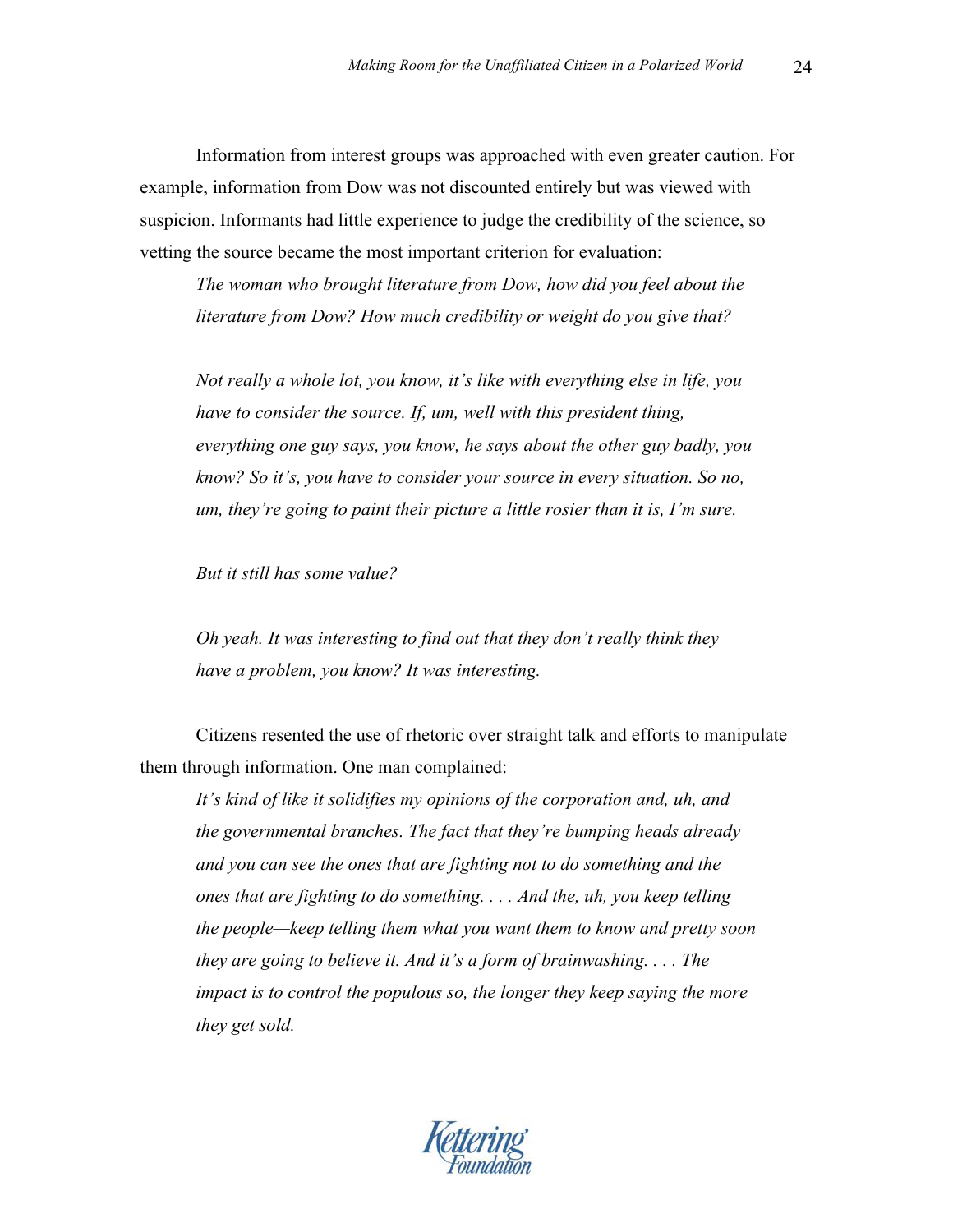Many citizens felt ignorant about the dioxin issue and were hesitant to put themselves in a position in which they might have to face powerful others, such as the government or corporations:

*You know people are afraid to get involved. Nobody wants to go up against Dow or you know or the government you know. Everybody wants to stay low-key. . . . Mind your own business you know.*

#### *What do you think is behind the fear?*

*Um, lack of knowledge for one. You know ignorance is always a big reason for it here. Um, ignorance and, you know, like I said, people sit in their homes and think, "What can I do? What can one little person like me, how can I go up against Dow? How can I fight the government?" So I think feeling outnumbered and ignorance I think is one of the main things.*

*Well, we're all afraid of the unknown. So, um, like I hear, me for example, I hear about dioxin, concerned about it, I know it's not a good thing, that's about all I know. If I had more knowledge and knew, if they'd tell us more, how much is in our soil? How much is in the river? You know, how much does it take to affect us? Things like that um . . . maybe if we had more knowledge it could ease some of our fears, some of the questions we have, you know things we're worrying about when we don't have to worry about it. I think the more knowledgeable you are you know, then the more power you have to fight to do whatever you have to do.*

**Scale**. Both the government and Dow were perceived as powerful organizations that citizens should avoid confronting. People were worried about government intrusion if they got involved in an issue. Others were worried about the power Dow had over jobs in the area, as illustrated by this citizen's concerns:

*Then you got a million-dollar Dow industry that's going to be like, "so what, who cares," you know, that could just up and leave and move somewhere else and give other people thousands of jobs, and Midland's* 

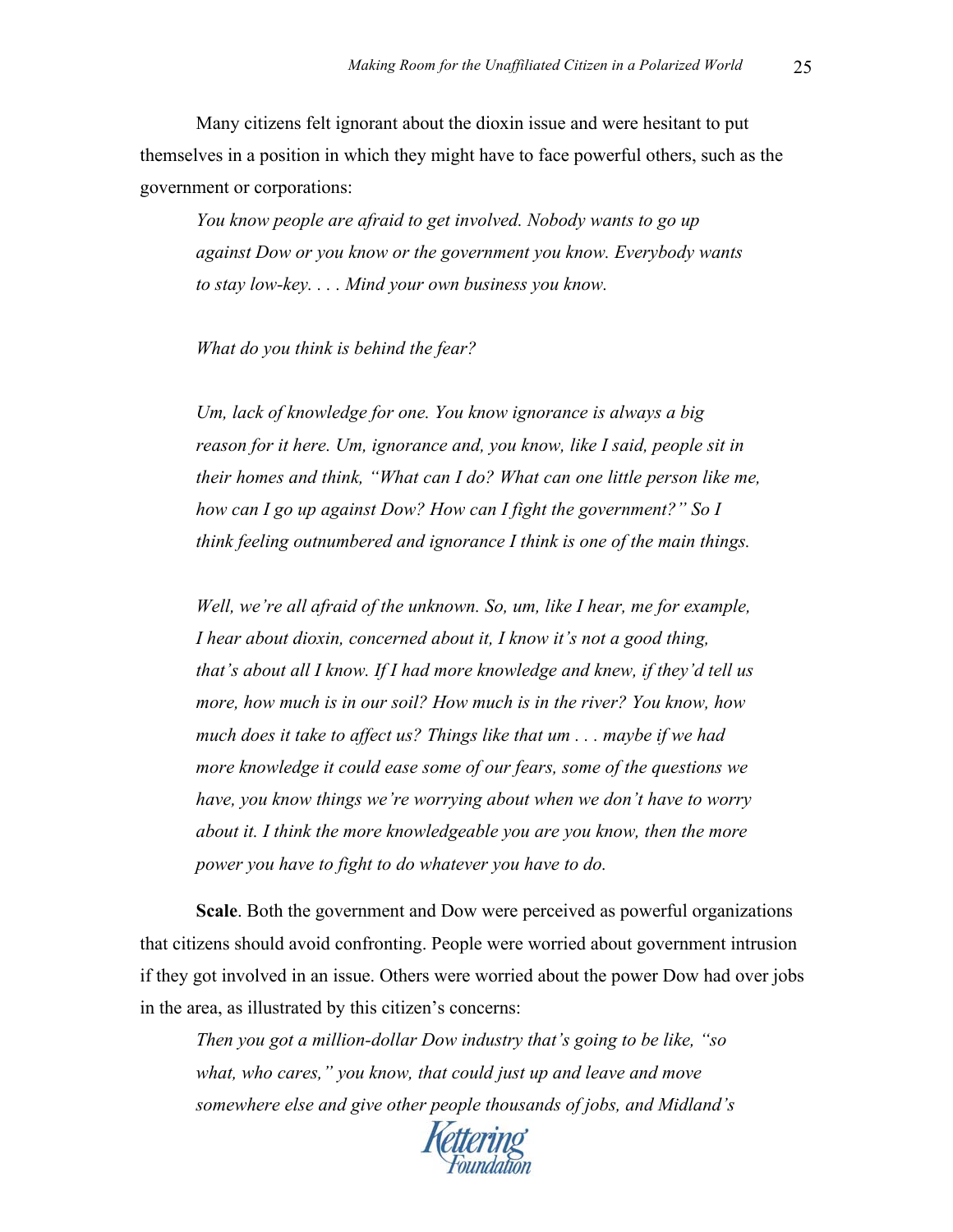*worried about that, so. Most people are just going to sit in their seat and not get up, and stand, and do something, because there's a lot on the line when it comes to a serious issue like this. But, um, yeah, I would go to a meeting, like I said, thing is, if Dow would cooperate—them being a big corporate—and then people that are afraid of losing their jobs and stuff, you know, something that would happen if we started getting in their face.*

Issues of scale raised concerns about accountability. The unaffiliated citizens felt powerless to act against large institutions they viewed as unaccountable. Industry was not accountable to government, and government was not accountable to the people, they perceived. These individuals did not see themselves as powerful enough to demand accountability. Some felt it was government's job to hold industry accountable—not theirs:

*They pretty much hold all the keys. Money and the power. I really don't see where a normal person could do much of anything other than stage a big protest or something like that and raise a big fuss. But other than that, no. I don't see where a normal person could do much of anything.*

**Identity**. A diminished sense of self, of ability, had previously inhibited forum participants from getting involved. They self-identified as not good enough to participate. They believed they were not smart enough, not rich enough, not technical enough, and not part of the "in group" that holds the power. They thought they had something to offer, but they did not think the "others" in power would take them seriously. They lacked confidence in their own ability.

While some identity issues reflected socioeconomic class, many identity issues were not restricted to lower-income neighborhood participants. Identity issues were related to feelings of powerlessness based on sensitivity to difference.

One participant described how cronyism and elitism could rear its head at public meetings and frustrate the efforts of unaffiliated citizens to participate: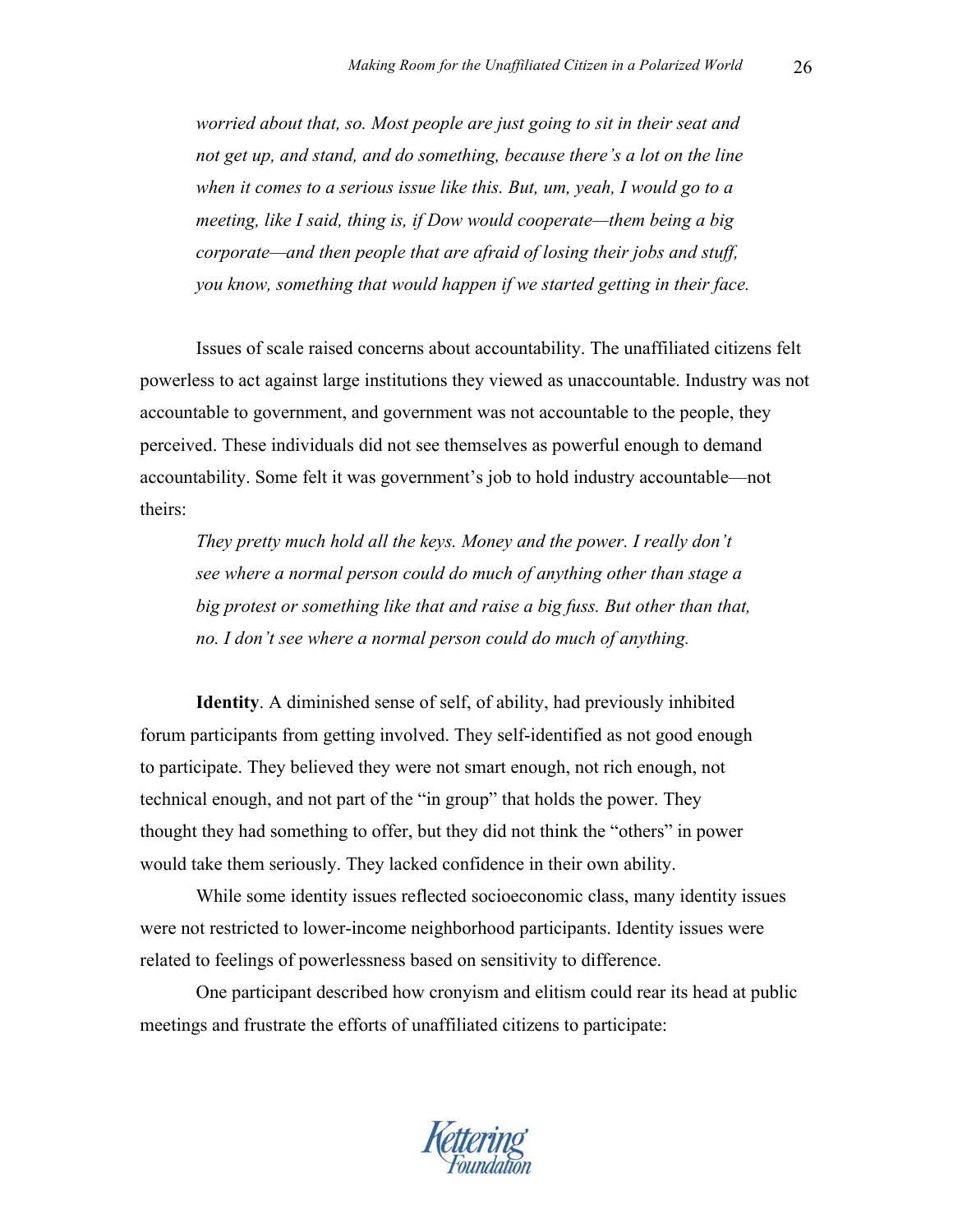*I just feel like sometimes they don't let people tell their whole opinions because they're up there they might be educated, down here you got maybe just the high school educated, and they cut 'em off sometimes because they don't think they known what they're talking about or they disrespect 'em a little bit for some reason or another. I'm not sure why they don't treat everybody the same, but you know if you're my friend I might let you talk for 10 minutes but this guy over here I don't know very well might speak 2 or 3 minutes, and maybe he knows more than that guys but you just don't know him so . . .* 

Also forum participants did not believe that those with more money or power would respect their contributions:

*Um, I'm the type that'll sit when I first come to a meeting. I'll sit in the back and I kind of survey the room, the feeling, the attitude, the atmosphere, the crowd to see whether or not you dare open your mouth. I mean if it's going to be a room full of lawyers I won't open my mouth, you know. That type of a thing. If it's a room full of people that are sitting there with their arms crossed wearing designer clothes and alligator purses, things like that, um, I'm probably going to talk 'til I'm blue in the face and no one would hear it, you know if they are close-minded typed people. So it would vary, it would vary. I look before I leap.*

The prospect of having to interact with more articulate individuals was daunting and posed a barrier to participation:

*I guess . . . I don't like to be confronted too much. I don't have a very big vocabulary.*

Some forum participants admitted they were out of practice in thinking through problems but enjoyed the opportunity presented at the issue forum:

*I've enjoyed this so I, uh, I like having opportunities to think, you know? [Laughs.] . . . You sit and watch* Seinfeld *all day and it's mind numbing, you know?* 

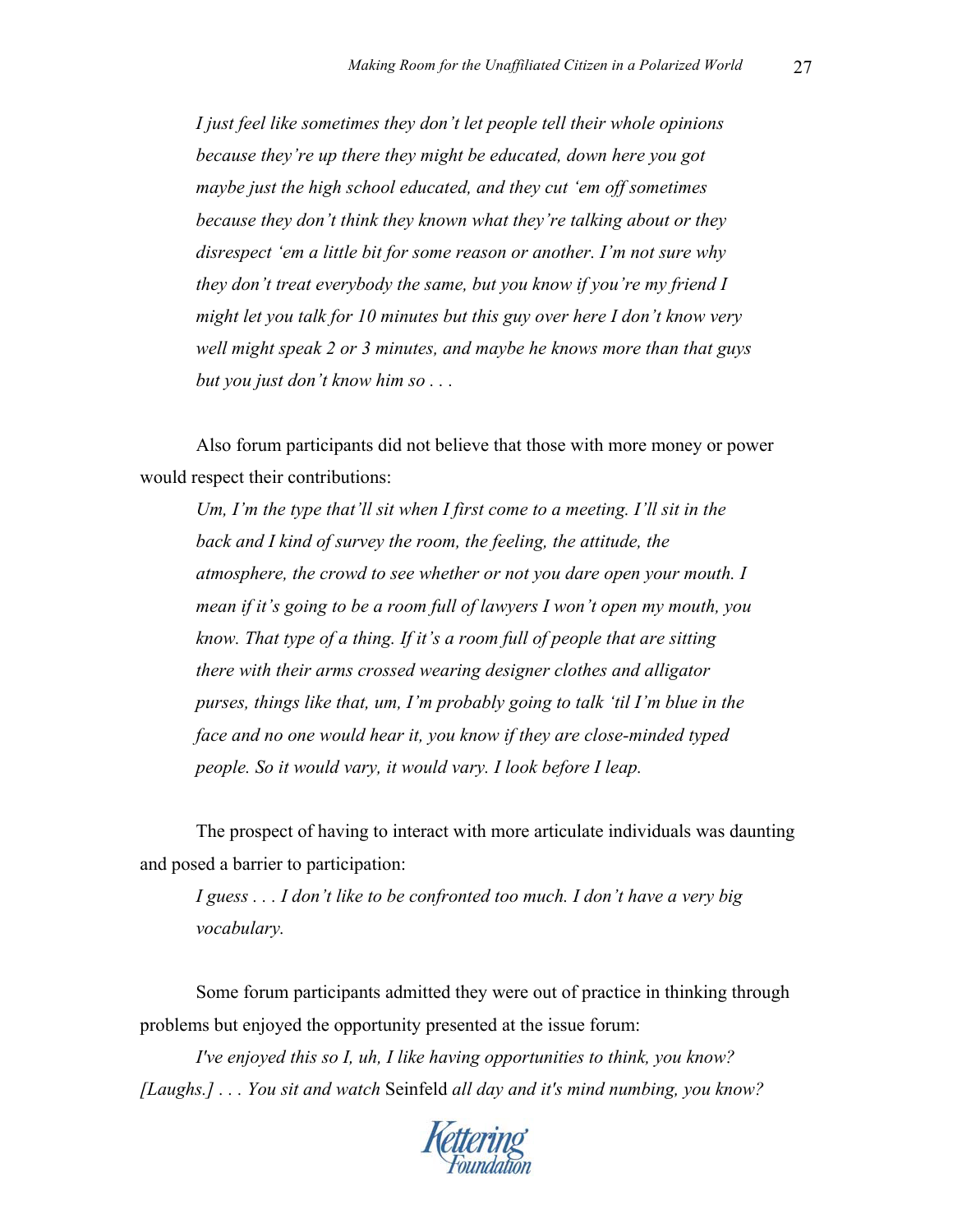*[Laughter.] But, um, no, I enjoyed this. This was good, it got me thinking again. You gotta exercise your brain.*

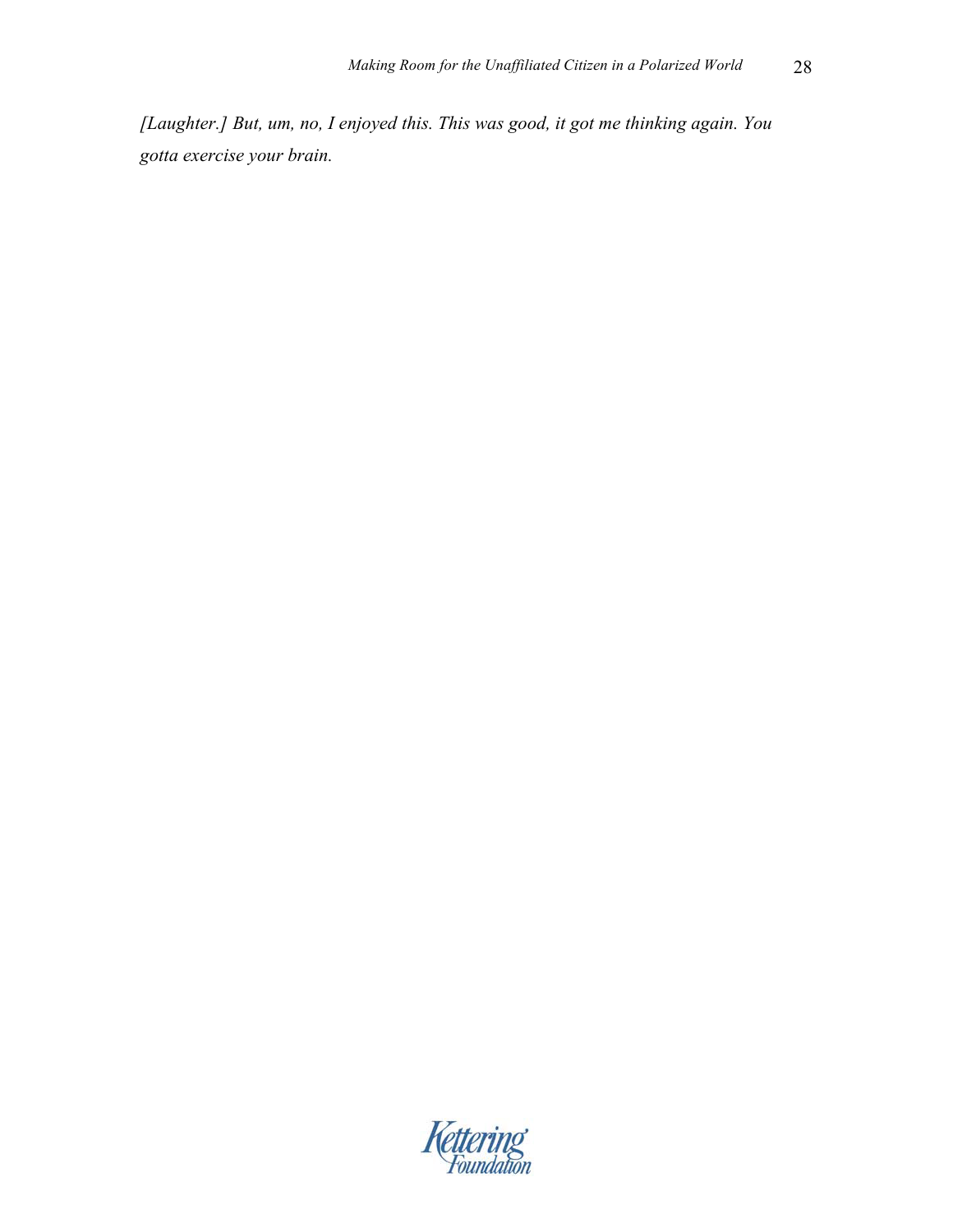#### Value of Public Deliberation

Many of the recognized actors in the dioxin debate viewed unaffiliated citizens as emotional and misinformed, and the participating public as driven by self-interest and inflexibility. The typical approaches to dealing with the public were to provide opportunities for listening to the public "vent" and to provide information. But the results of listening sessions and information sessions are not satisfying to the citizens. They feel like outsiders. The forum created a safe and appropriate place for citizens to participate, and afterward, citizens viewed participation differently.

The NIF approach to citizen deliberation minimizes the persuasive or expert point of view, by offering alternatives—with their associated trade-offs—so participants can develop their own opinions more reflectively. By focusing on *alternatives* for actions, their initial *opinions* about the issue become less important. It was easier for forum participants to think beyond self-interest when they were given alternatives and trade-offs rather than a single solution or perspective for approval or disapproval.

**Weighing Alternatives**. In the interviews following the issue forums, participants painted an optimistic picture. Contrary to the concerns of public officials, participants believed they were open minded enough to consider alternative information and views:

*Like I said, I don't want to say that I'm an expert on this issue that I have all the answers that I know all the information. I'm going by what I know and with my own life experience and how I feel as a person and a taxpayer and a resident in this city and county. I'll voice my opinion and if someone can prove or convince me that something else is a better idea or a better option or a better method than I'm not too close-minded to think that my way's right and I know all the answers.* 

They realized that few problems have only one or two possible solutions: *I think it's very rarely an either-or; there are a lot of solutions. Some of them you might not think about unless someone brings it up and then it's, "gee I didn't think about that," and away you go, and that's what this* 

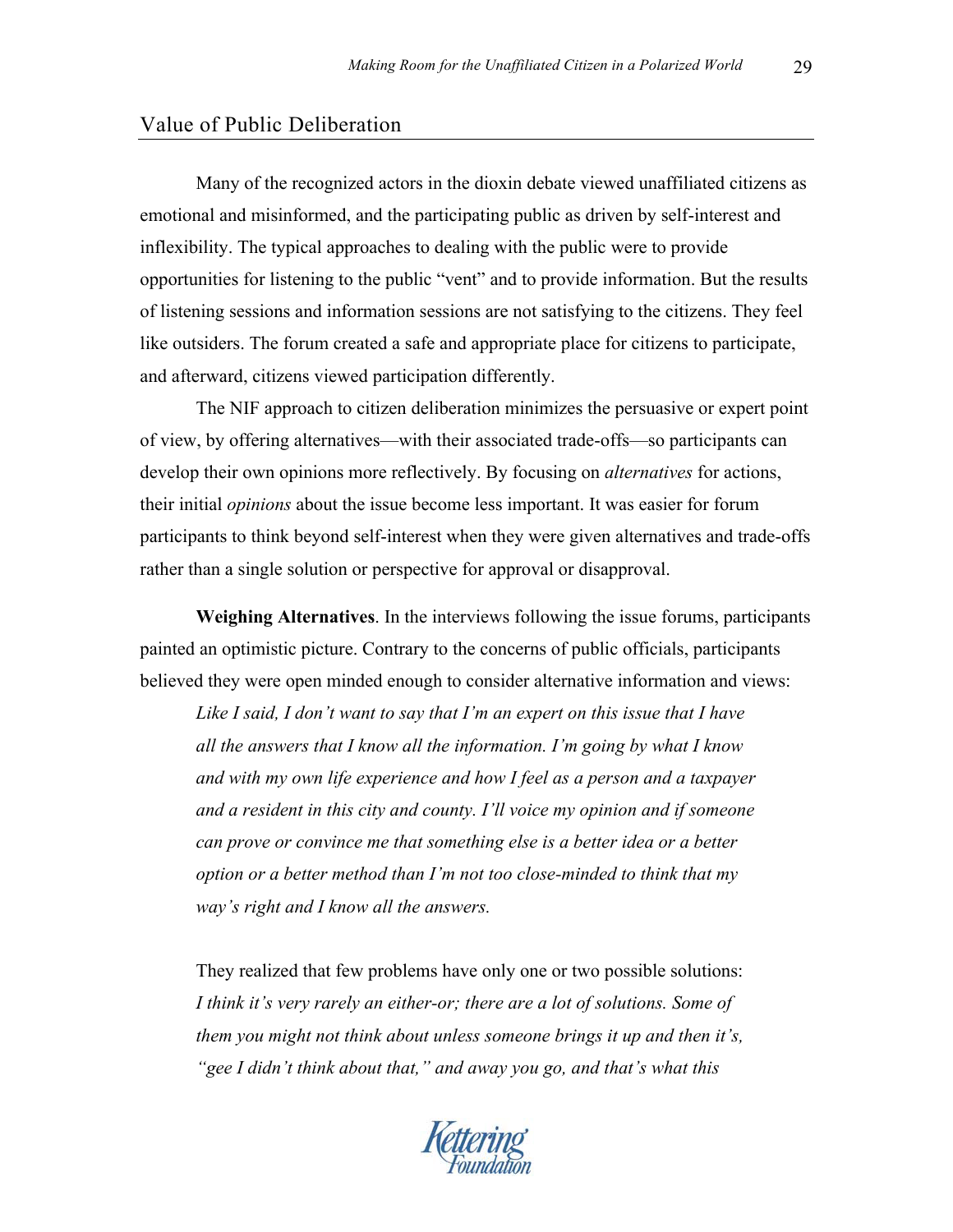*was. . . . There's more than two solutions. I mean really. Except for politics where there's only Democrat and Republican.*

They also recognized that their preferred solutions are likely to include some limitations. Weighing alternatives as a process is valuable to citizens. By working through the trade-offs, catastrophes of uncertain solutions may be anticipated and maybe even avoided. People can help each other "punch holes" in the arguments in a way that is helpful. Participants recognized that all the alternatives had flaws—and those flaws needed to be worked through. If there were a perfect solution, there would be no controversy. To help develop one's own opinion (judgment) with greater clarity and wisdom, one participant described the importance of considering the perspectives of others:

*Once we started talking and relating, and feeling each other's concerns about the issue, and each other's opinions about it, because you know, it's not like anybody was trying to knock anybody down or anything like that, it's just that, you know, we all had good ideas, but our ideas also had flaws in them. All of our ideas had flaws in 'em. But once we start digging into those ideas and researching our flaws and checking them out and then like, um, this is a factor, made us think.*

**Moving Beyond Self-Interest**. They were able to consider how possible solutions might affect other parties and factor that into their thinking about the alternatives. They moved beyond self-interest:

*I think the others [group members] are also very concerned about their children. And I'm thinking they should be, and—I don't know if they can afford to move, but maybe people like them should be helped to move to get their children away from that contamination. I would feel really bad if they were forced to raise their children in the floodplain knowing it could be contaminated when they felt so hemmed in because of lack of money to get out and that they were just stuck there. Stuck there. And that would be really sad. I don't have kids now so, you know, that is not that important to* 

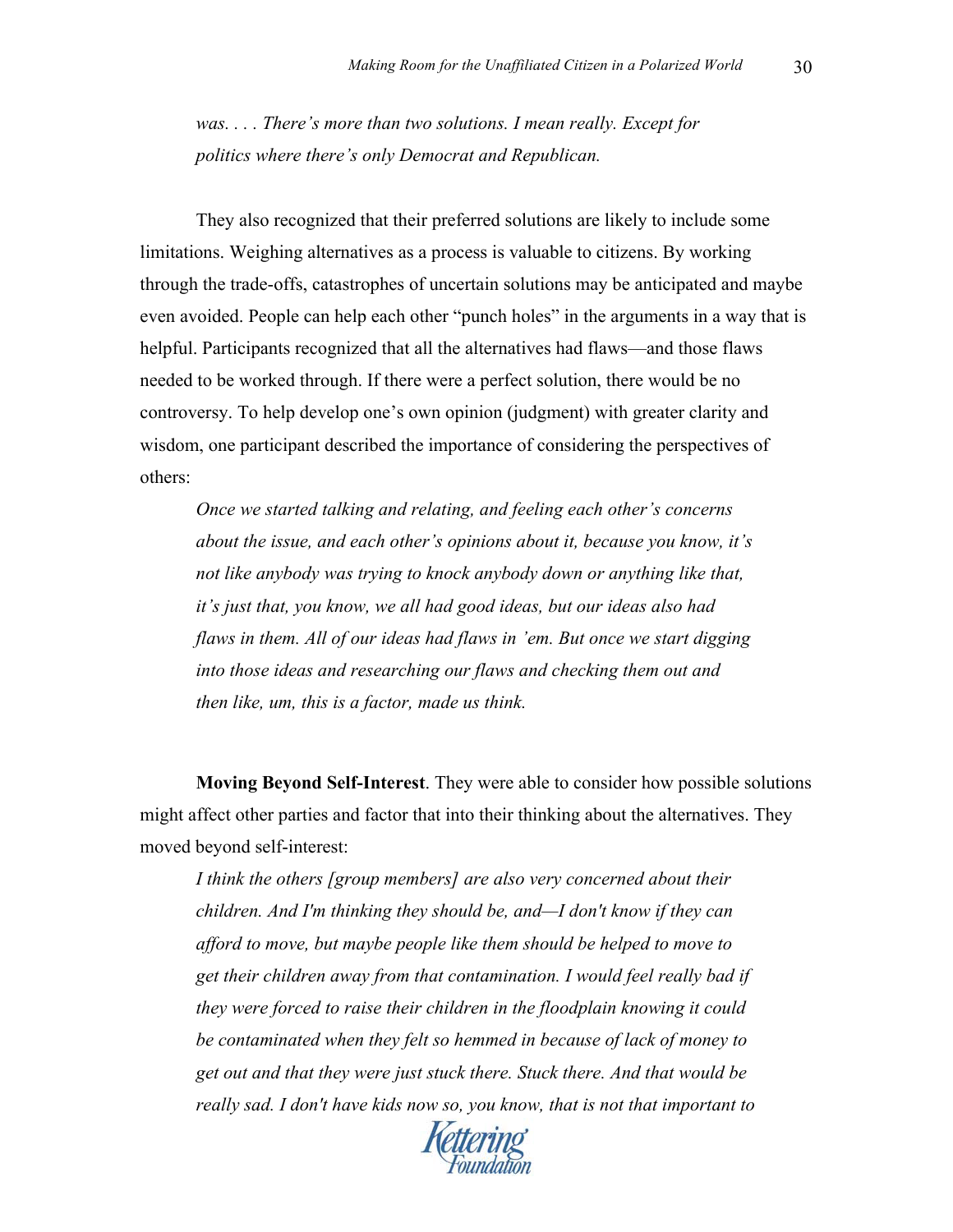*me. I've already had my kids, and if I get contaminated at my age, it's not nearly so big a deal as it would be to see a child damaged.* 

This forum participant valued the opportunity to step outside his self-interest and really weigh alternatives. This kind of weighing can help build trust and encourage public thinking beyond self-interest toward a public good:

*I like the fact though that you had the pros and cons. I love the fact that it was a nonbiased thing. That the interview was a nonbiased thing. We weren't going into this thinking it was going to be, "Okay. We need to do something about this." It was an impartial, "Should we do something about this?" And that I thought was good. That I think is something that you're definitely doing right. Because a lot of times agency's either for or against. . . . There's not necessarily a problem, but there could be a problem. We could do this, but in the flipside it could cause this. I like that. I'm always very much of a . . . I try to stay impartial. I like to step out in the third person and talk about myself even in those kinds of situations.*

**Thinking Publicly**. Yankelovich's model of public judgment (Yankelovich 1991) offers hope that group deliberation can create the opportunity to develop a shared understanding of the issue. Yankelovich draws heavily on Habermas, who argued that deliberation and shared understanding create change. There is hope that understanding, empathy, and movement can occur by truly trying to understand someone else's position. Group work offers the advantage that the people in the room will hear one another and, even if they disagree about some aspects, they will understand the issue differently by virtue of hearing another's perspective. The interviews with forum informants lent support to these theories; participants felt less alone in grappling with the issue and felt that there was agreement that a problem existed that was worth addressing:

*Well there's other people out there that got the same problem as I do, the same problem, the doubt. And these people are out there asking the same questions or refusing to ask the same questions that I'm asking, so you feel* 

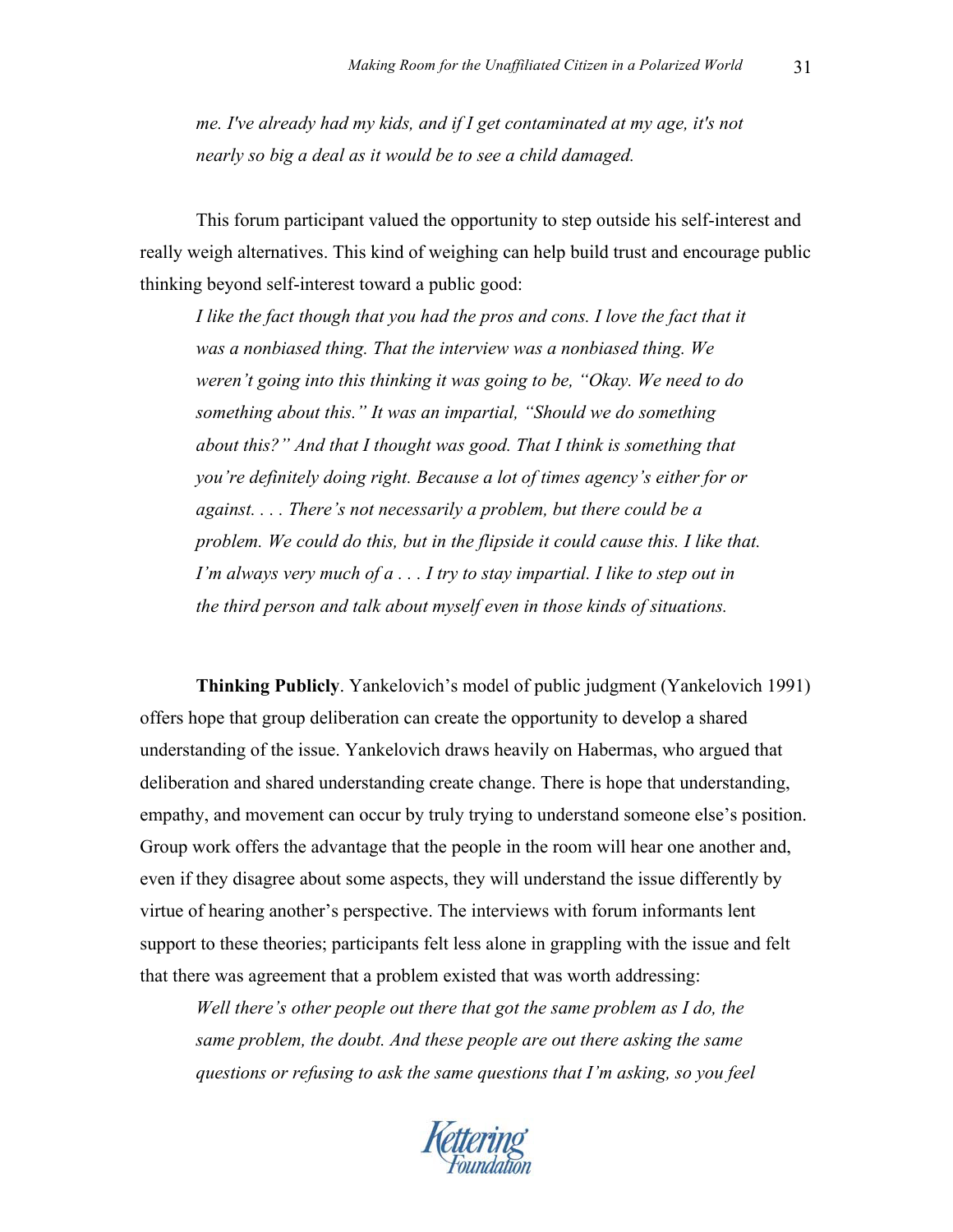*a little more comfortable if there's somebody else out there that's concerned about whether or not it's good or not.*

The shared understanding does not imply that positions were changed. Some participants came to the forums with fairly well-fixed opinions. One participant came to the forum believing the dioxin issue was all about lawyers making money—a view that remained clear in the postforum interview. However, forum-style deliberation did provide an opportunity for opinions to shift. The discussion stayed away from the either-or fixed positions typical in polarized debate. Some participants indicated in their interviews that their opinions about the issue did not change, but their opinions about the solution did, reflecting movement toward common interests:

*I'm still, you know, pretty sure of what I believed to begin with. Um, both with like the severity and the different types of things that should be looked at into being done to correct the problem too. . . . There [were] a few of the solutions that I hadn't thought as deeply into. So I think maybe if anything I think I have a little bit more open perspective of the type of options that are out there and how they are going to affect or not affect, in some cases, regular ongoing life at home with it going on around you.*

This forum participant's comment reflects on the importance of mutual respect to her positive experience at the issue forum:

*Everybody listened, and that was the big thing for me. I thought, like I said, I thought it was going to be all talk, talk, talk, you know, my way or the highway. But we listened to each other, we discussed things, we discussed options, we discussed problems, negatives, positives, you know. . . . I don't know for me personally listening is just part of respecting other people, you know. . . . I just think it has a thing to do with respect. We're all there for a common purpose trying to resolve a problem that we all agree needs to be resolved, so it was just a respect thing, I think.*

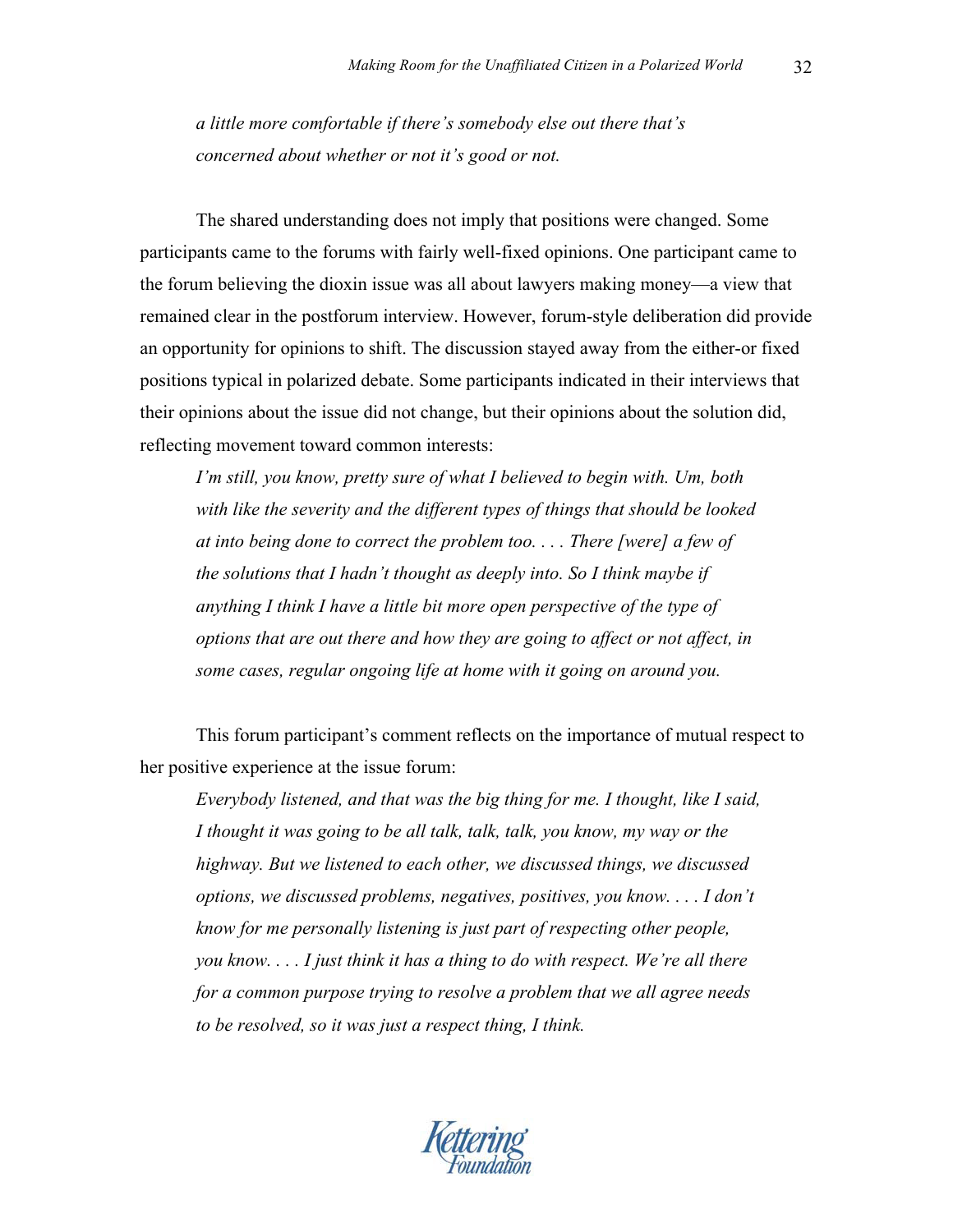These public forums also began to break down some of the information, scale, and identity barriers to participation, and increased confidence in citizens' ability to participate. The informants felt they had something to offer and appreciated the opportunity to think through the issue and offer their voice—something they did not feel they could do in other venues. Participants had alternatives to weigh, making the scale seem approachable; they had access to quality, credible information from a university source they considered neutral; and they had an opportunity to talk with their neighbors in small groups, people like themselves. The barriers to participation that were created by perceptions of identity melted away in most of the forums. They saw the forum as an opportunity to listen and arrive at a shared understanding, to develop judgment, and to participate in an atmosphere of respectful engagement. Furthermore, participation gave them hope and created a sense of empowerment or agency.

**Breaking Barriers**. Information. Several things contributed to forum participant perceptions that the information was credible. First, they felt the university was a trusted, neutral source of information. They also felt the issue guide was comprehensible. It offered large headings, photographs, and summaries for people who did not want to wade through the entire 26 pages of text. The issue guide was designed to avoid persuasive language, leaving readers to develop their own opinions based on the information, their intuition, and the values underlying the alternatives. As one participant said:

*I don't think it was leaning one way or the other I guess. I think it just dealt with the facts.*

The book also focused on major concepts and did not bog down in technical or legal terminology. This informant found the book descriptive and relevant to the local context:

*I like the way you put it together. I like the photography. I've been to these parks, all these places. They are places that I hung around I could identify with them. . . . Yeah and then these things amaze you because I worked around heavy construction, and I was thinking about how it would work, and it just seems like, "wow" that's got to be a whole project to think you could actually do that.*

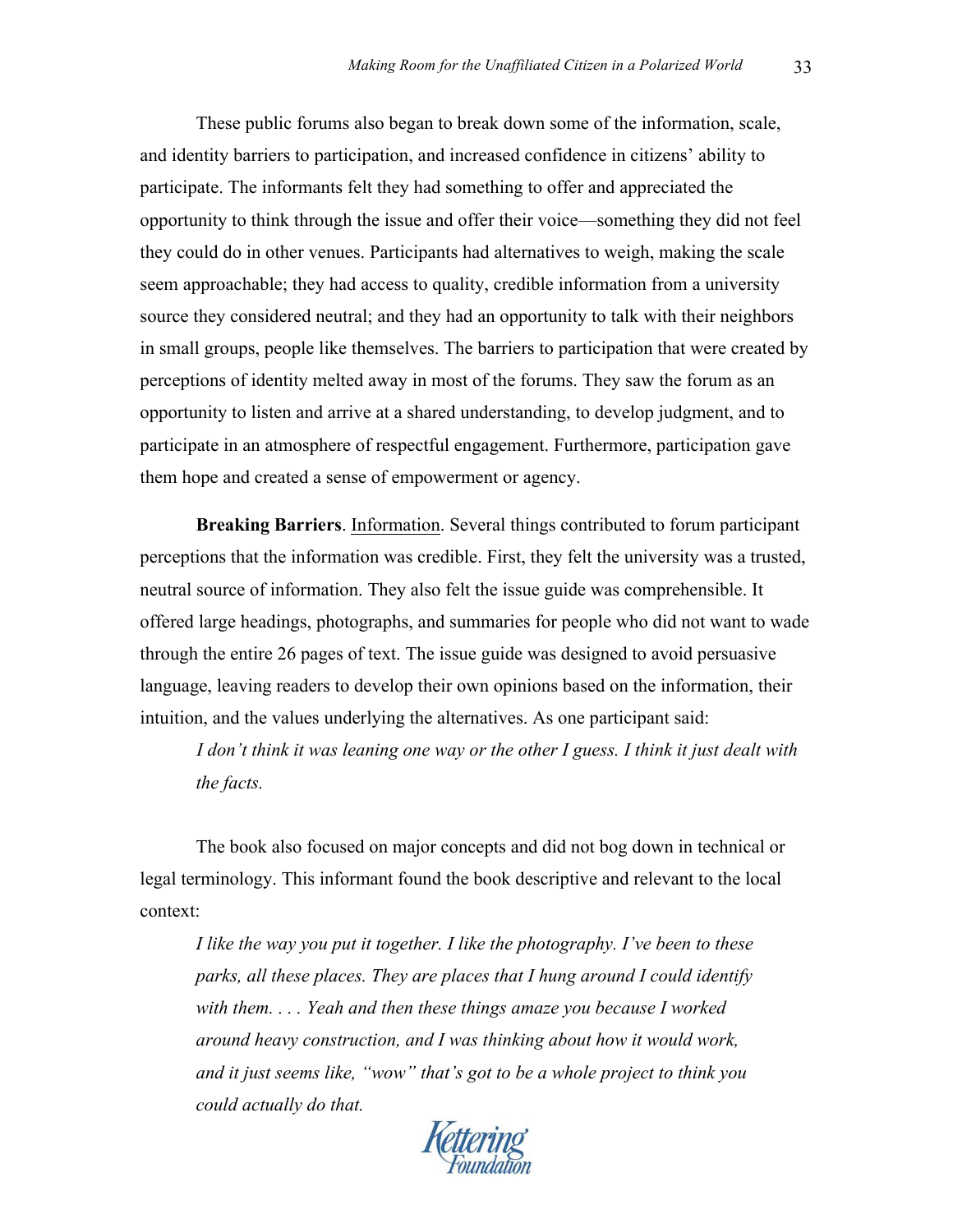Scale. Presenting several cleanup alternatives in the forum helped reduce the scale of a problem. By breaking down a large problem into realistic parts, it seems possible to solve. Laying out alternatives for consideration makes the problem tangible, building realistic hope. It becomes a shared problem, rather than one affected citizens must endure alone. Thus, consideration of alternatives in the style of NIF has the benefit of reducing the scale of a big problem to something manageable.

Deliberating together can build hope that the difficult problems can be addressed. Believing that problems are too big or too entrenched disenfranchises people from taking action at all. It creates hopelessness. However, forum participants perceived that coming together as a group had value just on its own to help build hope that something *can* be done. This informant articulated the hope that deliberating with others brings:

*I think that this discussion, that they wanted to hammer out something, but they really knew what the limitations were, we're just common folks. . . . You know I have no idea what any end result was going to be or what . . . I have no idea. But that is a hopeful result, not the end result, but a hopeful result. But I think that if the other 8 meetings were as good as that one I think let's see, 80–100 people, all went away with an idea that someone cares. And I'm not alone in the boat, so somebody else has got another paddle somewhere in this boat, see, and we are going to get across the river.*

Identity. The opportunity to engage with one another in respectful discussion was important to participants' self-identities. They found the small-group deliberative process an important way to build confidence, listen respectfully, and reason together on a problem. This process differed from the typical public hearing process, where there is outrage, grandstanding, or nonparticipation. Even the physical set-up of the room and the small group size may have influenced how comfortable participants were participating verbally.

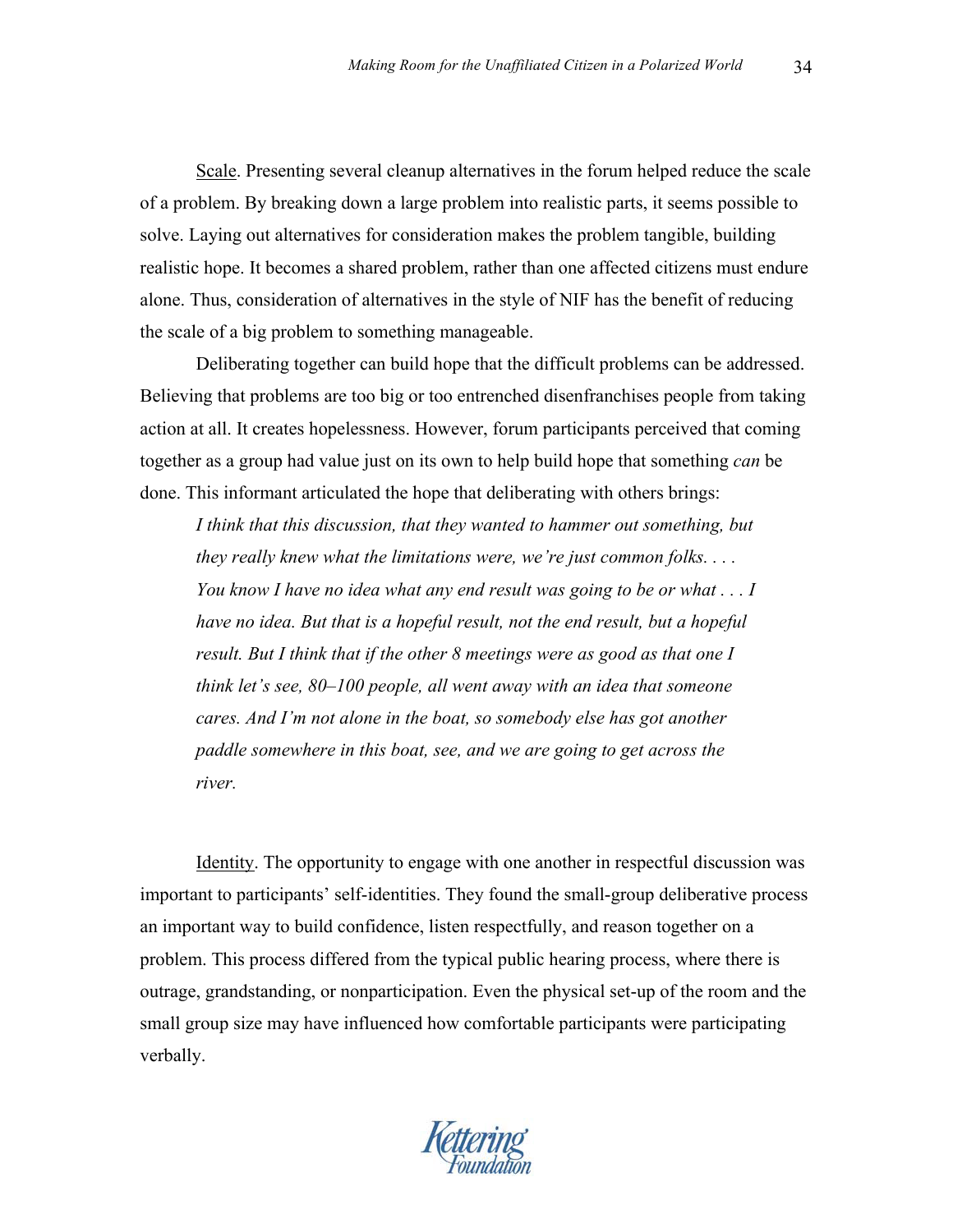These meetings were comprised only of unaffiliated citizens. And while everyone had an opinion on the topic, they were not strongly positioned enough to join an interest group. Thus, the unaffiliated citizens allowed the conversation to move away from polarized bargaining or arguing. This freedom to shift one's thinking is an important component of the group's ability to develop respectful, reasoned engagement, as this informant described:

*Everybody listened, and that was the big thing for me, I thought, like I said, I thought it was going to be all talk, talk, talk, you know, my way or the highway. But we listened to each other, we discussed things, we discussed options, we discussed problems, negatives, positives, you know. . . . I don't know for me personally listening is just part of respecting other people, you know. . . . I just think it has a thing to do with respect. We're all there for a common purpose trying to resolve a problem that we all agree needs to be resolved, so it was just a respect thing I think.*

Getting together with strangers of different views was important as a way of breaking down identity barriers. One young woman with tattoos and multiple piercings attended and spoke articulately about her concerns during the forum. In an interview after the forum, she said she was surprised that people actually listened to what she had to say. She indicated she typically felt like an outsider in her community:

*I: Do you feel like people listened to what you had to say?*

*Yeah! I was really surprised at that because at first it was, "Nah whatever." And then after that it was, it kinda changed tone—like uh, maybe she also had something valid to say, so.*

A gentleman from the same forum changed his perception of her. His change in perception demonstrates the power of deliberation in forums. Respectful deliberation on an issue can open people's eyes to the "other":

*I think the one girl with all the . . . piercings and tattoos and when she opened her mouth and talked I was amazed. She was highly intelligent.* 

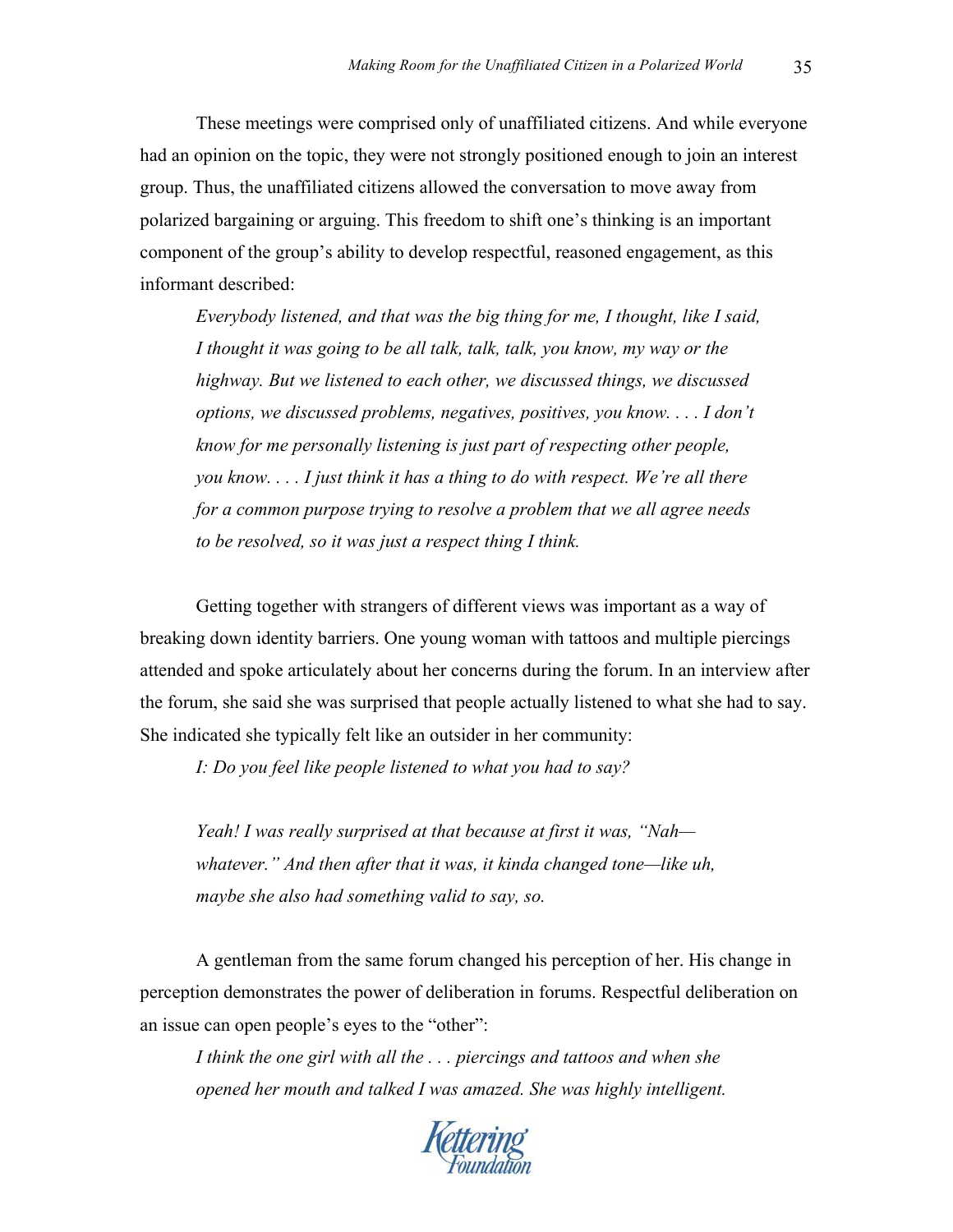*She really was. And the old, I don't remember people's names, so some of the other fellows shared their thoughts and so on.*

These unaffiliated citizens saw the deliberative forums as an opportunity to learn and be heard on an issue that affected them. For many of them, the idea of compiling the results of all the forums to help decision makers was a logical—and important conclusion to their participation. They welcomed the opportunity and saw real value in learning from each other—people like themselves—rather than from experts. They recognized that they were not experts, but they were quite clear that this problem required more than expert knowledge. These informants thought that people in power would benefit from their participation because they offered their values, creative ideas, balance, and provided a human face on the issue:

*That's because [ordinary citizens] can think of it from ways they didn't learn at engineering school, that they didn't learn in design school, whatever, you know, that they didn't learn from 20 years of biochemistry. It's, it's almost a type of opinion you get from a child in standpoint. Where a child is so unbiased when it comes to a lot of things. They can bring a whole unique perspective that you just never thought about. Not saying that your everyday people are ignorant, well, I should say they are ignorant, they're not stupid. They're ignorant to the problems, to how to solve the problems. And if they can bring a unique perspective it might be just the thing that the government needs. . . . Sometimes coming in with a fresh perspective can completely change the face of whatever you're doing.*

Citizen informants saw the great value of this kind of deliberation to their own capacity as citizens. Many theorists recognize this value, but to see the kind of transformation that can occur from this work by itself is reason to continue to create small-group deliberative approaches within society:

*But see, I don't think I did it right like you and [the recorder] did it you know? In helping us relate and grasp the concept. Like, how you say, my convictions and my change, and how I go about my life. . . . You know, it's* 

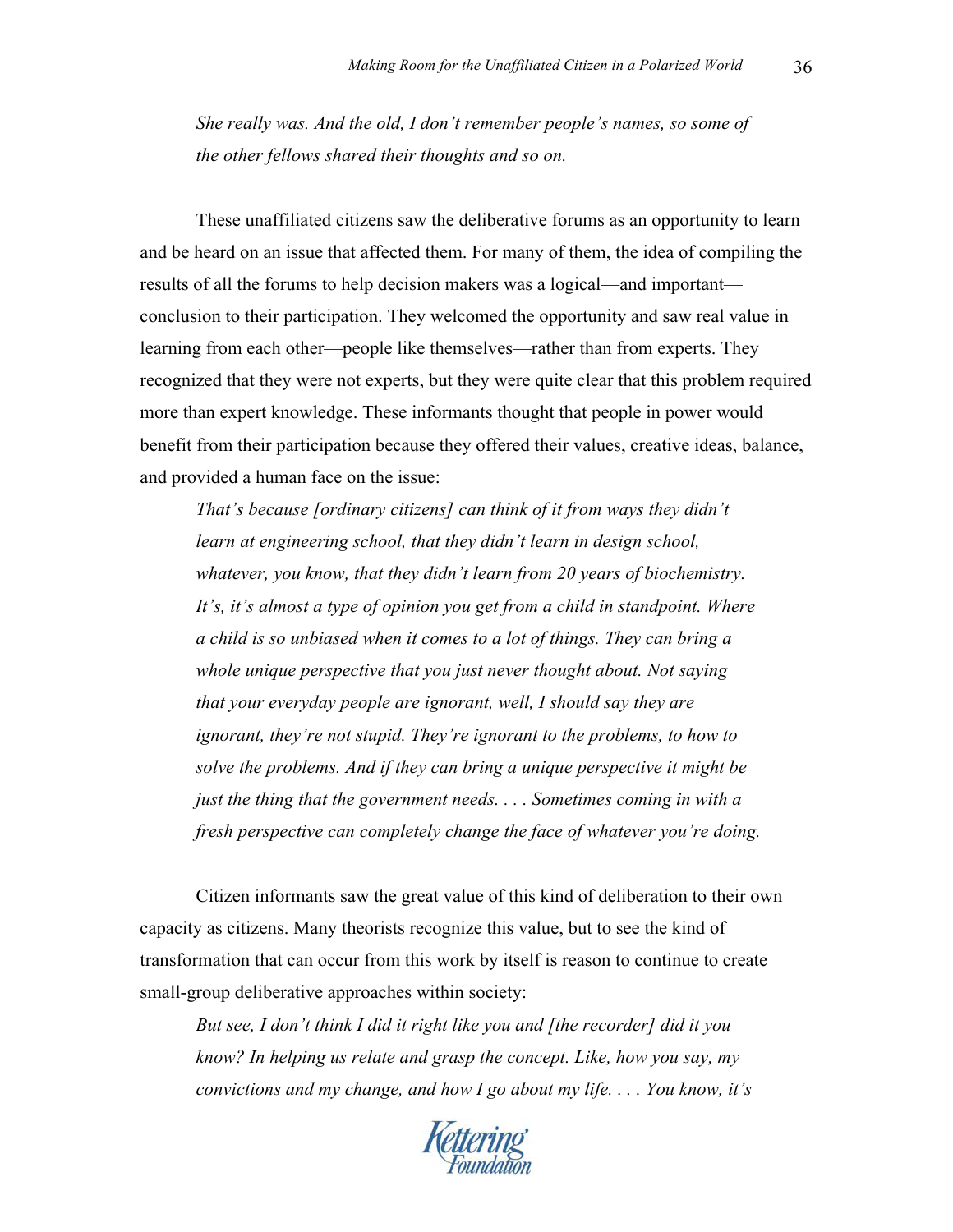*just like I said, I still need to be educated, and how to opinion, how to voice my opinion.*

*I: Did this help you learn how to do that at all?*

*Well, yeah, I would say yeah, because as far as me, and even my wife and other family members, when I say something, you listen, and what I say, that's it. That's how it is. And my wife, she won't challenge me. She'll challenge me sometimes. But when I say, that's what I said and that's what I mean, and it's over. That's it.*

*I: Was this different?*

*So now I got a more, how you say, mannerable uh, about myself. You know, because like I said, I don't know, maybe I might have been a little rough on the edges, 'cause I'm still rough on the edges. . . . I've still got to smooth out the edges.*

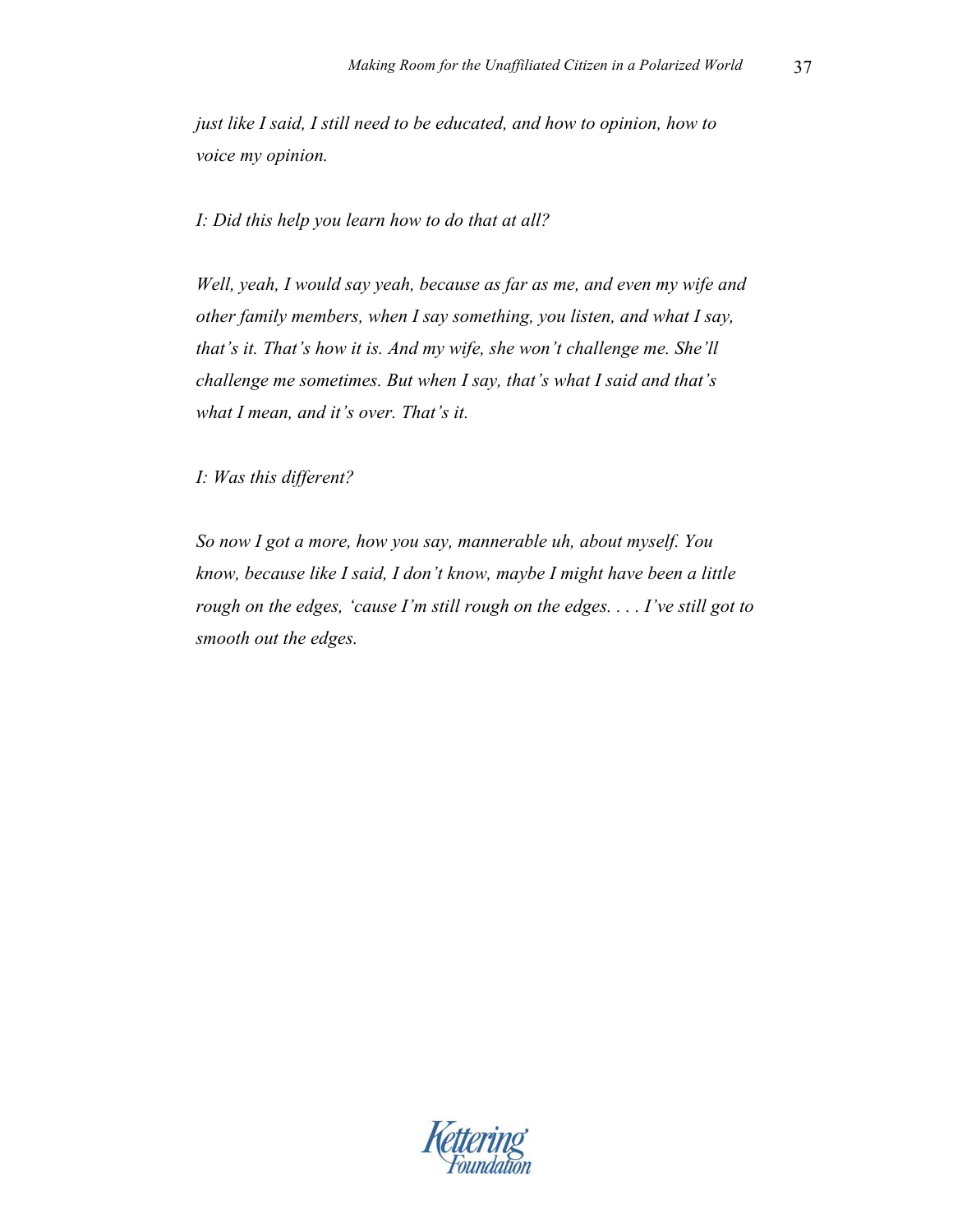## Conclusions

The campaigns to offer education about the dioxin cleanup were clearly necessary, given these citizens' perceptions of being uninformed. Yet these citizens rejected the official literature, the industry literature, and the educational meetings. Based on the positive outcomes of the forums, we believe that citizens need a different kind of participation. They need to work through how they think about the problem and the meaning the issues have for their lives and communities, a style of knowing that comes from deliberating with one another that blends reason and emotion (Belenky, Clinchy, et al. 1986; Mezirow 2000; Ryfe 2003). Without the opportunities for these conversations, educational formats by themselves are insufficient methods of engagement.

We have seen that power in the context of information, scale and identity has had a significant impact on citizen participation. First, forum participants felt inadequately informed to participate effectively. Information was hard to come by and hard to understand. Second, citizens felt the problem was too big and the large organizational players too impenetrable to ordinary citizens. They believed government and industry were not accountable to the public good and some were actually fearful of the consequences of taking on these big institutions. And finally, citizens were intimidated by the power of cronyism and elitism. Together, these factors created a self-identity of inadequacy; not only could they not make a difference, but also they felt they were not powerful enough or good enough to participate.

They self-identified as not-good-enough. This deeply ingrained perception is similar to the quiescence that Gaventa (Gaventa 1980) described in Appalachia—that people would not speak up for themselves because they fully believed the strong, powerful messages that they were incompetent to participate.

Young described different forms of identity, one of which is "social group and personal identity" (Young 2000, 100). This kind of identity is the set of characteristics that constrain an individual's freedom to be something different, in this case a participant in civic life. She describes this identity as a source "of both possibilities of action and constraint." The ability of the individual to exert influence or take action on their own behalf (agency) is enabled or constrained by this social identity position. Some use identity as a strength, such as working class people determined to get ahead, while others

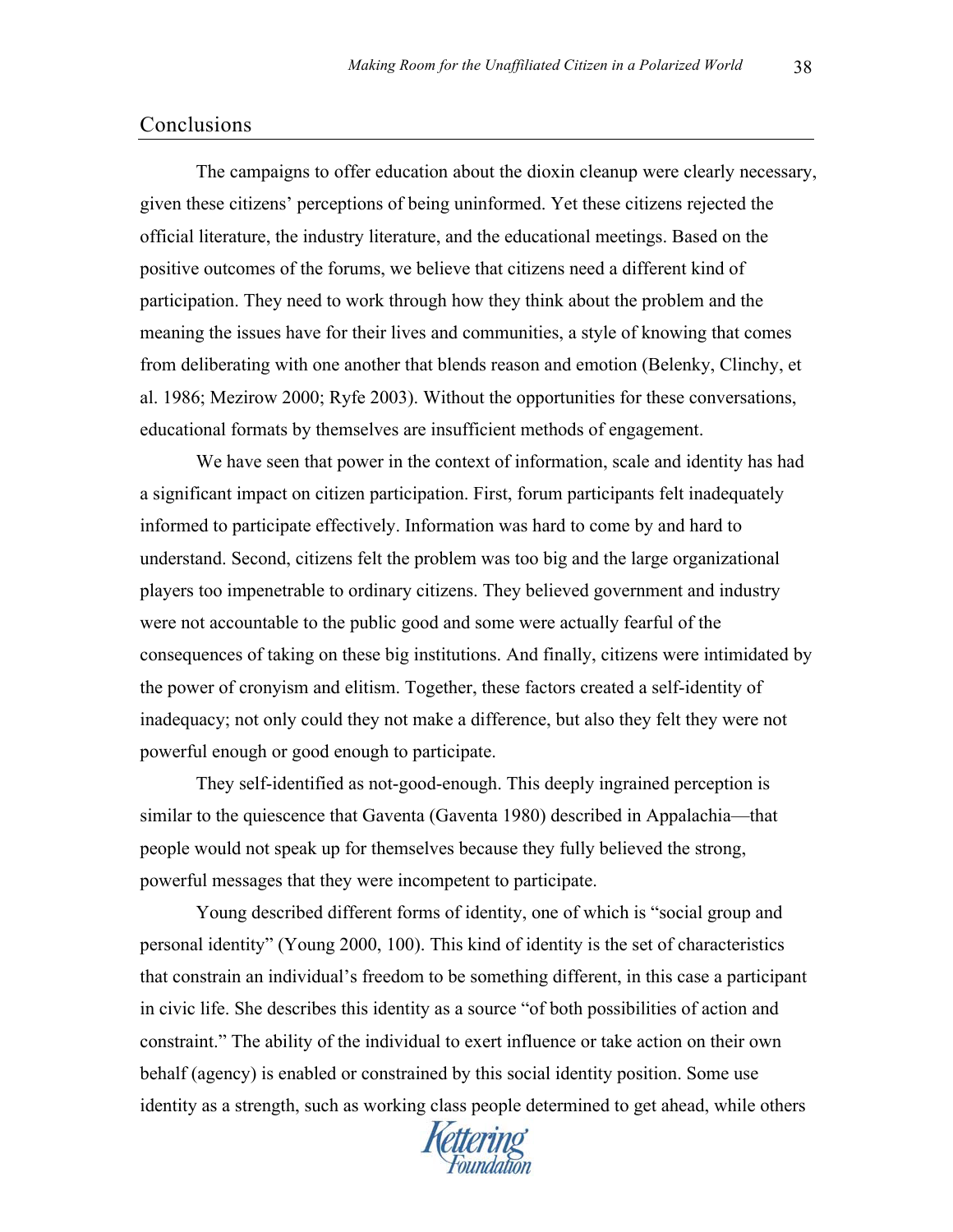are constrained by their identities, accepting a social position as unchangeable. Dialogue and deliberation offer the opportunity to shift that personal identity and loosen constraints on participation.

Unaffiliated citizen's view of themselves as public participants is constrained by the expectations of the insiders and outsiders alike. The perception that citizens can't make a difference becomes a self-fulfilling prophecy (Merton 1968) reinforced by a drumbeat of voices all around. Affiliated stakeholders interviewed for this study were not interested in broad public participation if they thought it would get in the way of their interests. Nor did they value what the public might offer or gain from citizen participation. Stakeholder disinterest in cultivating a deliberative public impacts citizens' selfperception of powerlessness. People tend to avoid participation because they believe their voice won't make a difference (Mathews 1999); affiliated groups and insiders would likely disagree.

Public officials valued citizen participation when it met several criteria: citizens were informed about the issue, citizens had access to good local information, and they helped do some of the work (such as posting signs or educating neighbors). The instrumental value public officials place on citizen involvement leads public administrators to convene advisory committees of the informed public, knowledgeable enough to contribute. Certainly this work is useful to the social welfare, but it is on the government's terms and excludes the majority of unaffiliated but affected citizens.

Alternatively, public officials offer educational programs to the uninformed. However, providing educational programs does not build a deliberative public. Education is clearly an important piece of public involvement but it places the citizens in a receiving role—rather than as contributors to solving a shared, challenging problem. For the public to become engaged and develop informed opinions, they need to seriously weigh the trade-offs among alternatives.

The affiliated stakeholders that informed this research expressed a lack of value for public participation. They view the public as emotional, uninformed, or malleable. Interviews with stakeholders revealed a persistent view of the value of participation: engagement efforts do not produce the results *they* need. These viewpoints help explain why efforts to include people who are outside organized interest groups are

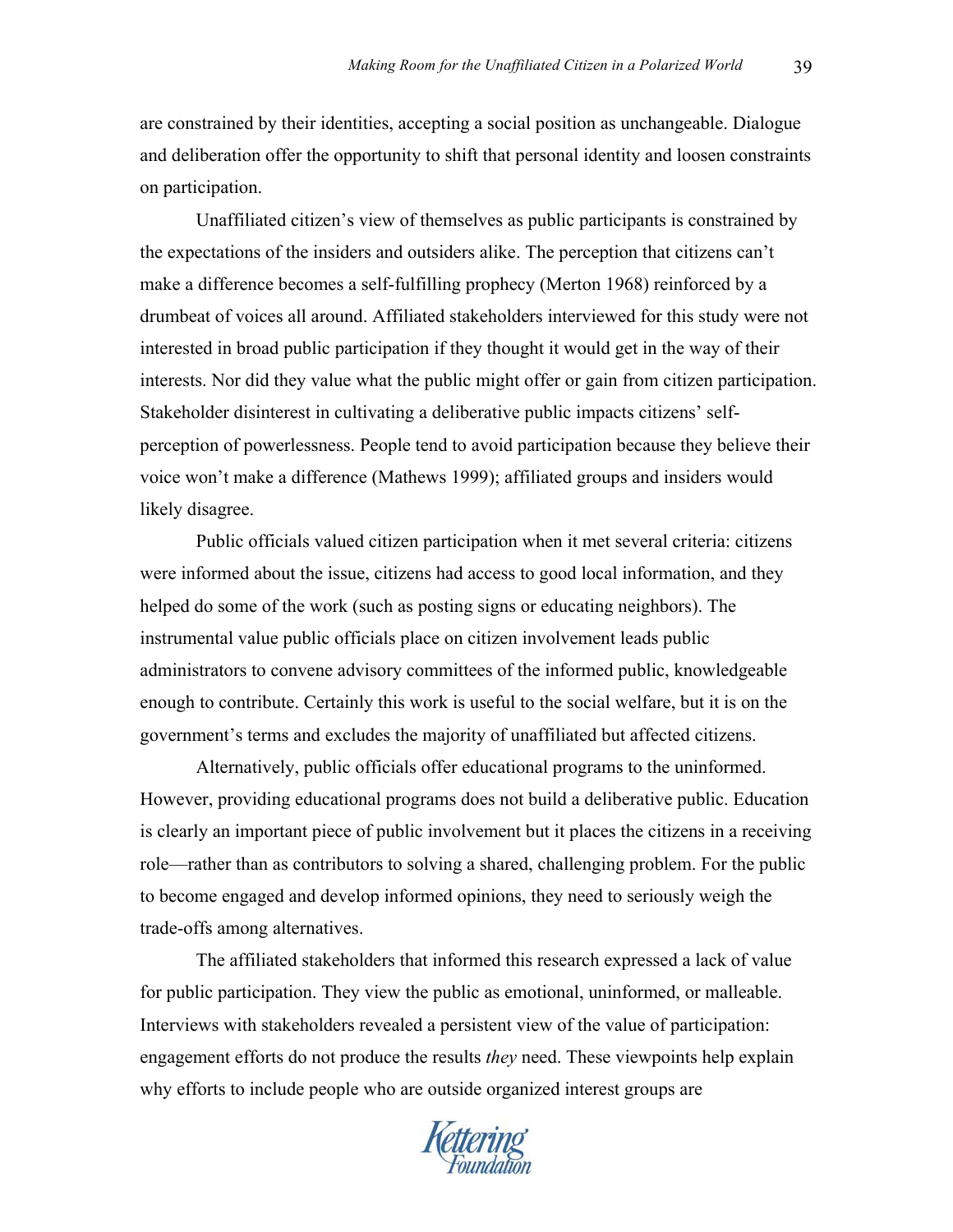unimaginative or half-hearted. In general, efforts to include unaffiliated citizens are weak and rarely attempted. When there is no response to an attempt, stakeholders can blame apathy or disinterest. Activists assume no response indicates consensus (Williams and Matheny 1995). These half-hearted or self-serving approaches to engagement push citizens away. Not recognizing citizens as having anything to offer reinforces the citizens' self-perception.

This research suggests it is not in the best interest of any of these groups to encourage deliberation among a public that is uninformed and unpredictable and that may not support the group's agenda. Instead, persuasion, rhetoric, and education are currently the primary tools of engagement. Affiliated stakeholders do not believe developing partnerships with citizens as equals is considered valuable—or possible.

However, through interviews with unaffiliated citizens who participated in the local issues forums on this issue demonstrated that citizens are interested but avoid participation because of issues of mistrust of information, the sense of scale brought about by a lack of viable alternatives, and feelings of intimidation from sensitivity to issues of power. Citizens respond negatively to the very methods the affiliated stakeholders use to engage: persuasion and education. However, the citizens in this study responded very positively to the forum experience as a way to clarify the issue, find common ground, develop a shared meaning, and have a respectful, unpretentious conversation. Participants began to see the issue from the perspectives of strangers who held different viewpoints from theirs and, subsequently, to reassess what is important and identify things they can let go.

When problems are claimed by experts as theirs to solve, there is no room for ordinary citizens to weigh-in (Mathews 1999). The confident voice of expertocracy (Fischer 2000) in the culture of technical control (Yankelovich 1991) has reinforced the citizen self-perception that they have nothing of value to contribute to the decisionmaking process. Citizens have become customers in every aspect of democracy (McKnight 1995) rather than the active participants democracy requires. In a society that is increasingly managed by experts (Fischer 2003; Skocpol 2003; Yankelovich 1991), public judgment gets forgotten when it is needed most: when considering what uncertain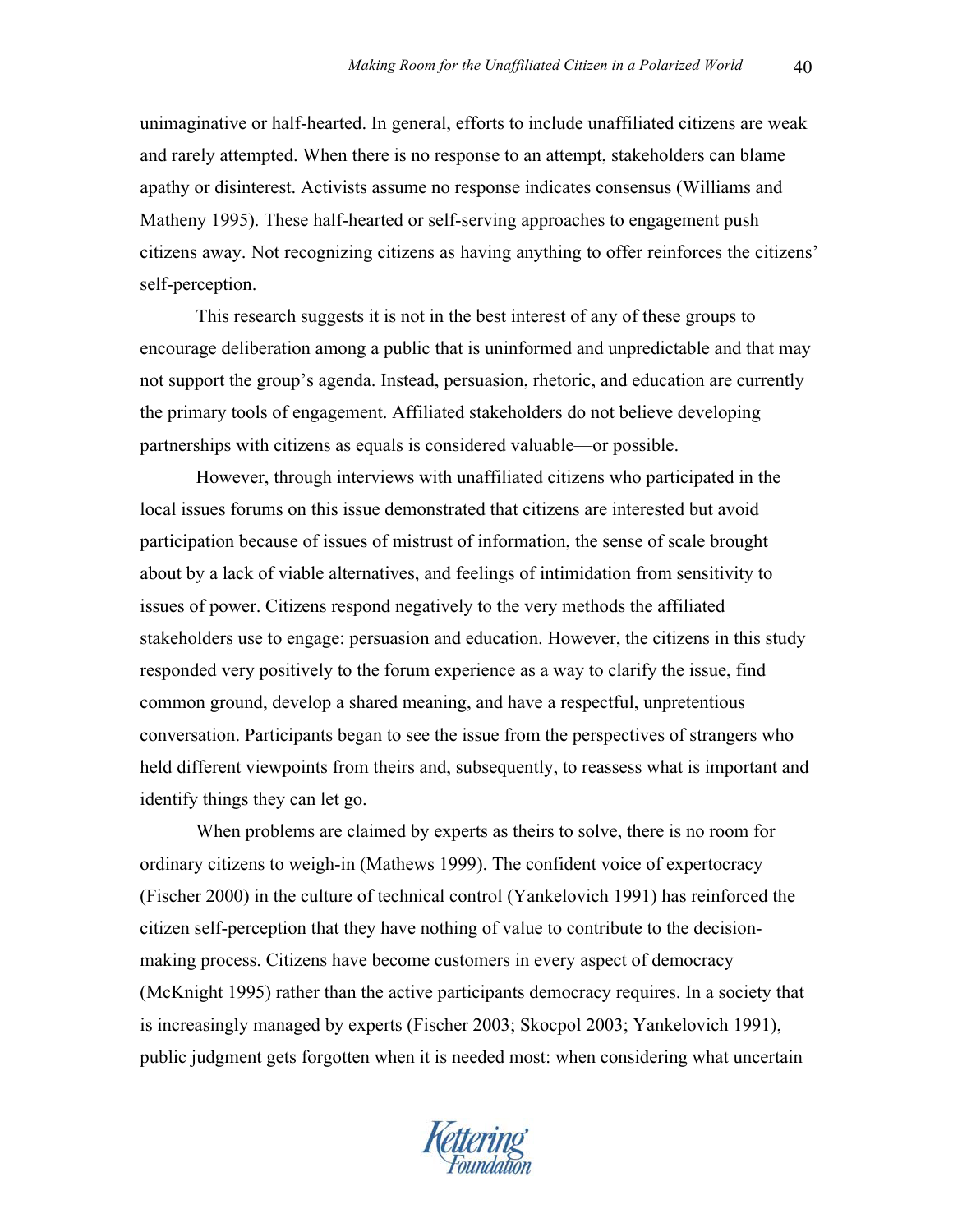risks and impacts are reasonable to bare when addressing technical environmental problems (Jasanoff 1989).

The actual solutions that emerged from the forums were interesting, but not the key focus of this research, nor the main purpose of such deliberative, public forums. Understanding how citizens wade through the tensions and trade-offs of a series of alternatives illuminates what is important to the participants and to others listening in. They recognized the uncertainty involved and did not polarize the alternatives into blackand-white boxes. This willingness to accept some of the risk and responsibility for solving the problem along with Dow and MDEQ reflects public judgment based on deeply held values—and would be valuable to policymakers.

By putting the limits of deliberative democracy to the test by using issues forums on highly technical issues, this research demonstrated that deliberative democracy has a role in nearly all public sectors, if for no other reason than to provide the space for citizens to develop their own understanding of the problem and why it is challenging to solve. A shift in public clarity of values on difficult issues may well lead to greater correlation between policy and values and policymakers' response.

These findings do not fully resolve one of the durable concerns about deliberative democracy. One of the purposes of representative democracy is to develop mechanisms (regulations) to protect the rights of people who hold minority viewpoints or minority positions in the population. Issues of inclusion at the deliberative decision-making table are important to fairness, and while this research reached a group that typically does not participate, only 53 unaffiliated citizens attended the forums. There were many more affected persons in these communities who, though invited, did not attend the forums. The self-fulfilling prophecy worked against our attempts as well. It is important to find ways to increase fair participation if deliberative democracy is going to supplement representative democracy. Continuing to ignore declining participation does not seem a viable alternative to this problem of inclusion.

Nationally, protection of the minority view is ever dwindling as powerful interests gain increasing influence over policy. Deliberative democracy is an important approach to counter the influence special interests have over the discourse and decision making at the expense of seeking public judgment. When interests are powerful or elitist, their

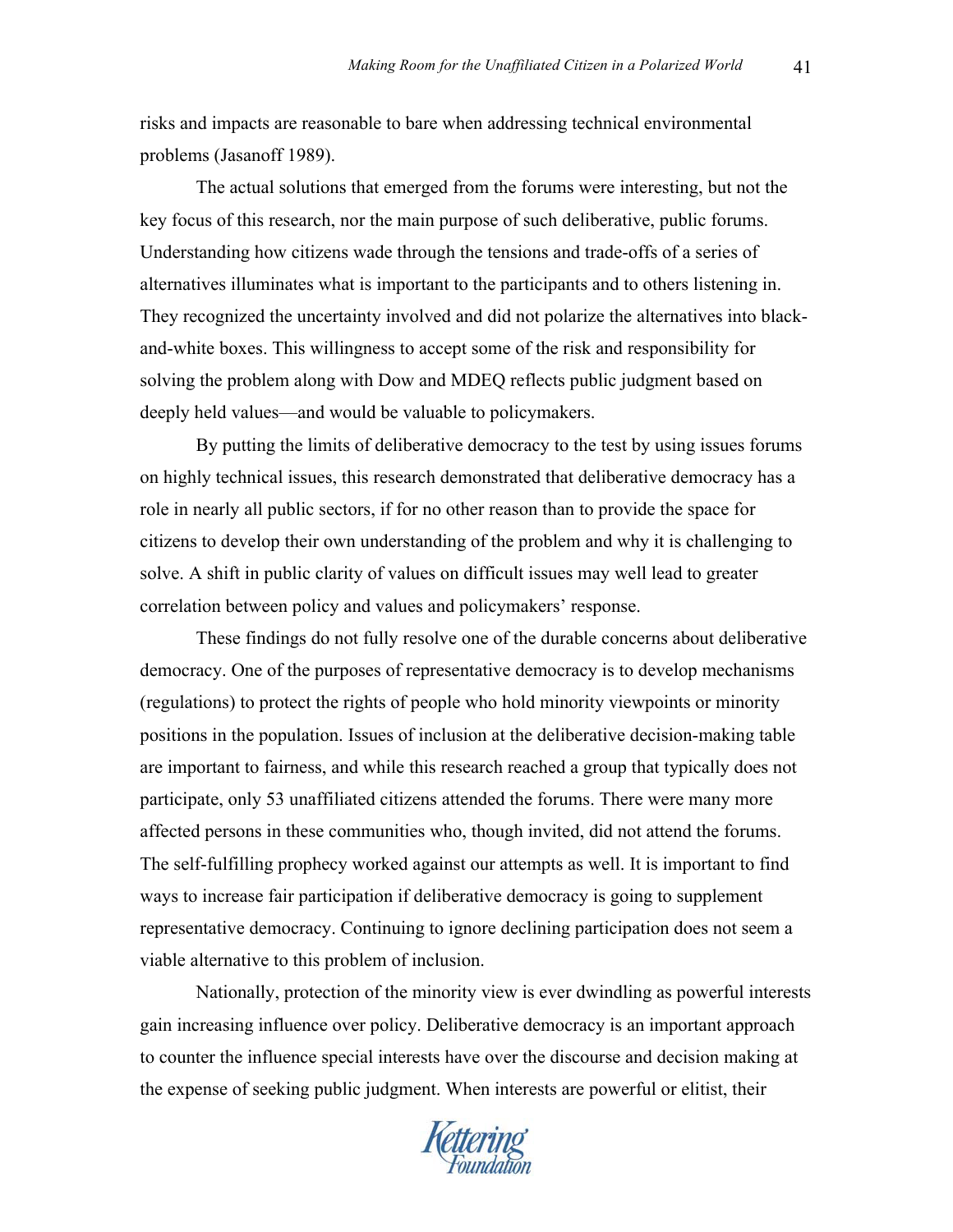influence diminishes the value of regulations to protect minority views. Deliberative democracy encourages public judgment that moves beyond self-interest in a public way that can build or rebuild civil society.

There is need for a new relationship between unaffiliated citizens and their governments. Traditionally government spends the bulk of its public participation time and attention on the affiliated stakeholder groups, keeping unaffiliated citizens at arm's length. It is important to be clear that completely abdicating all decision-making power to citizens is not what public judgment suggests. Citizens can offer a different "take" on the policy problem—their values. Learning how to listen to the public and how to create and adjust policies according to well-formed, reasoned public judgment is a task for government if it truly wants more acceptable policies based on public values.

Unaffiliated citizens have a power of their own that is unrealized and suppressed by the influence of experts over citizen self-identity. Expert technical and regulatory talk reflects a level of certainty that is unwarranted in situations involving risk, and that style of talk can be intimidating and even misleading. Weighing alternatives in an environment of uncertainty warrants attention and focus on the values that are at stake when the consequences of the alternative become reality (Fiorino 1990; Jasanoff 1989). Fair consideration of values is lost in the discourse between actors holding extreme positions.

The power of unaffiliated citizens, engaged as deliberative democrats, can change the nature of the discourse. The deliberative conversation among unaffiliated citizens can help develop a clearer sense of the public's interest rather than lopsided self-interest. When the unaffiliated consider the consequences of an alternative, they do not have to worry about losing ground against an opponent; instead they seek common ground. Citizens have the capacity to move beyond self-interest in a way that the affiliated groups are less able or willing to do.

Unfortunately, this capacity is unrecognized and undervalued by public officials. Currently public participation is heavily imbalanced, with most of the effort focused on stakeholders who advocate polarized positions. Public officials who balance their efforts by genuinely engaging the unaffiliated may be able to mitigate the power of affiliated groups. The deliberative democracy approach can help public officials create a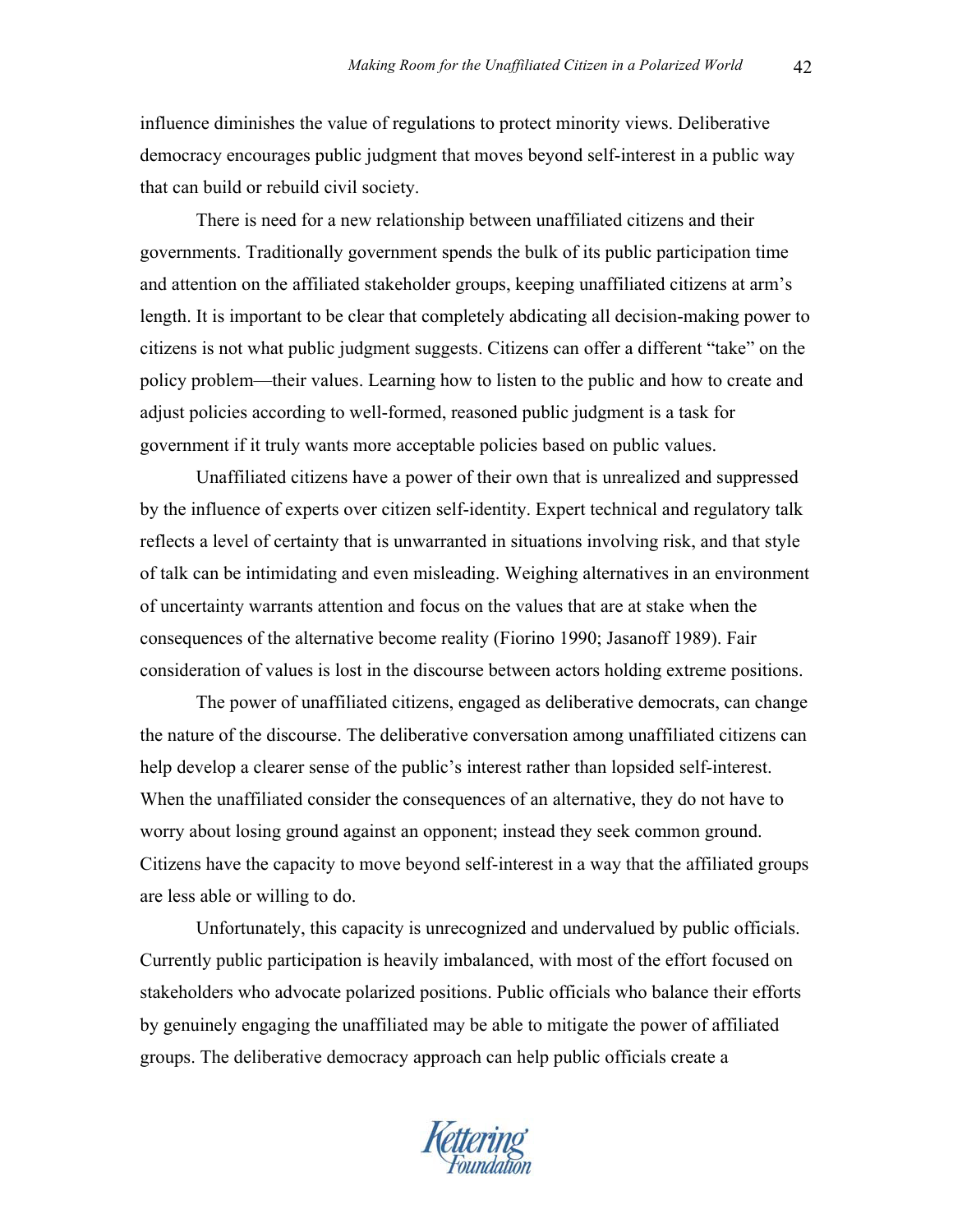responsive, accountable government rather than one that appears to be beholden to polarized special interests.

The power of unaffiliated citizens needs to be nurtured. Public deliberation can help develop the civic nature of citizens by changing their identity from the voice that does not matter toward one of importance and value. To accomplish this transformation, concerted effort to find, engage, and consider the unaffiliated voice needs to become a priority for a democratic society to flourish.

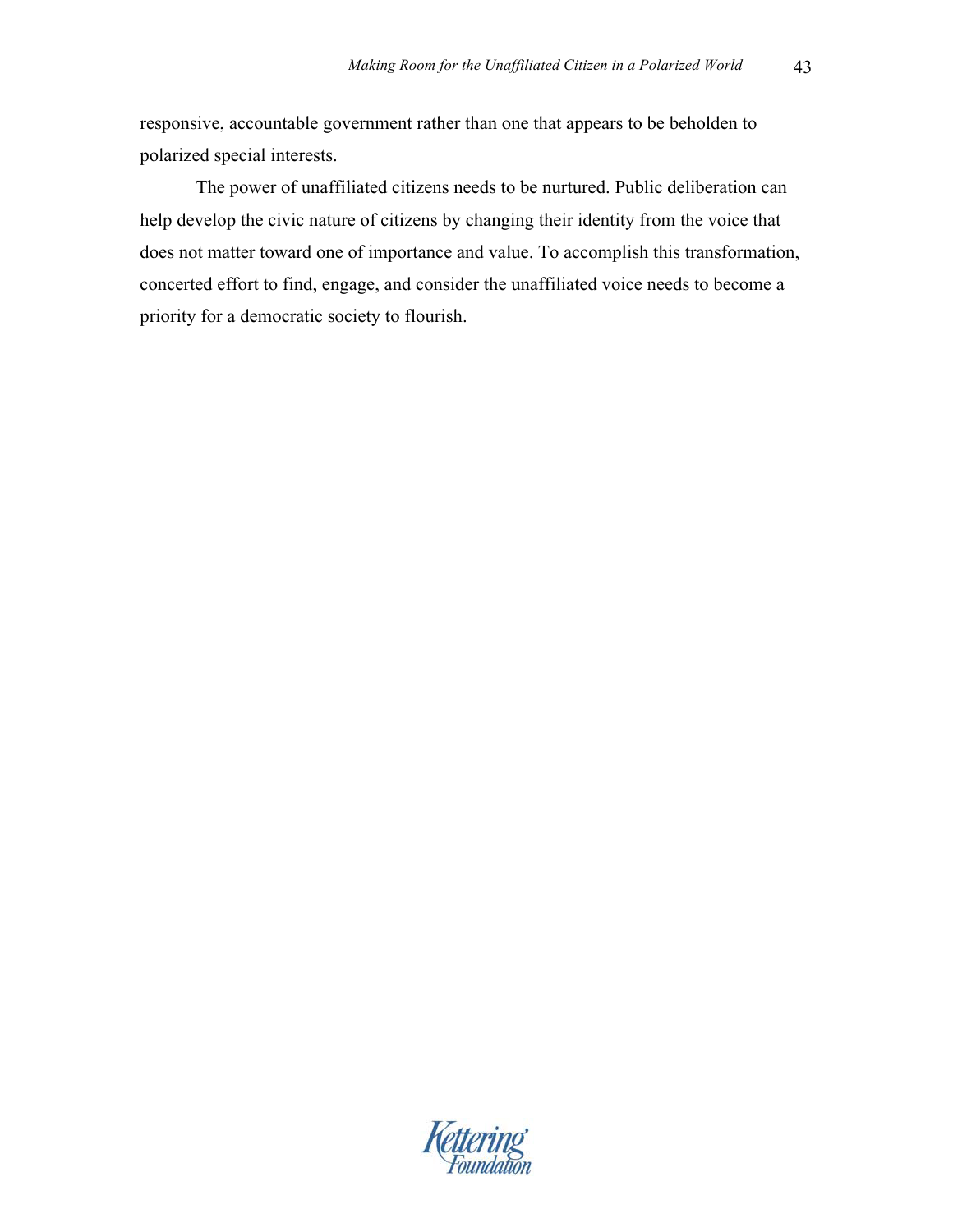- Belenky, M. F., B. M. Clinchy, et al. *Women's Ways of Knowing: The Development of Self, Voice and Mind*. New York, First Basic Books, 1986.
- Carrington, S. *Tittabawassee River Neighbors Get Answers to Questions*. Midland, MI: The Dow Chemical Company, 2004.

Crenson, M. A., and B. Ginsberg *Downsizing Democracy: How America Sidelined Its Citizens and Privatized Its Public*. Baltimore, The Johns Hopkins University Press, 2004.

Diebel, A. "Dioxins in the Tittabawassee: Citizen Competence in Deliberative Democracy." *Resource Development*. East Lansing, MI: Michigan State University, 2005.

Fiorino, D. J. "Citizen Participation and Environmental Risk: A Survey of Institutional Mechanisms." *Science, Technology, & Human Values* 15(2) (1990): 226-243.

- Fischer, F. *Citizens, Experts, and the Environment: The Politics of Local Knowledge*. Durham, NC: Duke University Press, 2000.
- Fischer, F. "Citizens, Experts, and Democracy." *Kettering Review* 21(1) (2003): 44-52.

Gaventa, J. *Power and Powerlessness: Quiescence and Rebellion in an Appalachian Valley*. Oxford: Clarendon Press, 1980.

International Agency for Research on Cancer. "Summaries and Evaluations." 1997. Retrieved September 21, 2007. http://www.inchem.org /documents/iarc/vol69/ dioxin.html.

Jasanoff, S. "Public Science for Public Policy." *Technology Review* 92(2) (1989): 26, 28, 78.

Maltby, R. A. *The Pollution Signature: A Commentary on the Demise and Rebirth of the Tittabawassee River, and Other Factors Affecting the Ecology and Stewardship of the Tittabawassee River Basin*. Midland, MI: R.A. Maltby, 2003.

Mathews, D. *Politics for People: Finding a Responsible Public Voice*. Chicago: University of Illinois Press, 1999.

McKnight, J. *Careless Society: Community and Its Counterfeits*. New York: BasicBooks, 1995.

Merton, R. K. *Social Theory and Social Structure*. New York: The Free Press, 1968.

Mezirow, J. "Learning to Think Like an Adult: Core Concepts of Transformation Theory. In *Learning as Transformation: Critical Perspectives on a Theory in Progress*. San Francisco: Jossey-Bass, (2000).

Michigan Department of Environmental Quality. Phase II Tittabawassee/Saginaw River Dioxin Flood Plain Sampling Study. Lansing, MI: Remediation and Redevelopment Division, 2003.

Michigan Department of Environmental Quality. "DEQ Preliminary Soil Sample Results from Residential Properties Located within the Tittabawassee River Floodplain Continue to Identify Dioxin Contamination." 2005. http://www.michigan.gov/deq /0,1607,7-135--86736--,00.html.

Michigan State University. *The Efficacy of Issues Forums as a Mechanism for Empowering Communities to Participate in Environmental Cleanups*. East Lansing, MI: Michigan State University, 2005.

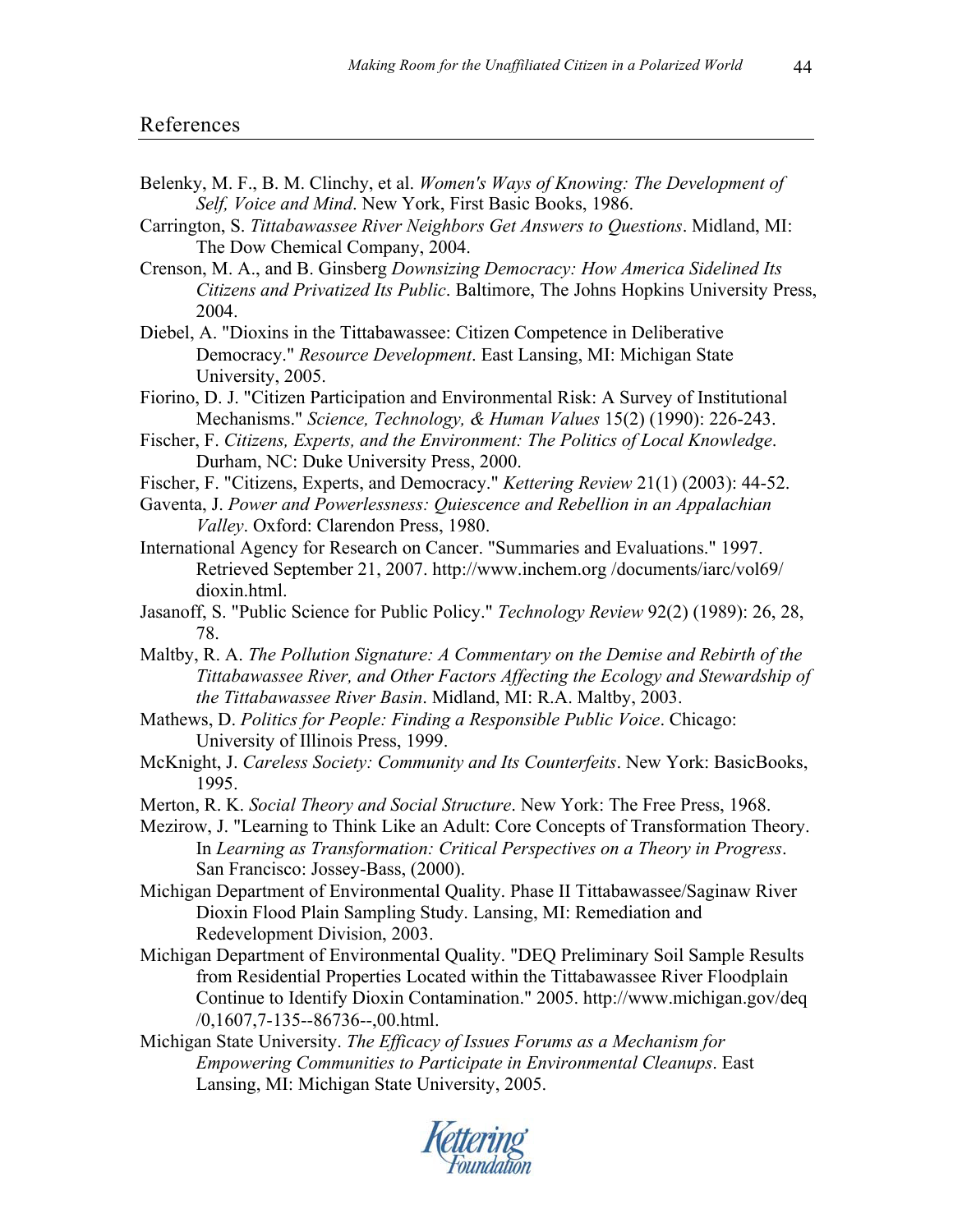- Miles, M. B., and A. M. Huberman *Qualitative Data Analysis: An Expanded Sourcebook*. Thousand Oaks, CA: Sage Publications, 1994.
- Ryfe, D. M. *Personal Experience and Collective Judgment: A Study of Language Use in Five NIFs.* Dayton, OH: Kettering Foundation, 2003.
- Skocpol, T. *Diminished Democracy: From Membership to Management in American Civic Life*. Norman, OK: University of Oklahoma Press, 2003.
- Stern, P. C., and H. V. Fineberg, eds. *Understanding Risk: Informing Decisions in a Democratic Society*. National Research Council, Washington, DC: National Academy Press, 1996.
- Williams, B. A., and A. R. Matheny. *Democracy, Dialogue, and Environmental Disputes: The Contested Languages of Social Regulation*. New Haven, CT: Yale University Press, 1995.
- Yankelovich, D. *Coming to Public Judgment: Making Democracy Work in a Complex World*. Syracuse, NY: Syracuse University Press, 1991.
- Young, I. M. *Inclusion and Democracy*. Oxford: Oxford University Press, 2000.

About the Kettering Foundation